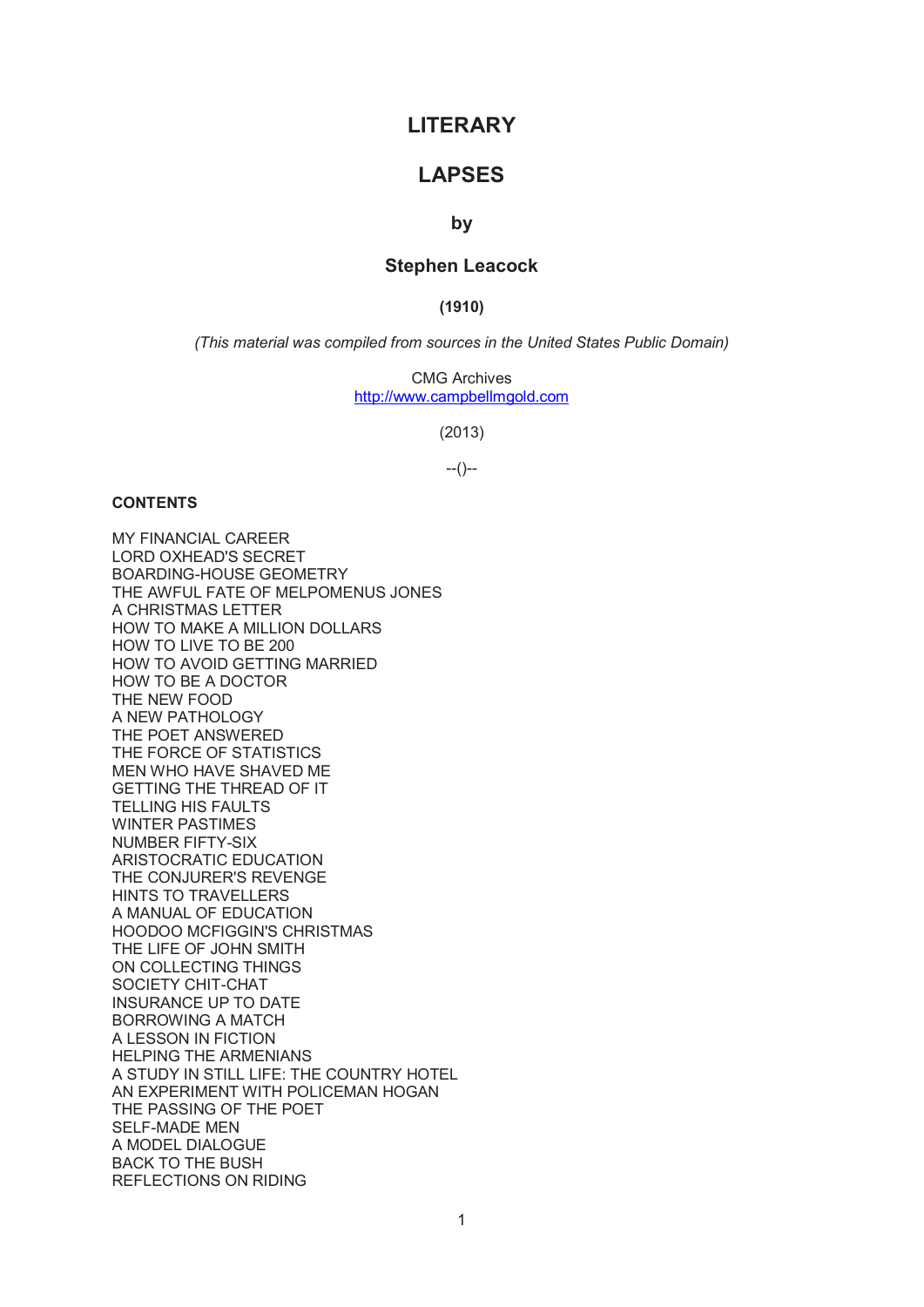# SALOONIO

HALF-HOURS WITH THE POETS--

I. MR. WORDSWORTH AND THE LITTLE COTTAGE GIRL

II. HOW TENNYSON KILLED THE MAY QUEEN

 III. OLD MR. LONGFELLOW ON BOARD THE "HESPERUS" A. B, AND C

--()--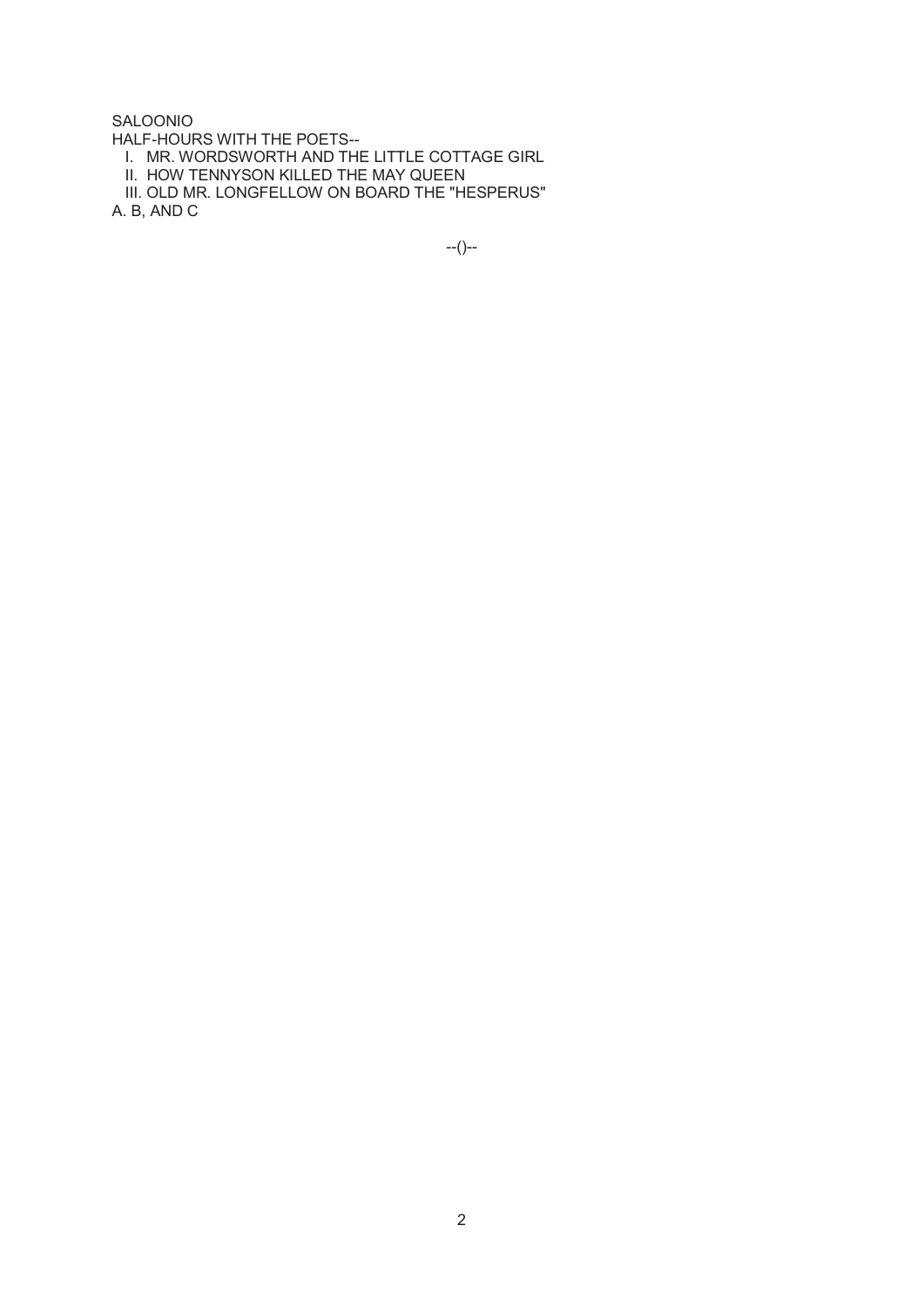## **My Financial Career**

When I go into a bank I get rattled. The clerks rattle me; the wickets rattle me; the sight of the money rattles me; everything rattles me.

The moment I cross the threshold of a bank and attempt to transact business there, I become an irresponsible idiot.

I knew this beforehand, but my salary had been raised to fifty dollars a month and I felt that the bank was the only place for it.

So I shambled in and looked timidly round at the clerks. I had an idea that a person about to open an account must needs consult the manager.

I went up to a wicket marked "Accountant." The accountant was a tall, cool devil. The very sight of him rattled me. My voice was sepulchral.

"Can I see the manager?" I said, and added solemnly, "alone." I don't know why I said "alone."

"Certainly," said the accountant, and fetched him.

The manager was a grave, calm man. I held my fifty-six dollars clutched in a crumpled ball in my pocket.

"Are you the manager?" I said. God knows I didn't doubt it.

"Yes," he said.

"Can I see you," I asked, "alone?" I didn't want to say "alone" again, but without it the thing seemed self-evident.

The manager looked at me in some alarm. He felt that I had an awful secret to reveal.

"Come in here," he said, and led the way to a private room. He turned the key in the lock.

"We are safe from interruption here," he said; "sit down."

We both sat down and looked at each other. I found no voice to speak.

"You are one of Pinkerton's men, I presume," he said.

He had gathered from my mysterious manner that I was a detective. I knew what he was thinking, and it made me worse.

"No, not from Pinkerton's," I said, seeming to imply that I came from a rival agency.

"To tell the truth," I went on, as if I had been prompted to lie about it, "I am not a detective at all. I have come to open an account. I intend to keep all my money in this bank."

The manager looked relieved but still serious; he concluded now that I was a son of Baron Rothschild or a young Gould.

"A large account, I suppose," he said.

"Fairly large," I whispered. "I propose to deposit fifty-six dollars now and fifty dollars a month regularly."

The manager got up and opened the door. He called to the accountant.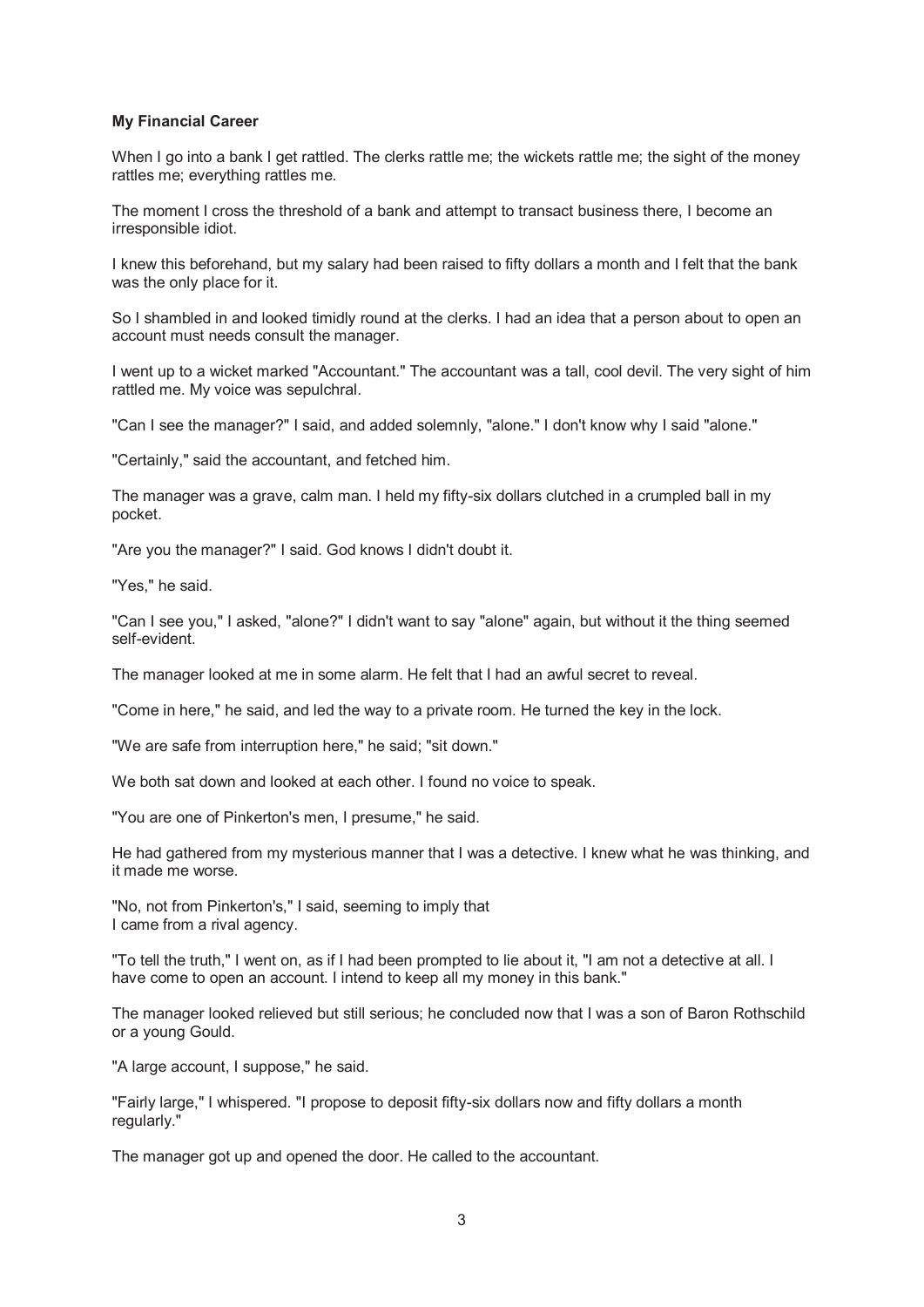"Mr. Montgomery," he said unkindly loud, "this gentleman is opening an account, he will deposit fiftysix dollars. Good morning."

I rose.

A big iron door stood open at the side of the room.

"Good morning," I said, and stepped into the safe.

"Come out," said the manager coldly, and showed me the other way.

I went up to the accountant's wicket and poked the ball of money at him with a quick convulsive movement as if I were doing a conjuring trick.

My face was ghastly pale.

"Here," I said, "deposit it." The tone of the words seemed to mean, "Let us do this painful thing while the fit is on us."

He took the money and gave it to another clerk.

He made me write the sum on a slip and sign my name in a book. I no longer knew what I was doing. The bank swam before my eyes.

"Is it deposited?" I asked in a hollow, vibrating voice.

"It is," said the accountant.

"Then I want to draw a cheque."

My idea was to draw out six dollars of it for present use. Someone gave me a chequebook through a wicket and someone else began telling me how to write it out. The people in the bank had the impression that I was an invalid millionaire. I wrote something on the cheque and thrust it in at the clerk. He looked at it.

"What! are you drawing it all out again?" he asked in surprise. Then I realized that I had written fiftysix instead of six. I was too far gone to reason now. I had a feeling that it was impossible to explain the thing. All the clerks had stopped writing to look at me.

Reckless with misery, I made a plunge.

"Yes, the whole thing."

"You withdraw your money from the bank?"

"Every cent of it."

"Are you not going to deposit any more?" said the clerk, astonished.

"Never."

An idiot hope struck me that they might think something had insulted me while I was writing the cheque and that I had changed my mind. I made a wretched attempt to look like a man with a fearfully quick temper.

The clerk prepared to pay the money.

"How will you have it?" he said.

"What?"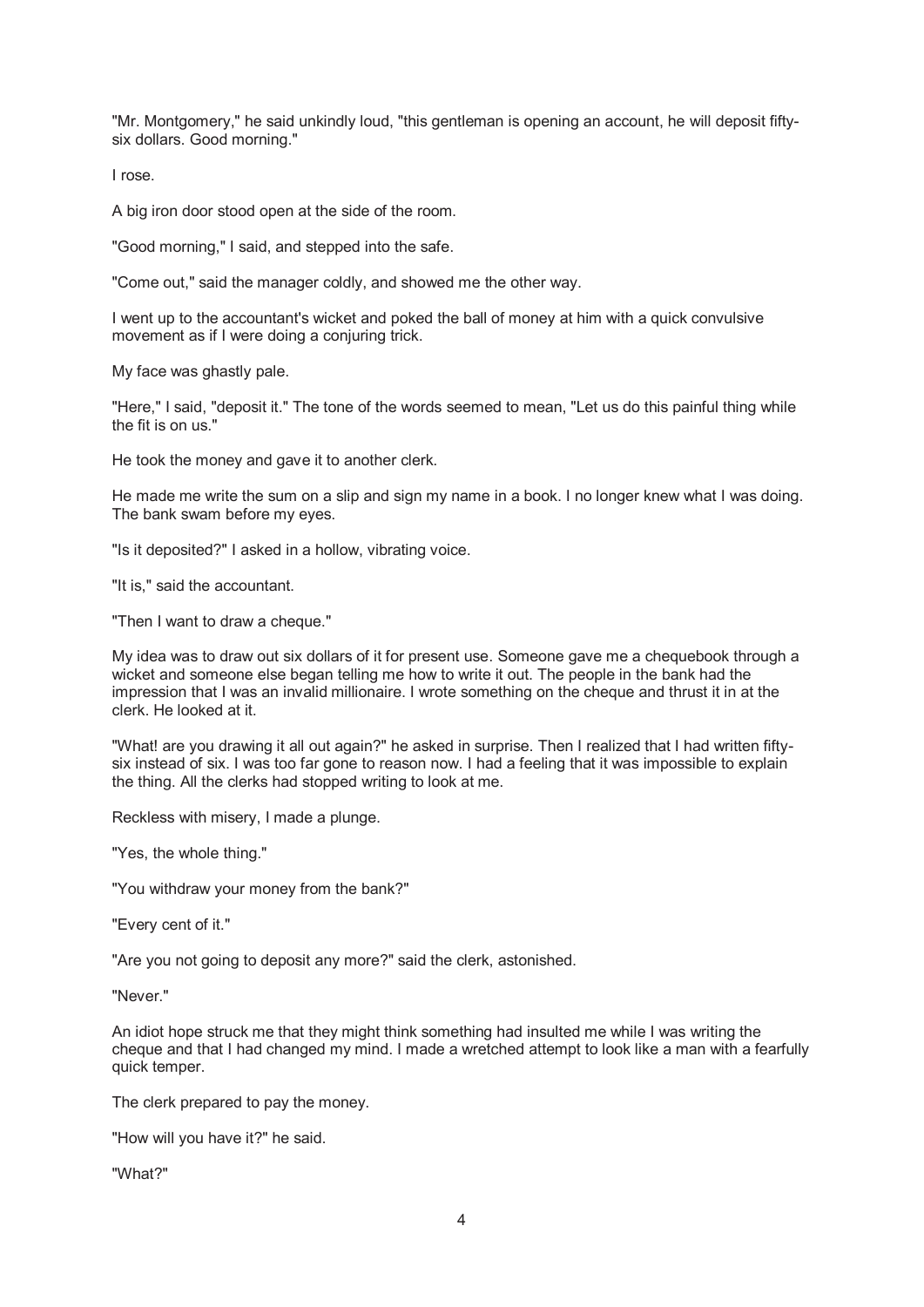"How will you have it?"

"Oh"—I caught his meaning and answered without even trying to think—"in fifties."

He gave me a fifty-dollar bill.

"And the six?" he asked dryly.

"In sixes," I said.

He gave it me and I rushed out.

As the big door swung behind me I caught the echo of a roar of laughter that went up to the ceiling of the bank. Since then I bank no more. I keep my money in cash in my trousers pocket and my savings in silver dollars in a sock.

## **LORD OXHEAD'S SECRET**

## **A ROMANCE IN ONE CHAPTER**

It was finished. Ruin had come. Lord Oxhead sat gazing fixedly at the library fire. Without, the wind soughed (or sogged) around the turrets of Oxhead Towers, the seat of the Oxhead family. But the old earl heeded not the sogging of the wind around his seat. He was too absorbed.

Before him lay a pile of blue papers with printed headings. From time to time he turned them over in his hands and replaced them on the table with a groan. To the earl they meant ruin—absolute, irretrievable ruin, and with it the loss of his stately home that had been the pride of the Oxheads for generations. More than that—the world would now know the awful secret of his life.

The earl bowed his head in the bitterness of his sorrow, for he came of a proud stock. About him hung the portraits of his ancestors. Here on the right an Oxhead who had broken his lance at Crecy, or immediately before it. There McWhinnie Oxhead who had ridden madly from the stricken field of Flodden to bring to the affrighted burghers of Edinburgh all the tidings that he had been able to gather in passing the battlefield. Next him hung the dark half Spanish face of Sir Amyas Oxhead of Elizabethan days whose pinnace was the first to dash to Plymouth with the news that the English fleet, as nearly as could be judged from a reasonable distance, seemed about to grapple with the Spanish Armada. Below this, the two Cavalier brothers, Giles and Everard Oxhead, who had sat in the oak with Charles II. Then to the right again the portrait of Sir Ponsonby Oxhead who had fought with Wellington in Spain, and been dismissed for it.

Immediately before the earl as he sat was the family escutcheon emblazoned above the mantelpiece. A child might read the simplicity of its proud significance—an ox rampant quartered in a field of gules with a pike dexter and a dog intermittent in a plain parallelogram right centre, with the motto, "Hic, haec, hoc, hujus, hujus, hujus."

\* \* \* \* \*

"Father!"—The girl's voice rang clear through the half light of the wainscoted library. Gwendoline Oxhead had thrown herself about the earl's neck. The girl was radiant with happiness. Gwendoline was a beautiful girl of thirty-three, typically English in the freshness of her girlish innocence. She wore one of those charming walking suits of brown holland so fashionable among the aristocracy of England, while a rough leather belt encircled her waist in a single sweep. She bore herself with that sweet simplicity which was her greatest charm. She was probably more simple than any girl of her age for miles around. Gwendoline was the pride of her father's heart, for he saw reflected in her the qualities of his race.

"Father," she said, a blush mantling her fair face, "I am so happy, oh so happy; Edwin has asked me to be his wife, and we have plighted our troth—at least if you consent. For I will never marry without my father's warrant," she added, raising her head proudly; "I am too much of an Oxhead for that."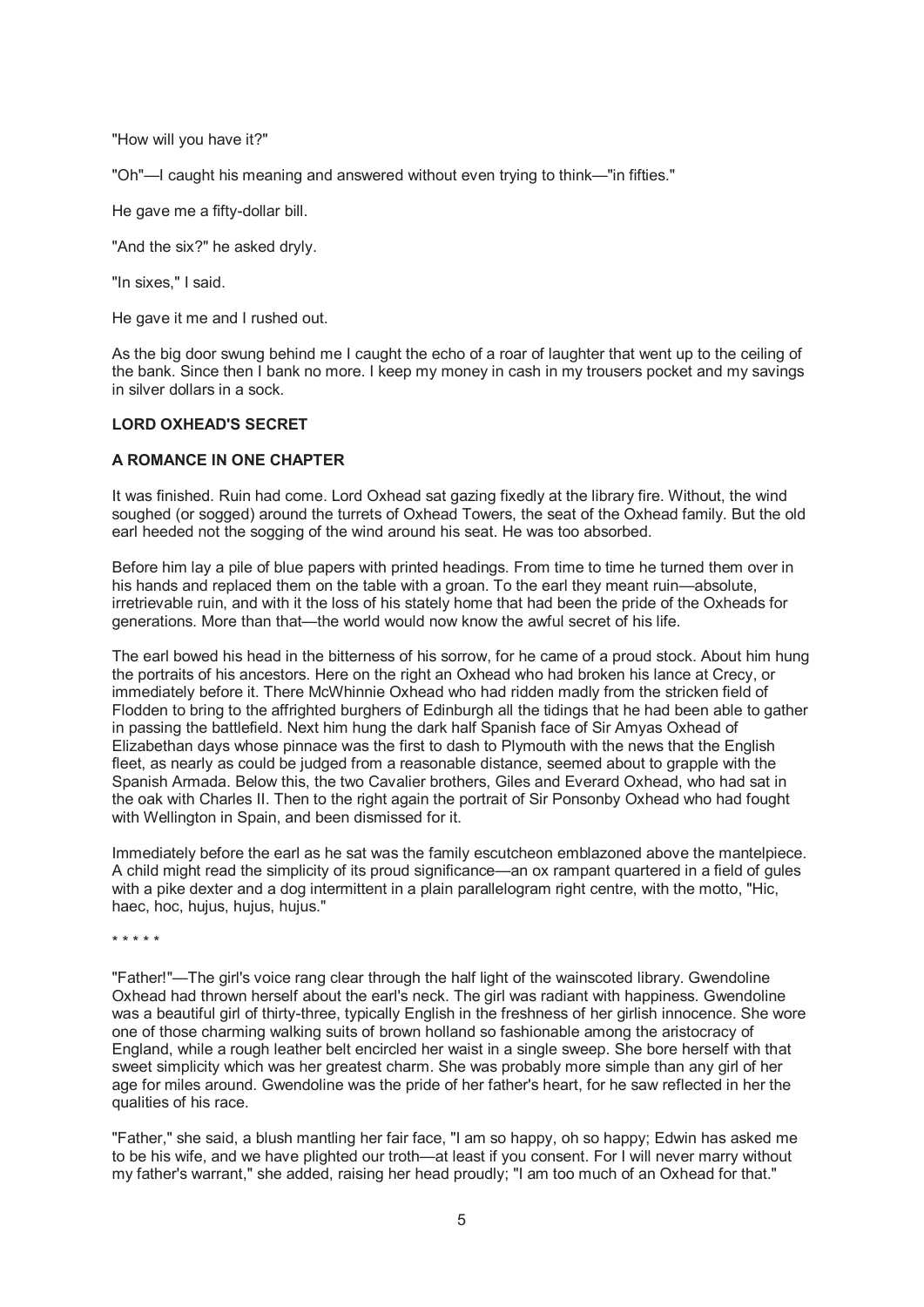Then as she gazed into the old earl's stricken face, the girl's mood changed at once. "Father," she cried, "father, are you ill? What is it? Shall I ring?" As she spoke Gwendoline reached for the heavy bell-rope that hung beside the wall, but the earl, fearful that her frenzied efforts might actually make it ring, checked her hand. "I am, indeed, deeply troubled," said Lord Oxhead, "but of that anon. Tell me first what is this news you bring. I hope, Gwendoline, that your choice has been worthy of an Oxhead, and that he to whom you have plighted your troth will be worthy to bear our motto with his own." And, raising his eyes to the escutcheon before him, the earl murmured half unconsciously, "Hic, haec, hoc, hujus, hujus, hujus," breathing perhaps a prayer as many of his ancestors had done before him that he might never forget it.

"Father," continued Gwendoline, half timidly, "Edwin is an American."

"You surprise me indeed," answered Lord Oxhead; "and yet," he continued, turning to his daughter with the courtly grace that marked the nobleman of the old school, "why should we not respect and admire the Americans? Surely there have been great names among them. Indeed, our ancestor Sir Amyas Oxhead was, I think, married to Pocahontas—at least if not actually married"—the earl hesitated a moment.

"At least they loved one another," said Gwendoline simply.

"Precisely," said the earl, with relief, "they loved one another, yes, exactly." Then as if musing to himself, "Yes, there have been great Americans. Bolivar was an American. The two Washingtons— George and Booker—are both Americans. There have been others too, though for the moment I do not recall their names. But tell me, Gwendoline, this Edwin of yours—where is his family seat?"

"It is at Oshkosh, Wisconsin, father."

"Ah! say you so?" rejoined the earl, with rising interest. "Oshkosh is, indeed, a grand old name. The Oshkosh are a Russian family. An Ivan Oshkosh came to England with Peter the Great and married my ancestress. Their descendant in the second degree once removed, Mixtup Oshkosh, fought at the burning of Moscow and later at the sack of Salamanca and the treaty of Adrianople. And Wisconsin too," the old nobleman went on, his features kindling with animation, for he had a passion for heraldry, genealogy, chronology, and commercial geography; "the Wisconsins, or better, I think, the Guisconsins, are of old blood. A Guisconsin followed Henry I to Jerusalem and rescued my ancestor Hardup Oxhead from the Saracens. Another Guisconsin...<sup>7</sup>

"Nay, father," said Gwendoline, gently interrupting, "Wisconsin is not Edwin's own name: that is, I believe, the name of his estate. My lover's name is Edwin Einstein."

"Einstein," repeated the earl dubiously—"an Indian name perhaps; yet the Indians are many of them of excellent family. An ancestor of mine…"

"Father," said Gwendoline, again interrupting, "here is a portrait of Edwin. Judge for yourself if he be noble." With this she placed in her father's hand an American tin-type, tinted in pink and brown. The picture represented a typical specimen of American manhood of that Anglo-Semitic type so often seen in persons of mixed English and Jewish extraction. The figure was well over five feet two inches in height and broad in proportion. The graceful sloping shoulders harmonized with the slender and well-poised waist, and with a hand pliant and yet prehensile. The pallor of the features was relieved by a drooping black moustache.

Such was Edwin Einstein to whom Gwendoline's heart, if not her hand, was already affianced. Their love had been so simple and yet so strange. It seemed to Gwendoline that it was but a thing of yesterday, and yet in reality they had met three weeks ago. Love had drawn them irresistibly together. To Edwin the fair English girl with her old name and wide estates possessed a charm that he scarcely dared confess to himself. He determined to woo her. To Gwendoline there was that in Edwin's bearing, the rich jewels that he wore, the vast fortune that rumour ascribed to him, that appealed to something romantic and chivalrous in her nature. She loved to hear him speak of stocks and bonds, corners and margins, and his father's colossal business. It all seemed so noble and so far above the sordid lives of the people about her. Edwin, too, loved to hear the girl talk of her father's estates, of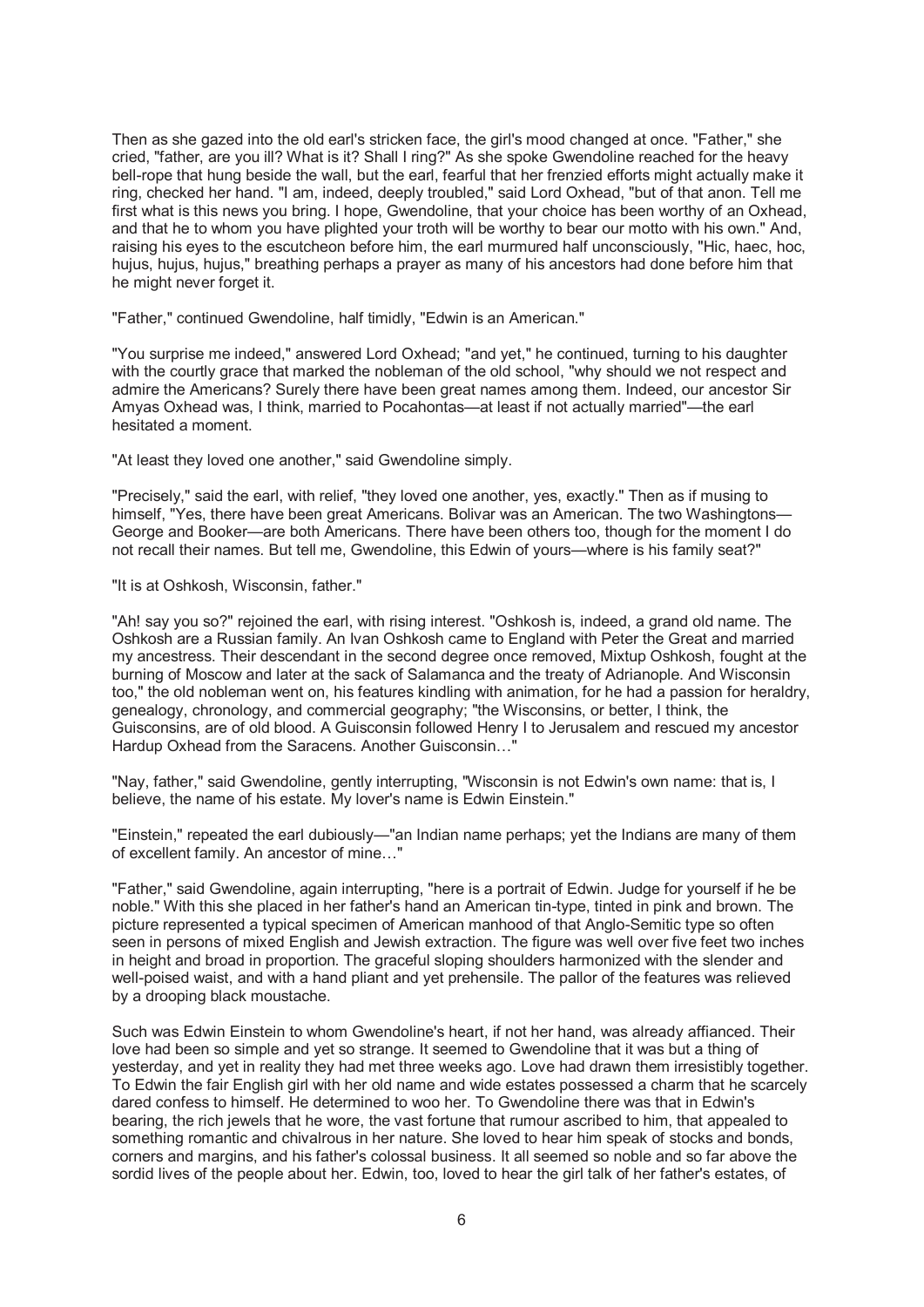the diamond-hilted sword that the saladin had given, or had lent, to her ancestor hundreds of years ago. Her description of her father, the old earl, touched something romantic in Edwin's generous heart. He was never tired of asking how old he was, was he robust, did a shock, a sudden shock, affect him much? and so on. Then had come the evening that Gwendoline loved to live over and over again in her mind when Edwin had asked her in his straightforward, manly way, whether—subject to certain written stipulations to be considered later—she would be his wife: and she, putting her hand confidingly in his hand, answered simply, that—subject to the consent of her father and pending always the necessary legal formalities and inquiries—she would.

It had all seemed like a dream: and now Edwin Einstein had come in person to ask her hand from the earl, her father. Indeed, he was at this moment in the outer hall testing the gold leaf in the pictureframes with his pen-knife while waiting for his affianced to break the fateful news to Lord Oxhead.

Gwendoline summoned her courage for a great effort. "Papa," she said, "there is one other thing that it is fair to tell you. Edwin's father is in business."

The earl started from his seat in blank amazement. "In business!" he repeated, "the father of the suitor of the daughter of an Oxhead in business! My daughter the step-daughter of the grandfather of my grandson! Are you mad, girl? It is too much, too much!"

"But, father," pleaded the beautiful girl in anguish, "hear me. It is Edwin's father—Sarcophagus Einstein, senior—not Edwin himself. Edwin does nothing. He has never earned a penny. He is quite unable to support himself. You have only to see him to believe it. Indeed, dear father, he is just like us. He is here now, in this house, waiting to see you. If it were not for his great wealth…"

"Girl," said the earl sternly, "I care not for the man's riches. How much has he?"

"Fifteen million two hundred and fifty thousand dollars," answered Gwendoline. Lord Oxhead leaned his head against the mantelpiece. His mind was in a whirl. He was trying to calculate the yearly interest on fifteen and a quarter million dollars at four and a half per cent reduced to pounds, shillings, and pence. It was bootless. His brain, trained by long years of high living and plain thinking, had become too subtle, too refined an instrument for arithmetic…

\* \* \* \* \*

At this moment the door opened and Edwin Einstein stood before the earl. Gwendoline never forgot what happened. Through her life the picture of it haunted her—her lover upright at the door, his fine frank gaze fixed inquiringly on the diamond pin in her father's necktie, and he, her father, raising from the mantelpiece a face of agonized amazement.

"You! You!" he gasped. For a moment he stood to his full height, swaying and groping in the air, then fell prostrate his full length upon the floor. The lovers rushed to his aid. Edwin tore open his neckcloth and plucked aside his diamond pin to give him air. But it was too late. Earl Oxhead had breathed his last. Life had fled. The earl was extinct. That is to say, he was dead.

The reason of his death was never known. Had the sight of Edwin killed him? It might have. The old family doctor, hurriedly summoned, declared his utter ignorance. This, too, was likely. Edwin himself could explain nothing. But it was observed that after the earl's death and his marriage with Gwendoline he was a changed man; he dressed better, talked much better English.

The wedding itself was quiet, almost sad. At Gwendoline's request there was no wedding breakfast, no bridesmaids, and no reception, while Edwin, respecting his bride's bereavement, insisted that there should be no best man, no flowers, no presents, and no honeymoon.

Thus Lord Oxhead's secret died with him. It was probably too complicated to be interesting anyway.

Boarding-House Geometry

## **DEFINITIONS AND AXIOMS**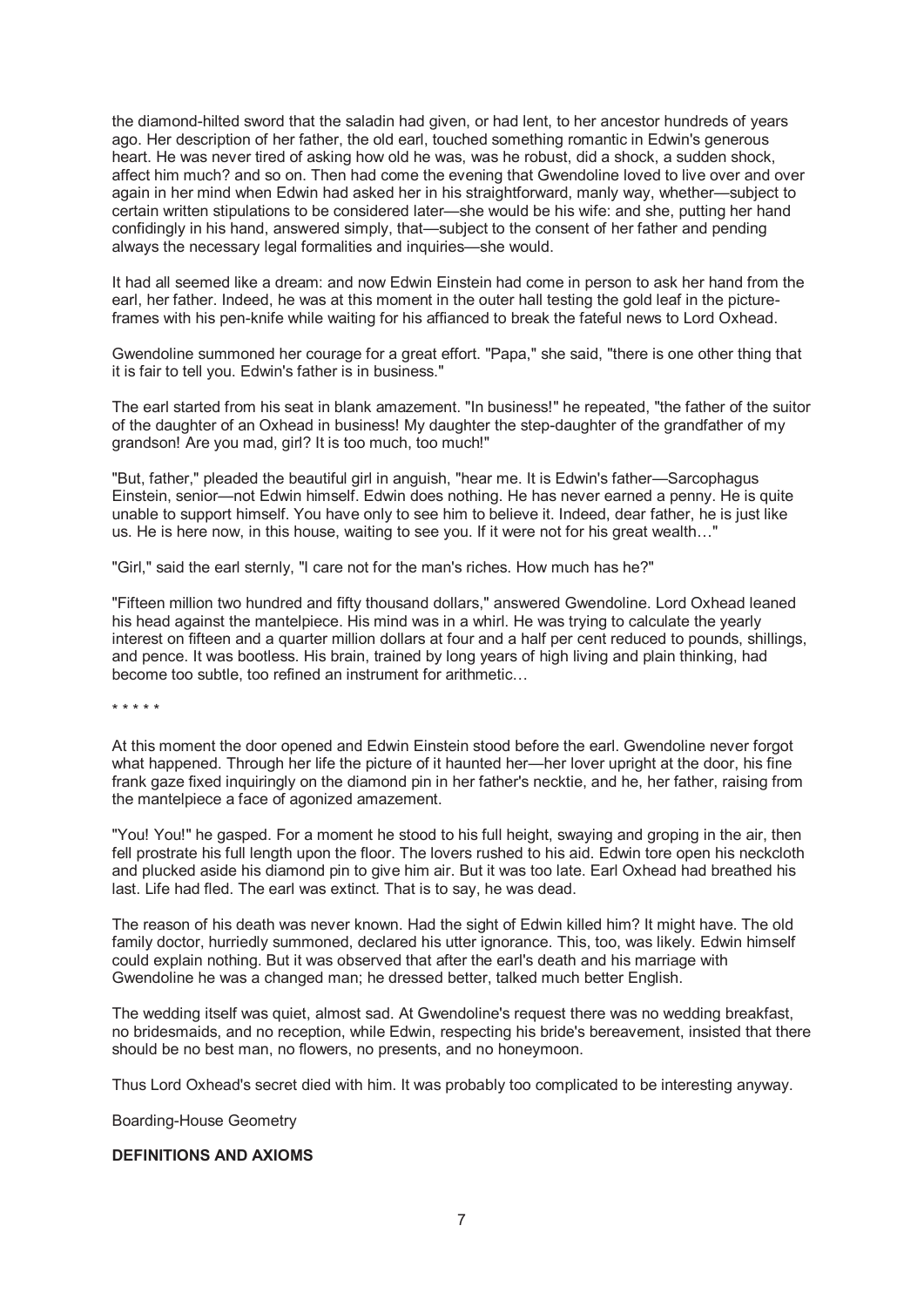All boarding-houses are the same boarding-house.

Boarders in the same boarding-house and on the same flat are equal to one another.

A single room is that which has no parts and no magnitude.

The landlady of a boarding-house is a parallelogram—that is, an oblong angular figure, which cannot be described, but which is equal to anything.

A wrangle is the disinclination of two boarders to each other that meet together but are not in the same line.

All the other rooms being taken, a single room is said to be a double room.

# **POSTULATES AND PROPOSITIONS**

A pie may be produced any number of times.

The landlady can be reduced to her lowest terms by a series of propositions.

A bee line may be made from any boarding-house to any other boarding-house.

The clothes of a boarding-house bed, though produced ever so far both ways, will not meet.

Any two meals at a boarding-house are together less than two square meals.

If from the opposite ends of a boarding-house a line be drawn passing through all the rooms in turn, then the stovepipe which warms the boarders will lie within that line.

On the same bill and on the same side of it there should not be two charges for the same thing.

If there be two boarders on the same flat, and the amount of side of the one be equal to the amount of side of the other, each to each, and the wrangle between one boarder and the landlady be equal to the wrangle between the landlady and the other, then shall the weekly bills of the two boarders be equal also, each to each.

For if not, let one bill be the greater.

Then the other bill is less than it might have been—which is absurd.

The Awful Fate of Melpomenus Jones

Some people—not you nor I, because we are so awfully self-possessed—but some people, find great difficulty in saying good-bye when making a call or spending the evening. As the moment draws near when the visitor feels that he is fairly entitled to go away he rises and says abruptly, "Well, I think I..." Then the people say, "Oh, must you go now? Surely it's early yet!" and a pitiful struggle ensues.

I think the saddest case of this kind of thing that I ever knew was that of my poor friend Melpomenus Jones, a curate—such a dear young man, and only twenty-three! He simply couldn't get away from people. He was too modest to tell a lie, and too religious to wish to appear rude. Now it happened that he went to call on some friends of his on the very first afternoon of his summer vacation. The next six weeks were entirely his own—absolutely nothing to do. He chatted awhile, drank two cups of tea, then braced himself for the effort and said suddenly:

"Well, I think I…"

But the lady of the house said, "Oh, no! Mr. Jones, can't you really stay a little longer?"

Jones was always truthful. "Oh, yes," he said, "of course, I—er—can stay."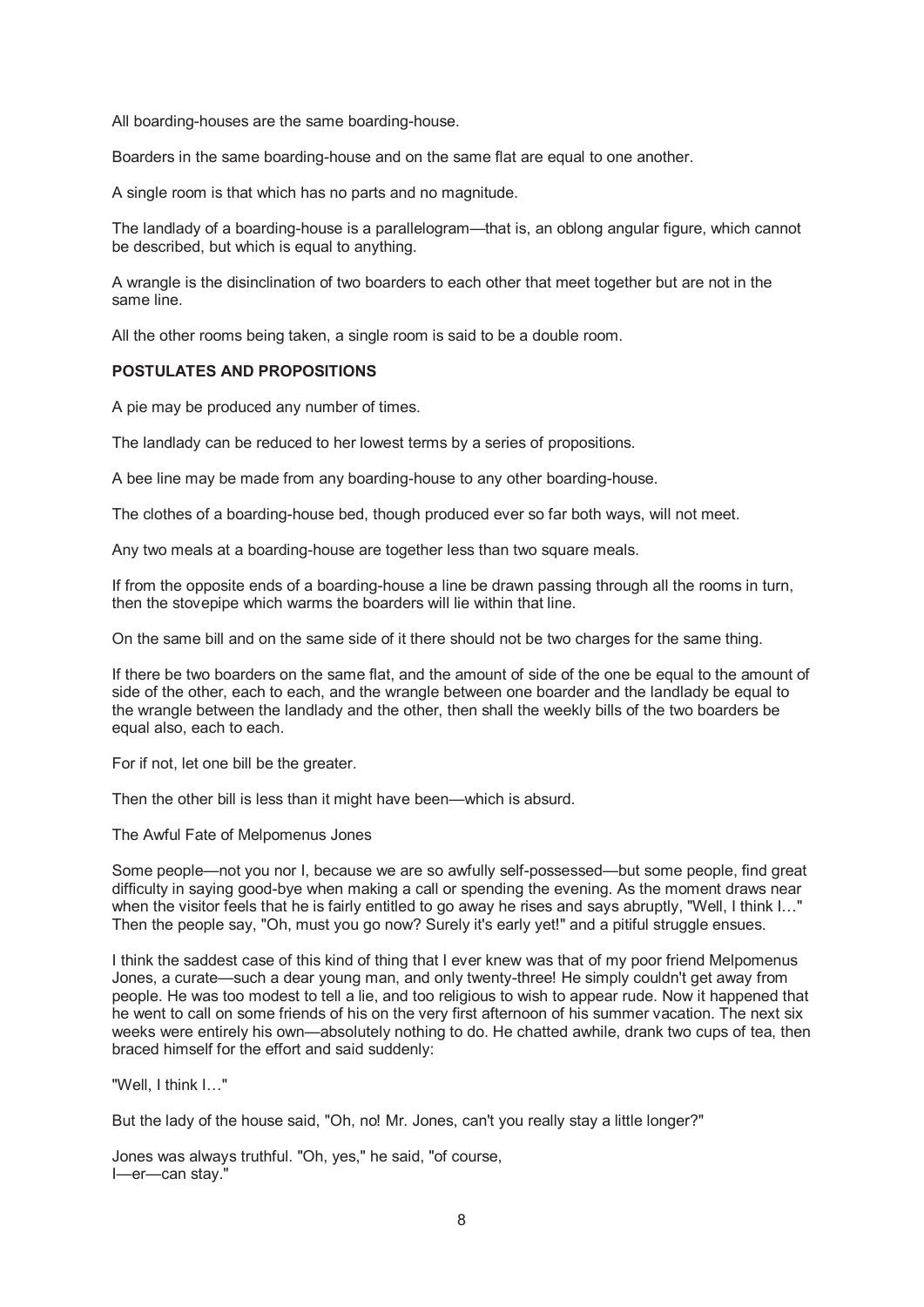"Then please don't go."

He stayed. He drank eleven cups of tea. Night was falling. He rose again.

"Well now," he said shyly, "I think I really…"

"You must go?" said the lady politely. "I thought perhaps you could have stayed to dinner…"

"Oh well, so I could, you know," Jones said, "if…"

"Then please stay, I'm sure my husband will be delighted."

"All right," he said feebly, "I'll stay," and he sank back into his chair, just full of tea, and miserable.

Papa came home. They had dinner. All through the meal Jones sat planning to leave at eight-thirty. All the family wondered whether Mr. Jones was stupid and sulky, or only stupid.

After dinner mamma undertook to "draw him out," and showed him photographs. She showed him all the family museum, several gross of them—photos of papa's uncle and his wife, and mamma's brother and his little boy, an awfully interesting photo of papa's uncle's friend in his Bengal uniform, an awfully well-taken photo of papa's grandfather's partner's dog, and an awfully wicked one of papa as the devil for a fancy-dress ball. At eight-thirty Jones had examined seventy-one photographs. There were about sixty-nine more that he hadn't. Jones rose.

"I must say good night now," he pleaded.

"Say good night!" they said, "why it's only half-past eight! Have you anything to do?"

"Nothing," he admitted, and muttered something about staying six weeks, and then laughed miserably.

Just then it turned out that the favourite child of the family, such a dear little romp, had hidden Mr. Jones's hat; so papa said that he must stay, and invited him to a pipe and a chat. Papa had the pipe and gave Jones the chat, and still he stayed. Every moment he meant to take the plunge, but couldn't. Then papa began to get very tired of Jones, and fidgeted and finally said, with jocular irony, that Jones had better stay all night, they could give him a shake-down. Jones mistook his meaning and thanked him with tears in his eyes, and papa put Jones to bed in the spare room and cursed him heartily.

After breakfast next day, papa went off to his work in the City, and left Jones playing with the baby, broken-hearted. His nerve was utterly gone. He was meaning to leave all day, but the thing had got on his mind and he simply couldn't. When papa came home in the evening he was surprised and chagrined to find Jones still there. He thought to jockey him out with a jest, and said he thought he'd have to charge him for his board, he! he! The unhappy young man stared wildly for a moment, then wrung papa's hand, paid him a month's board in advance, and broke down and sobbed like a child.

In the days that followed he was moody and unapproachable. He lived, of course, entirely in the drawing-room, and the lack of air and exercise began to tell sadly on his health. He passed his time in drinking tea and looking at the photographs. He would stand for hours gazing at the photographs of papa's uncle's friend in his Bengal uniform—talking to it, sometimes swearing bitterly at it. His mind was visibly failing.

At length the crash came. They carried him upstairs in a raging delirium of fever. The illness that followed was terrible. He recognized no one, not even papa's uncle's friend in his Bengal uniform. At times he would start up from his bed and shriek, "Well, I think I…" and then fall back upon the pillow with a horrible laugh. Then, again, he would leap up and cry, "Another cup of tea and more photographs! More photographs! Har! Har!"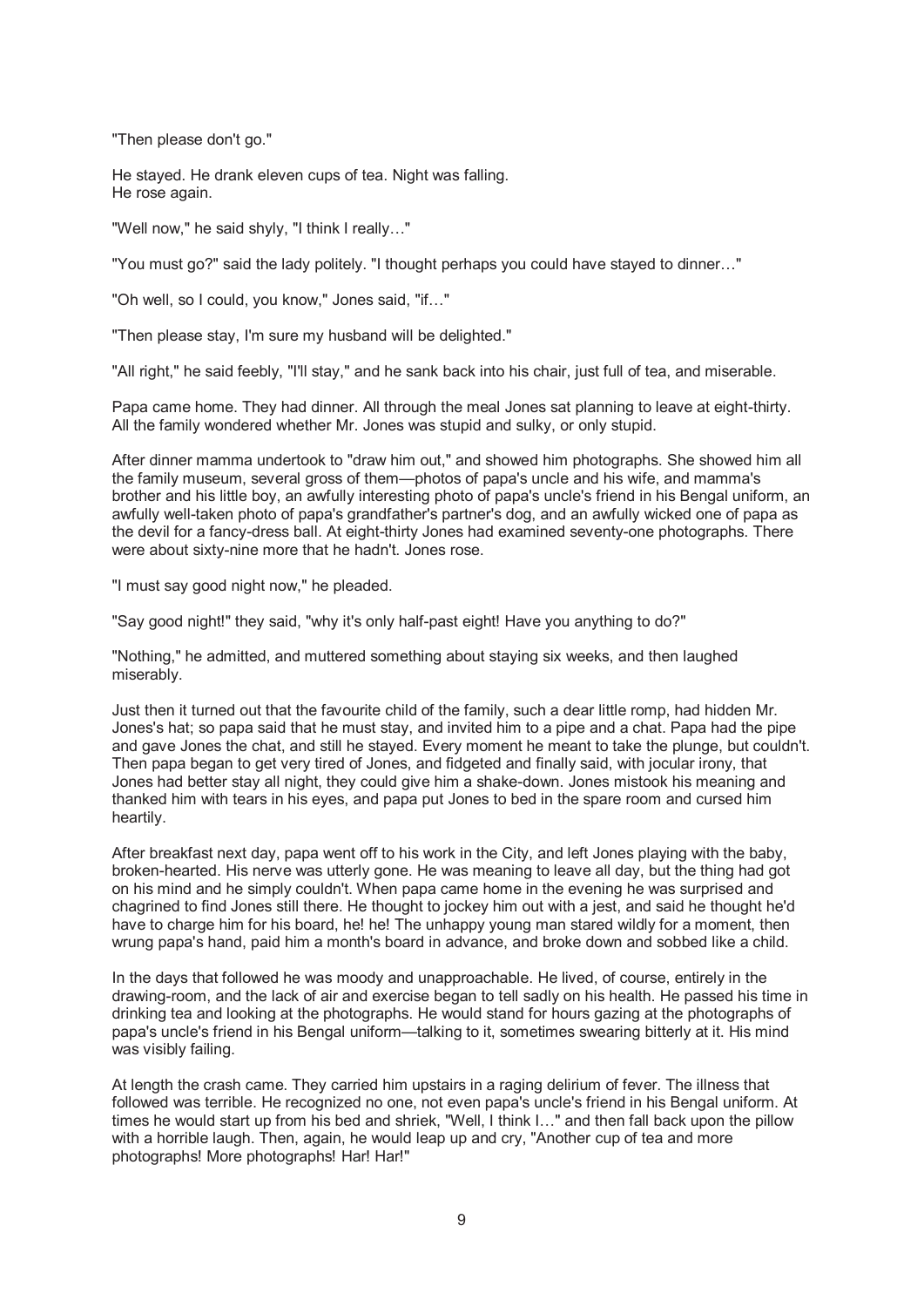At length, after a month of agony, on the last day of his vacation, he passed away. They say that when the last moment came, he sat up in bed with a beautiful smile of confidence playing upon his face, and said, "Well—the angels are calling me; I'm afraid I really must go now. Good afternoon."

And the rushing of his spirit from its prison-house was as rapid as a hunted cat passing over a garden fence.

## A Christmas Letter

(In answer to a young lady who has sent an invitation to be present at a children's party)

Madamoiselle,

Allow me very gratefully but firmly to refuse your kind invitation. You doubtless mean well; but your ideas are unhappily mistaken.

Let us understand one another once and for all. I cannot at my mature age participate in the sports of children with such abandon as I could wish. I entertain, and have always entertained, the sincerest regard for such games as Hunt-the-Slipper and Blind-Man's Buff. But I have now reached a time of life, when, to have my eyes blindfolded and to have a powerful boy of ten hit me in the back with a hobby-horse and ask me to guess who hit me, provokes me to a fit of retaliation which could only culminate in reckless criminality. Nor can I cover my shoulders with a drawing-room rug and crawl round on my hands and knees under the pretence that I am a bear without a sense of personal insufficiency, which is painful to me.

Neither can I look on with a complacent eye at the sad spectacle of your young clerical friend, the Reverend Mr. Uttermost Farthing, abandoning himself to such gambols and appearing in the role of life and soul of the evening. Such a degradation of his holy calling grieves me, and I cannot but suspect him of ulterior motives.

You inform me that your maiden aunt intends to help you to entertain the party. I have not, as you know, the honour of your aunt's acquaintance, yet I think I may with reason surmise that she will organize games—guessing games—in which she will ask me to name a river in Asia beginning with a Z; on my failure to do so she will put a hot plate down my neck as a forfeit, and the children will clap their hands. These games, my dear young friend, involve the use of a more adaptable intellect than mine, and I cannot consent to be a party to them.

May I say in conclusion that I do not consider a five-cent pen-wiper from the top branch of a Xmas tree any adequate compensation for the kind of evening you propose.

 I have the honour To subscribe myself, Your obedient servant.

How to Make a Million Dollars

I mix a good deal with the Millionaires. I like them. I like their faces. I like the way they live. I like the things they eat. The more we mix together the better I like the things we mix.

Especially I like the way they dress, their grey check trousers, their white check waist-coats, their heavy gold chains, and the signet-rings that they sign their cheques with. My! they look nice. Get six or seven of them sitting together in the club and it's a treat to see them. And if they get the least dust on them, men come and brush it off. Yes, and are glad to. I'd like to take some of the dust off them myself.

Even more than what they eat I like their intellectual grasp. It is wonderful. Just watch them read. They simply read all the time. Go into the club at any hour and you'll see three or four of them at it. And the things they can read! You'd think that a man who'd been driving hard in the office from eleven o'clock until three, with only an hour and a half for lunch, would be too fagged. Not a bit. These men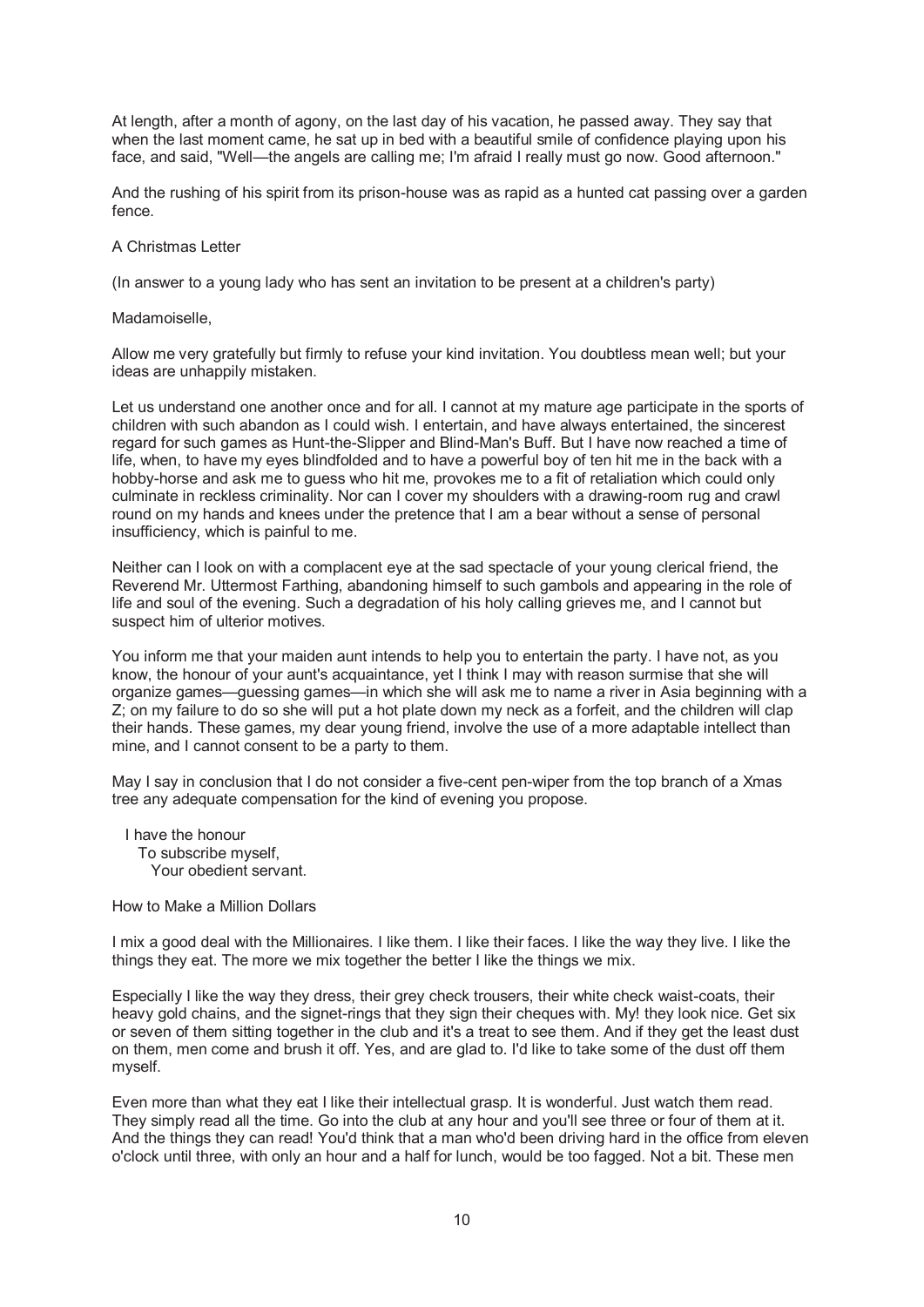can sit down after office hours and read the Sketch and the Police Gazette and the Pink Un, and understand the jokes just as well as I can.

What I love to do is to walk up and down among them and catch the little scraps of conversation. The other day I heard one lean forward and say, "Well, I offered him a million and a half and said I wouldn't give a cent more, he could either take it or leave it—" I just longed to break in and say, "What! what! a million and a half! Oh! say that again! Offer it to me, to either take it or leave it. Do try me once: I know I can: or here, make it a plain million and let's call it done."

Not that these men are careless over money. No, sir. Don't think it. Of course they don't take much account of big money, a hundred thousand dollars at a shot or anything of that sort. But little money. You've no idea till you know them how anxious they get about a cent, or half a cent, or less.

Why, two of them came into the club the other night just frantic with delight: they said wheat had risen and they'd cleaned up four cents each in less than half an hour. They bought a dinner for sixteen on the strength of it. I don't understand it. I've often made twice as much as that writing for the papers and never felt like boasting about it.

One night I heard one man say, "Well, let's call up New York and offer them a quarter of a cent." Great heavens! Imagine paying the cost of calling up New York, nearly five million people, late at night and offering them a quarter of a cent! And yet—did New York get mad? No, they took it. Of course it's high finance. I don't pretend to understand it. I tried after that to call up Chicago and offer it a cent and a half, and to call up Hamilton, Ontario, and offer it half a dollar, and the operator only thought I was crazy.

All this shows, of course, that I've been studying how the millionaires do it. I have. For years. I thought it might be helpful to young men just beginning to work and anxious to stop.

You know, many a man realizes late in life that if when he was a boy he had known what he knows now, instead of being what he is he might be what he won't; but how few boys stop to think that if they knew what they don't know instead of being what they will be, they wouldn't be? These are awful thoughts.

At any rate, I've been gathering hints on how it is they do it.

One thing I'm sure about. If a young man wants to make a million dollars he's got to be mighty careful about his diet and his living. This may seem hard. But success is only achieved with pains.

There is no use in a young man who hopes to make a million dollars thinking he's entitled to get up at 7.30, eat force and poached eggs, drink cold water at lunch, and go to bed at 10 p.m. You can't do it. I've seen too many millionaires for that. If you want to be a millionaire you mustn't get up till ten in the morning. They never do. They daren't. It would be as much as their business is worth if they were seen on the street at half-past nine.

And the old idea of abstemiousness is all wrong. To be a millionaire you need champagne, lots of it and all the time. That and Scotch whisky and soda: you have to sit up nearly all night and drink buckets of it. This is what clears the brain for business next day. I've seen some of these men with their brains so clear in the morning, that their faces look positively boiled.

To live like this requires, of course, resolution. But you can buy that by the pint.

Therefore, my dear young man, if you want to get moved on from your present status in business, change your life. When your landlady brings your bacon and eggs for breakfast, throw them out of window to the dog and tell her to bring you some chilled asparagus and a pint of Moselle. Then telephone to your employer that you'll be down about eleven o'clock. You will get moved on. Yes, very quickly.

Just how the millionaires make the money is a difficult question. But one way is this. Strike the town with five cents in your pocket. They nearly all do this; they've told me again and again (men with millions and millions) that the first time they struck town they had only five cents. That seems to have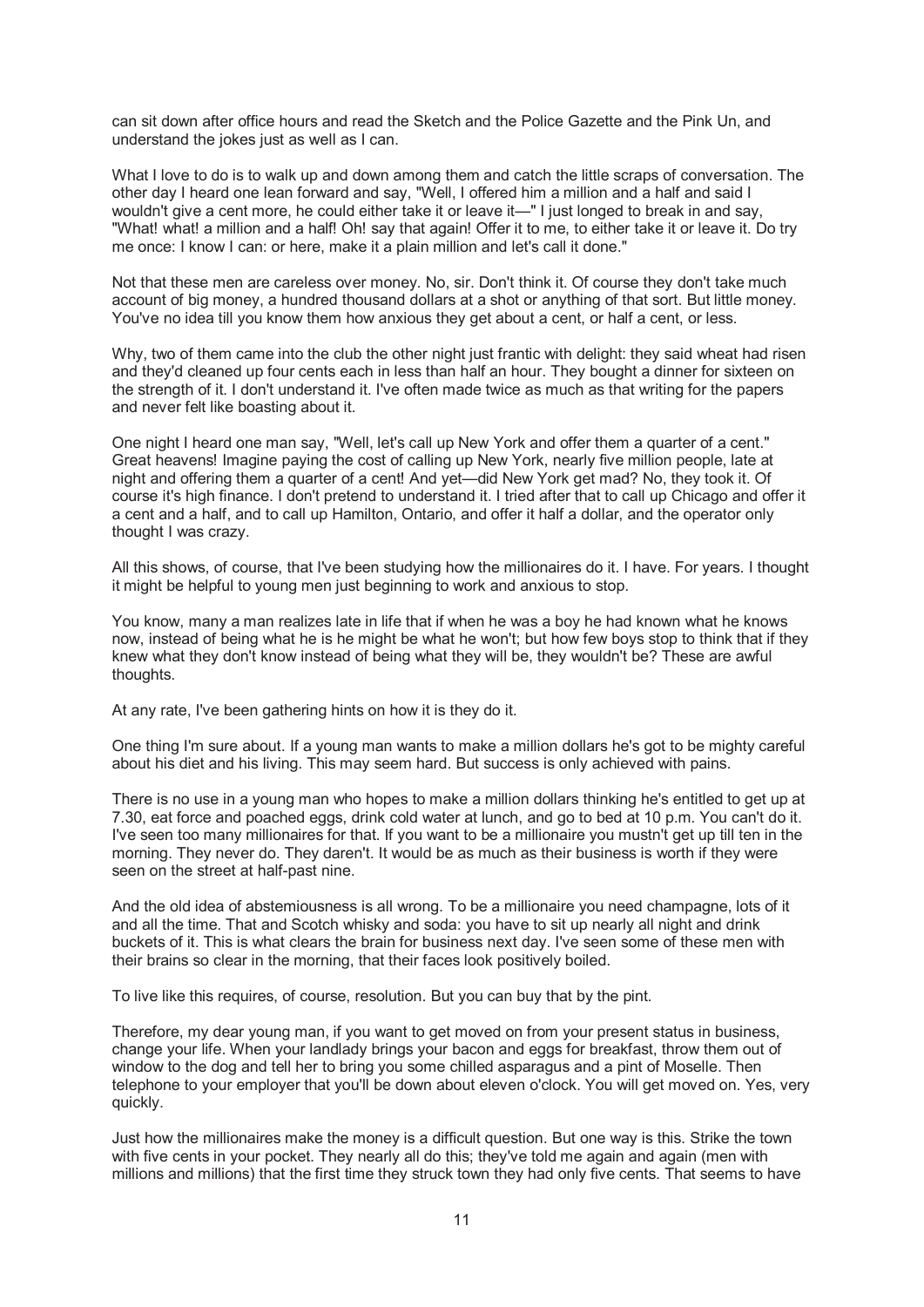given them their start. Of course, it's not easy to do. I've tried it several times. I nearly did it once. I borrowed five cents, carried it away out of town, and then turned and came back at the town with an awful rush. If I hadn't struck a beer saloon in the suburbs and spent the five cents I might have been rich to-day.

Another good plan is to start something. Something on a huge scale: something nobody ever thought of. For instance, one man I know told me that once he was down in Mexico without a cent (he'd lost his five in striking Central America) and he noticed that they had no power plants. So he started some and made a mint of money. Another man that I know was once stranded in New York, absolutely without a nickel. Well, it occurred to him that what was needed were buildings ten stories higher than any that had been put up. So he built two and sold them right away. Ever so many millionaires begin in some such simple way as that.

There is, of course, a much easier way than any of these. I almost hate to tell this, because I want to do it myself.

I learned of it just by chance one night at the club. There is one old man there, extremely rich, with one of the best faces of the lot, just like a hyena. I never used to know how he had got so rich. So one evening I asked one of the millionaires how old Bloggs had made all his money.

"How he made it?" he answered with a sneer. "Why he made it by taking it out of widows and orphans."

Widows and orphans! I thought, what an excellent idea. But who would have suspected that they had it?

"And how," I asked pretty cautiously, "did he go at it to get it out of them?"

"Why," the man answered, "he just ground them under his heels, that was how."

Now isn't that simple? I've thought of that conversation often since and I mean to try it. If I can get hold of them, I'll grind them quick enough. But how to get them. Most of the widows I know look pretty solid for that sort of thing, and as for orphans, it must take an awful lot of them. Meantime I am waiting, and if I ever get a large bunch of orphans all together, I'll stamp on them and see.

I find, too, on inquiry, that you can also grind it out of clergymen. They say they grind nicely. But perhaps orphans are easier.

How to Live to be 200

Twenty years ago I knew a man called Jiggins, who had the Health Habit.

He used to take a cold plunge every morning. He said it opened his pores. After it he took a hot sponge. He said it closed the pores. He got so that he could open and shut his pores at will.

Jiggins used to stand and breathe at an open window for half an hour before dressing. He said it expanded his lungs. He might, of course, have had it done in a shoe-store with a boot stretcher, but after all it cost him nothing this way, and what is half an hour?

After he had got his undershirt on, Jiggins used to hitch himself up like a dog in harness and do Sandow exercises. He did them forwards, backwards, and hind-side up.

He could have got a job as a dog anywhere. He spent all his time at this kind of thing. In his spare time at the office, he used to lie on his stomach on the floor and see if he could lift himself up with his knuckles. If he could, then he tried some other way until he found one that he couldn't do. Then he would spend the rest of his lunch hour on his stomach, perfectly happy.

In the evenings in his room he used to lift iron bars, cannon-balls, heave dumb-bells, and haul himself up to the ceiling with his teeth. You could hear the thumps half a mile. He liked it.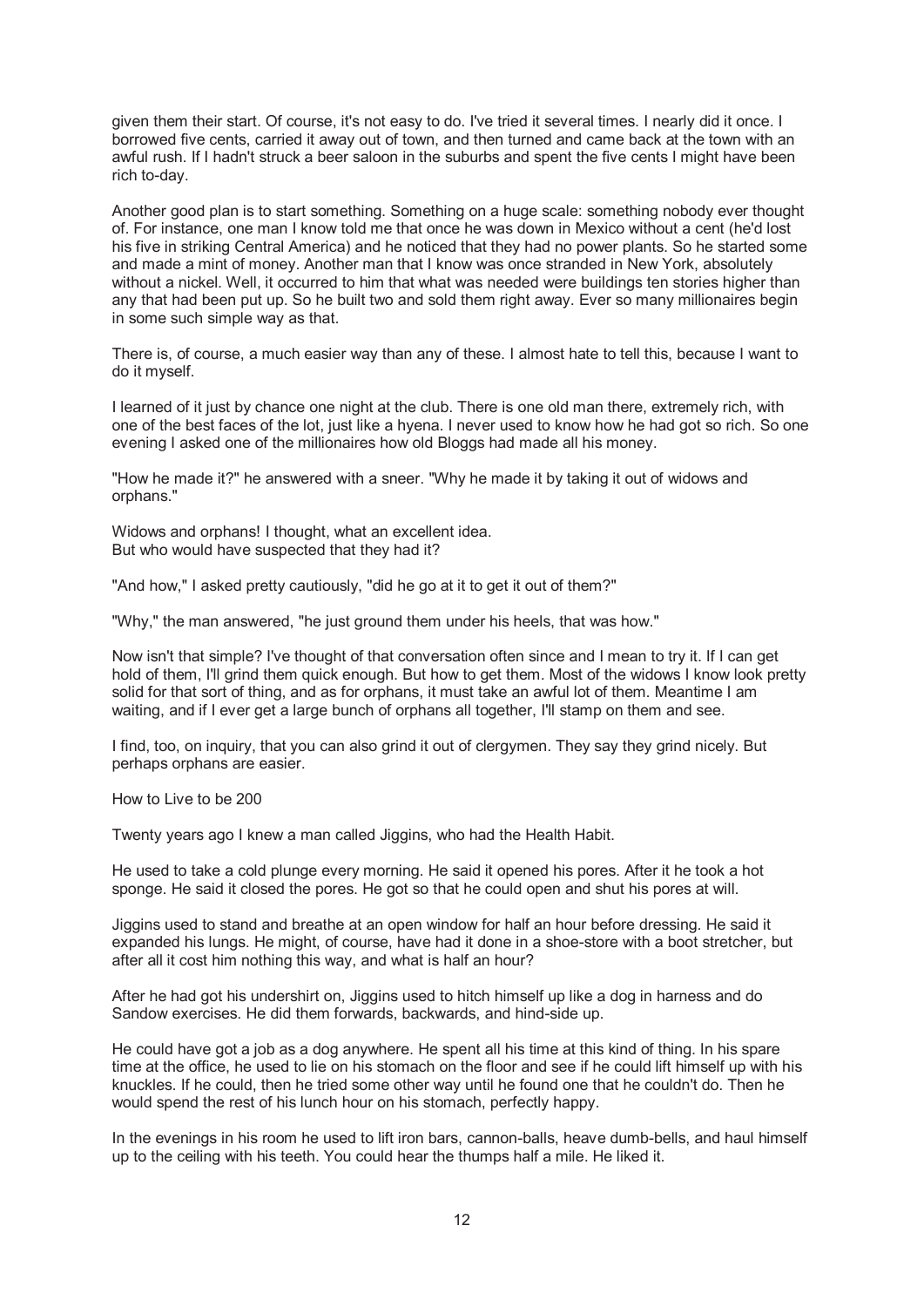He spent half the night slinging himself around his room. He said it made his brain clear. When he got his brain perfectly clear, he went to bed and slept. As soon as he woke, he began clearing it again.

Jiggins is dead. He was, of course, a pioneer, but the fact that he dumb-belled himself to death at an early age does not prevent a whole generation of young men from following in his path.

They are ridden by the Health Mania.

They make themselves a nuisance.

They get up at impossible hours. They go out in silly little suits and run Marathon heats before breakfast. They chase around barefoot to get the dew on their feet. They hunt for ozone. They bother about pepsin. They won't eat meat because it has too much nitrogen. They won't eat fruit because it hasn't any. They prefer albumen and starch and nitrogen to huckleberry pie and doughnuts. They won't drink water out of a tap. They won't eat sardines out of a can. They won't use oysters out of a pail. They won't drink milk out of a glass. They are afraid of alcohol in any shape. Yes, sir, afraid. "Cowards."

And after all their fuss they presently incur some simple old-fashioned illness and die like anybody else.

Now people of this sort have no chance to attain any great age. They are on the wrong track.

Listen. Do you want to live to be really old, to enjoy a grand, green, exuberant, boastful old age and to make yourself a nuisance to your whole neighbourhood with your reminiscences?

Then cut out all this nonsense. Cut it out. Get up in the morning at a sensible hour. The time to get up is when you have to, not before. If your office opens at eleven, get up at ten-thirty. Take your chance on ozone. There isn't any such thing anyway. Or, if there is, you can buy a Thermos bottle full for five cents, and put it on a shelf in your cupboard. If your work begins at seven in the morning, get up at ten minutes to, but don't be liar enough to say that you like it. It isn't exhilarating, and you know it.

Also, drop all that cold-bath business. You never did it when you were a boy. Don't be a fool now. If you must take a bath (you don't really need to), take it warm. The pleasure of getting out of a cold bed and creeping into a hot bath beats a cold plunge to death. In any case, stop gassing about your tub and your "shower," as if you were the only man who ever washed.

So much for that point.

Next, take the question of germs and bacilli. Don't be scared of them. That's all. That's the whole thing, and if you once get on to that you never need to worry again.

If you see a bacilli, walk right up to it, and look it in the eye. If one flies into your room, strike at it with your hat or with a towel. Hit it as hard as you can between the neck and the thorax. It will soon get sick of that.

But as a matter of fact, a bacilli is perfectly quiet and harmless if you are not afraid of it. Speak to it. Call out to it to "lie down." It will understand. I had a bacilli once, called Fido, that would come and lie at my feet while I was working. I never knew a more affectionate companion, and when it was run over by an automobile, I buried it in the garden with genuine sorrow.

(I admit this is an exaggeration. I don't really remember its name; it may have been Robert.)

Understand that it is only a fad of modern medicine to say that cholera and typhoid and diphtheria are caused by bacilli and germs; nonsense. Cholera is caused by a frightful pain in the stomach, and diphtheria is caused by trying to cure a sore throat.

Now take the question of food.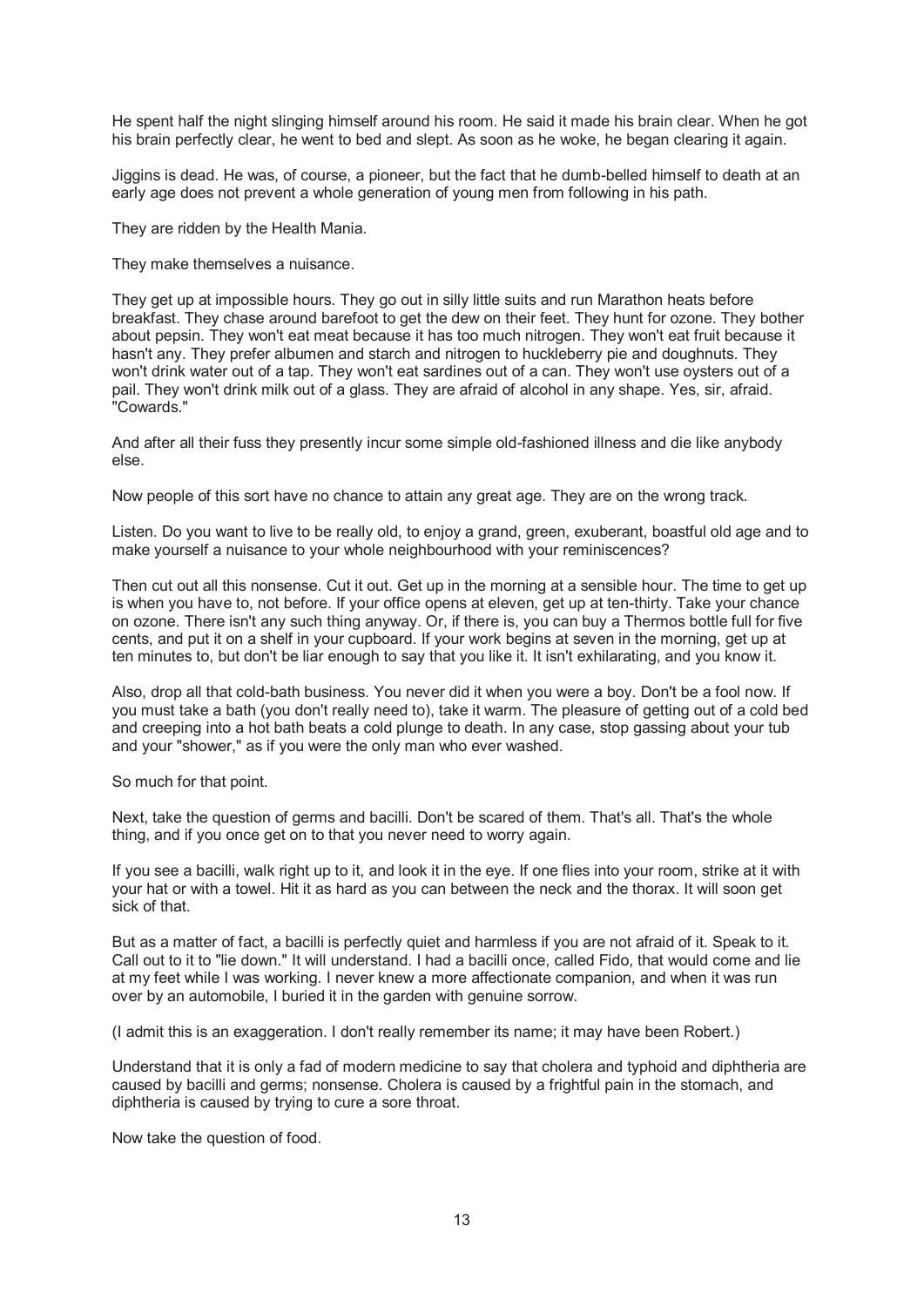Eat what you want. Eat lots of it. Yes, eat too much of it. Eat till you can just stagger across the room with it and prop it up against a sofa cushion. Eat everything that you like until you can't eat any more. The only test is, can you pay for it? If you can't pay for it, don't eat it. And listen—don't worry as to whether your food contains starch, or albumen, or gluten, or nitrogen. If you are a damn fool enough to want these things, go and buy them and eat all you want of them. Go to a laundry and get a bag of starch, and eat your fill of it. Eat it, and take a good long drink of glue after it, and a spoonful of Portland cement. That will gluten you, good and solid.

If you like nitrogen, go and get a druggist to give you a canful of it at the soda counter, and let you sip it with a straw. Only don't think that you can mix all these things up with your food. There isn't any nitrogen or phosphorus or albumen in ordinary things to eat. In any decent household all that sort of stuff is washed out in the kitchen sink before the food is put on the table.

And just one word about fresh air and exercise. Don't bother with either of them. Get your room full of good air, then shut up the windows and keep it. It will keep for years. Anyway, don't keep using your lungs all the time. Let them rest. As for exercise, if you have to take it, take it and put up with it. But as long as you have the price of a hack and can hire other people to play baseball for you and run races and do gymnastics when you sit in the shade and smoke and watch them—great heavens, what more do you want?

## How to Avoid Getting Married

Some years ago, when I was the Editor of a Correspondence Column, I used to receive heart-broken letters from young men asking for advice and sympathy. They found themselves the object of marked attentions from girls which they scarcely knew how to deal with. They did not wish to give pain or to seem indifferent to a love which they felt was as ardent as it was disinterested, and yet they felt that they could not bestow their hands where their hearts had not spoken. They wrote to me fully and frankly, and as one soul might write to another for relief. I accepted their confidences as under the pledge of a secrecy, never divulging their disclosures beyond the circulation of my newspapers, or giving any hint of their identity other than printing their names and addresses and their letters in full. But I may perhaps without dishonour reproduce one of these letters, and my answer to it, inasmuch as the date is now months ago, and the softening hand of Time has woven its roses—how shall I put it?—the mellow haze of reminiscences has—what I mean is that the young man has gone back to work and is all right again.

Here then is a letter from a young man whose name I must not reveal, but whom I will designate as D. F., and whose address I must not divulge, but will simply indicate as Q. Street, West.

# **"DEAR MR. LEACOCK,**

"For some time past I have been the recipient of very marked attentions from a young lady. She has been calling at the house almost every evening, and has taken me out in her motor, and invited me to concerts and the theatre. On these latter occasions I have insisted on her taking my father with me, and have tried as far as possible to prevent her saying anything to me which would be unfit for father to hear. But my position has become a very difficult one. I do not think it right to accept her presents when I cannot feel that my heart is hers. Yesterday she sent to my house a beautiful bouquet of American Beauty roses addressed to me, and a magnificent bunch of Timothy Hay for father. I do not know what to say. Would it be right for father to keep all this valuable hay? I have confided fully in father, and we have discussed the question of presents. He thinks that there are some that we can keep with propriety, and others that a sense of delicacy forbids us to retain. He himself is going to sort out the presents into the two classes. He thinks that as far as he can see, the Hay is in class B. Meantime I write to you, as I understand that Miss Laura Jean Libby and Miss Beatrix Fairfax are on their vacation, and in any case a friend of mine who follows their writings closely tells me that they are always full.

"I enclose a dollar, because I do not think it right to ask you to give all your valuable time and your best thought without giving you back what it is worth."

On receipt of this I wrote back at once a private and confidential letter which I printed in the following edition of the paper.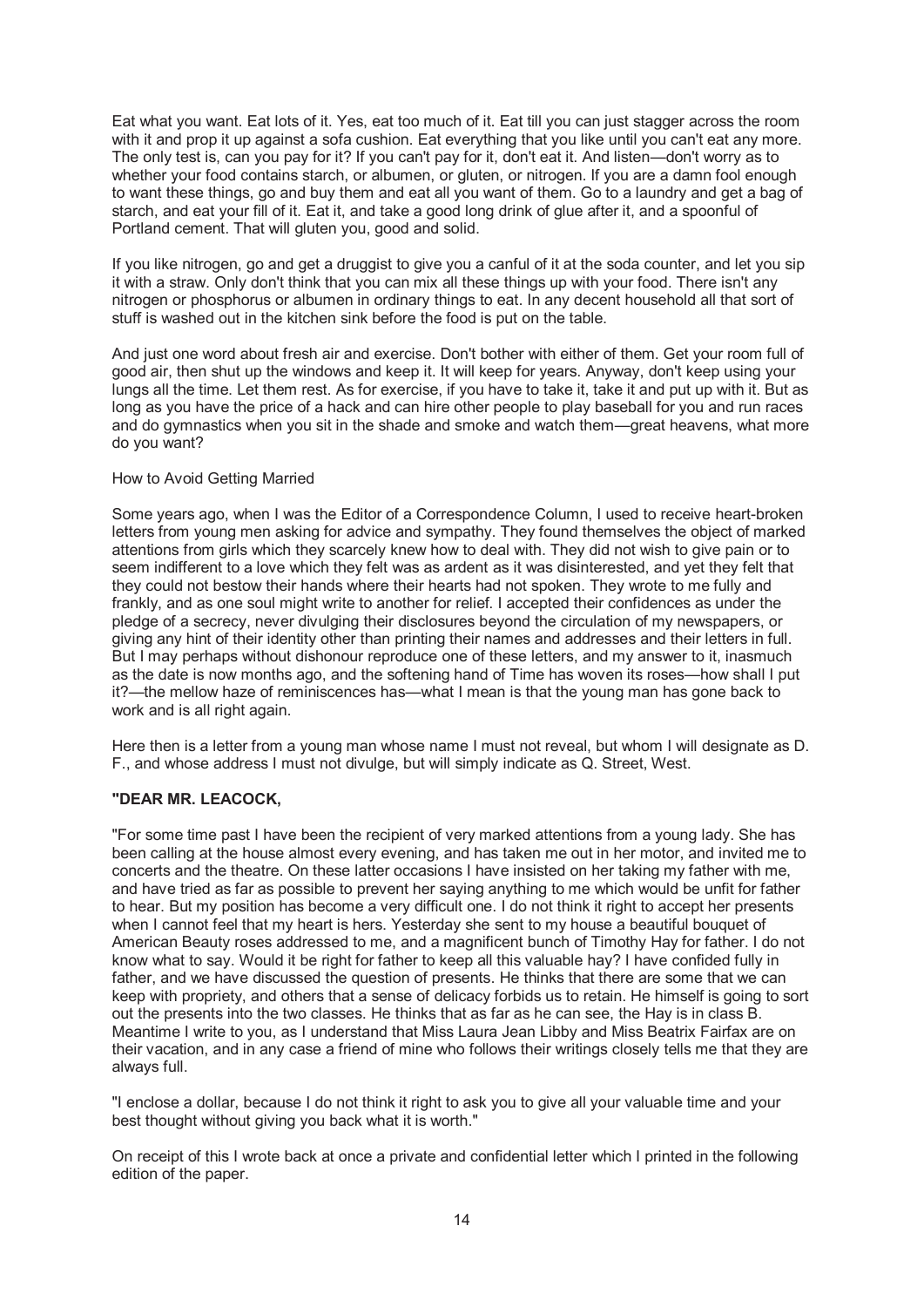## **"MY DEAR, DEAR BOY,**

"Your letter has touched me. As soon as I opened it and saw the green and blue tint of the dollar bill which you had so daintily and prettily folded within the pages of your sweet letter, I knew that the note was from someone that I could learn to love, if our correspondence were to continue as it had begun. I took the dollar from your letter and kissed and fondled it a dozen times. Dear unknown boy! I shall always keep that dollar! No matter how much I may need it, or how many necessaries, yes, absolute necessities, of life I may be wanting, I shall always keep THAT dollar. Do you understand, dear? I shall keep it. I shall not spend it. As far as the USE of it goes, it will be just as if you had not sent it. Even if you were to send me another dollar, I should still keep the first one, so that no matter how many you sent, the recollection of one first friendship would not be contaminated with mercenary considerations. When I say dollar, darling, of course an express order, or a postal note, or even stamps would be all the same. But in that case do not address me in care of this office, as I should not like to think of your pretty little letters lying round where others might handle them.

"But now I must stop chatting about myself, for I know that you cannot be interested in a simple old fogey such as I am. Let me talk to you about your letter and about the difficult question it raises for all marriageable young men.

"In the first place, let me tell you how glad I am that you confide in your father. Whatever happens, go at once to your father, put your arms about his neck, and have a good cry together. And you are right, too, about presents. It needs a wiser head than my poor perplexed boy to deal with them. Take them to your father to be sorted, or, if you feel that you must not overtax his love, address them to me in your own pretty hand.

"And now let us talk, dear, as one heart to another. Remember always that if a girl is to have your heart she must be worthy of you. When you look at your own bright innocent face in the mirror, resolve that you will give your hand to no girl who is not just as innocent as you are and no brighter than yourself. So that you must first find out how innocent she is. Ask her quietly and frankly remember, dear, that the days of false modesty are passing away—whether she has ever been in jail. If she has not (and if YOU have not), then you know that you are dealing with a dear confiding girl who will make you a life mate. Then you must know, too, that her mind is worthy of your own. So many men to-day are led astray by the merely superficial graces and attractions of girls who in reality possess no mental equipment at all. Many a man is bitterly disillusioned after marriage when he realises that his wife cannot solve a quadratic equation, and that he is compelled to spend all his days with a woman who does not know that X squared plus 2XY plus Y squared is the same thing, or, I think nearly the same thing, as X plus Y squared.

"Nor should the simple domestic virtues be neglected. If a girl desires to woo you, before allowing her to press her suit, ask her if she knows how to press yours. If she can, let her woo; if not, tell her to whoa. But I see I have written quite as much as I need for this column. Won't you write again, just as before, dear boy?

#### **"STEPHEN LEACOCK."**

#### How to be a Doctor

Certainly the progress of science is a wonderful thing. One can't help feeling proud of it. I must admit that I do. Whenever I get talking to anyone—that is, to anyone who knows even less about it than I do—about the marvellous development of electricity, for instance, I feel as if I had been personally responsible for it. As for the linotype and the aeroplane and the vacuum house-cleaner, well, I am not sure that I didn't invent them myself. I believe that all generous-hearted men feel just the same way about it.

However, that is not the point I am intending to discuss. What I want to speak about is the progress of medicine. There, if you like, is something wonderful. Any lover of humanity (or of either sex of it) who looks back on the achievements of medical science must feel his heart glow and his right ventricle expand with the pericardiac stimulus of a permissible pride.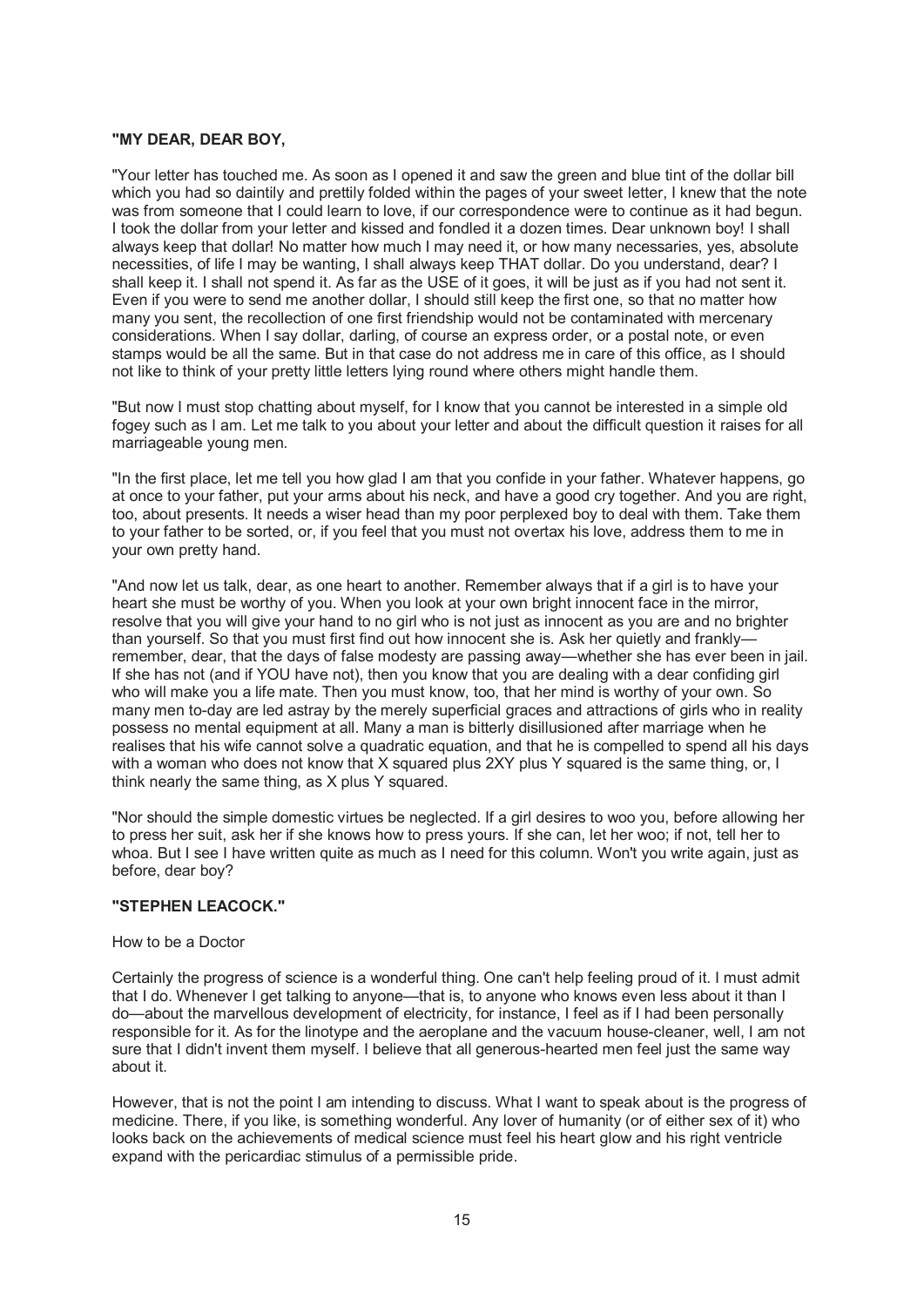Just think of it. A hundred years ago there were no bacilli, no ptomaine poisoning, no diphtheria, and no appendicitis. Rabies was but little known, and only imperfectly developed. All of these we owe to medical science. Even such things as psoriasis and parotitis and trypanosomiasis, which are now household names, were known only to the few, and were quite beyond the reach of the great mass of the people.

Or consider the advance of the science on its practical side. A hundred years ago it used to be supposed that fever could be cured by the letting of blood; now we know positively that it cannot. Even seventy years ago it was thought that fever was curable by the administration of sedative drugs; now we know that it isn't. For the matter of that, as recently as thirty years ago, doctors thought that they could heal a fever by means of low diet and the application of ice; now they are absolutely certain that they cannot. This instance shows the steady progress made in the treatment of fever. But there has been the same cheering advance all along the line. Take rheumatism. A few generations ago people with rheumatism used to have to carry round potatoes in their pockets as a means of cure. Now the doctors allow them to carry absolutely anything they like. They may go round with their pockets full of water-melons if they wish to. It makes no difference. Or take the treatment of epilepsy. It used to be supposed that the first thing to do in sudden attacks of this kind was to unfasten the patient's collar and let him breathe; at present, on the contrary, many doctors consider it better to button up the patient's collar and let him choke.

In only one respect has there been a decided lack of progress in the domain of medicine, that is in the time it takes to become a qualified practitioner. In the good old days a man was turned out thoroughly equipped after putting in two winter sessions at a college and spending his summers in running logs for a sawmill. Some of the students were turned out even sooner. Nowadays it takes anywhere from five to eight years to become a doctor. Of course, one is willing to grant that our young men are growing stupider and lazier every year. This fact will be corroborated at once by any man over fifty years of age. But even when this is said it seems odd that a man should study eight years now to learn what he used to acquire in eight months.

However, let that go. The point I want to develop is that the modern doctor's business is an extremely simple one, which could be acquired in about two weeks. This is the way it is done.

The patient enters the consulting-room. "Doctor," he says, "I have a bad pain." "Where is it?" "Here." "Stand up," says the doctor, "and put your arms up above your head." Then the doctor goes behind the patient and strikes him a powerful blow in the back. "Do you feel that," he says. "I do," says the patient. Then the doctor turns suddenly and lets him have a left hook under the heart. "Can you feel that," he says viciously, as the patient falls over on the sofa in a heap. "Get up," says the doctor, and counts ten. The patient rises. The doctor looks him over very carefully without speaking, and then suddenly fetches him a blow in the stomach that doubles him up speechless. The doctor walks over to the window and reads the morning paper for a while. Presently he turns and begins to mutter more to himself than the patient. "Hum!" he says, "there's a slight anaesthesia of the tympanum." "Is that so?" says the patient, in an agony of fear. "What can I do about it, doctor?" "Well," says the doctor, "I want you to keep very quiet; you'll have to go to bed and stay there and keep quiet." In reality, of course, the doctor hasn't the least idea what is wrong with the man; but he DOES know that if he will go to bed and keep quiet, awfully quiet, he'll either get quietly well again or else die a quiet death. Meantime, if the doctor calls every morning and thumps and beats him, he can keep the patient submissive and perhaps force him to confess what is wrong with him.

"What about diet, doctor?" says the patient, completely cowed.

The answer to this question varies very much. It depends on how the doctor is feeling and whether it is long since he had a meal himself. If it is late in the morning and the doctor is ravenously hungry, he says: "Oh, eat plenty, don't be afraid of it; eat meat, vegetables, starch, glue, cement, anything you like." But if the doctor has just had lunch and if his breathing is short-circuited with huckleberry-pie, he says very firmly: "No, I don't want you to eat anything at all: absolutely not a bite; it won't hurt you, a little self-denial in the matter of eating is the best thing in the world."

"And what about drinking?" Again the doctor's answer varies. He may say: "Oh, yes, you might drink a glass of lager now and then, or, if you prefer it, a gin and soda or a whisky and Apollinaris, and I think before going to bed I'd take a hot Scotch with a couple of lumps of white sugar and bit of lemon-peel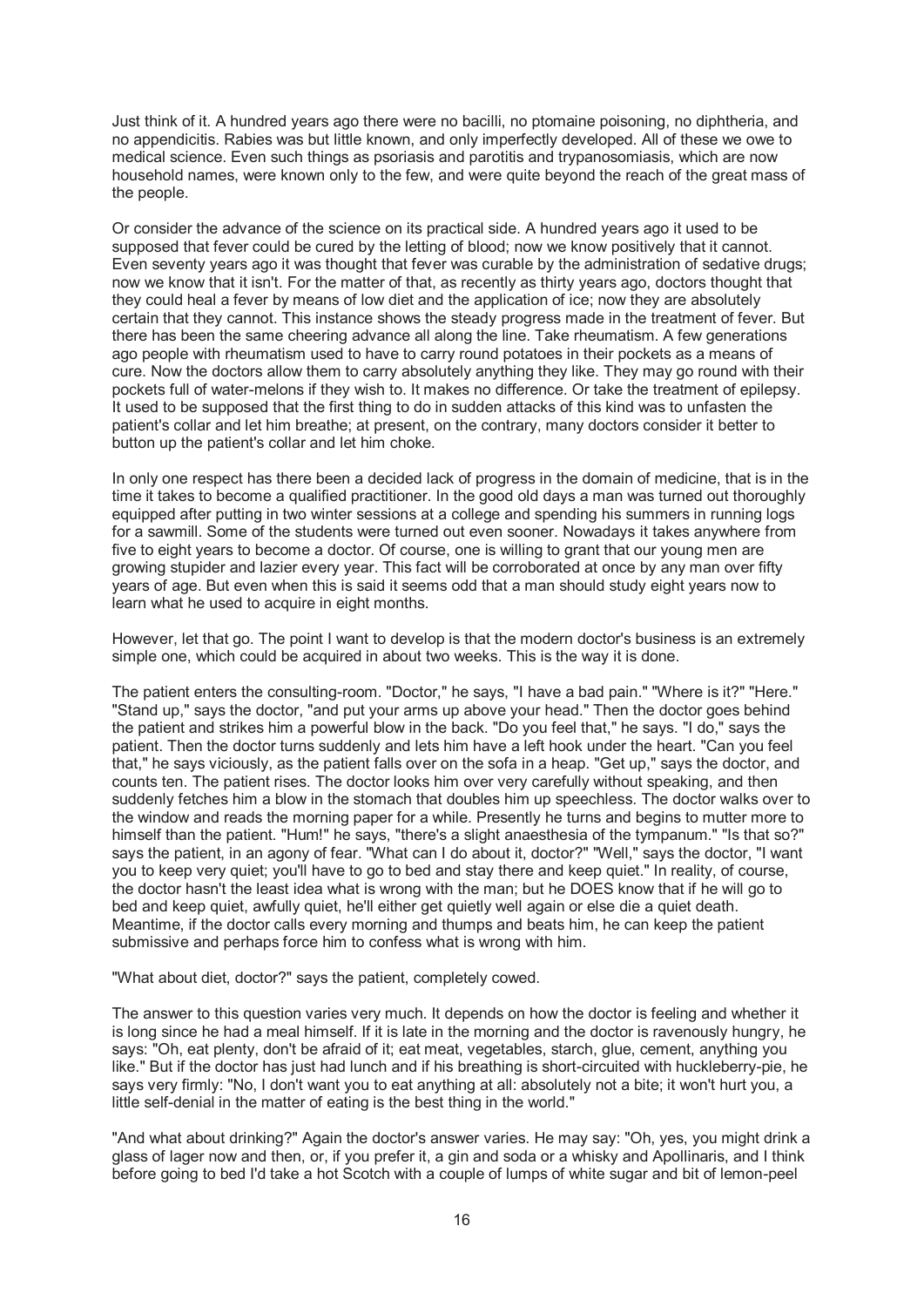in it and a good grating of nutmeg on the top." The doctor says this with real feeling, and his eye glistens with the pure love of his profession. But if, on the other hand, the doctor has spent the night before at a little gathering of medical friends, he is very apt to forbid the patient to touch alcohol in any shape, and to dismiss the subject with great severity.

Of course, this treatment in and of itself would appear too transparent, and would fail to inspire the patient with a proper confidence. But nowadays this element is supplied by the work of the analytical laboratory. Whatever is wrong with the patient, the doctor insists on snipping off parts and pieces and extracts of him and sending them mysteriously away to be analysed. He cuts off a lock of the patient's hair, marks it, "Mr. Smith's Hair, October, 1910." Then he clips off the lower part of the ear, and wraps it in paper, and labels it, "Part of Mr. Smith's Ear, October, 1910." Then he looks the patient up and down, with the scissors in his hand, and if he sees any likely part of him he clips it off and wraps it up. Now this, oddly enough, is the very thing that fills the patient up with that sense of personal importance which is worth paying for. "Yes," says the bandaged patient, later in the day to a group of friends much impressed, "the doctor thinks there may be a slight anaesthesia of the prognosis, but he's sent my ear to New York and my appendix to Baltimore and a lock of my hair to the editors of all the medical journals, and meantime I am to keep very quiet and not exert myself beyond drinking a hot Scotch with lemon and nutmeg every half-hour." With that he sinks back faintly on his cushions, luxuriously happy.

#### And yet, isn't it funny?

You and I and the rest of us—even if we know all this—as soon as we have a pain within us, rush for a doctor as fast as a hack can take us. Yes, personally, I even prefer an ambulance with a bell on it. It's more soothing.

#### The New Food

I see from the current columns of the daily press that "Professor Plumb, of the University of Chicago, has just invented a highly concentrated form of food. All the essential nutritive elements are put together in the form of pellets, each of which contains from one to two hundred times as much nourishment as an ounce of an ordinary article of diet. These pellets, diluted with water, will form all that is necessary to support life. The professor looks forward confidently to revolutionizing the present food system."

Now this kind of thing may be all very well in its way, but it is going to have its drawbacks as well. In the bright future anticipated by Professor Plumb, we can easily imagine such incidents as the following:

The smiling family were gathered round the hospitable board. The table was plenteously laid with a soup-plate in front of each beaming child, a bucket of hot water before the radiant mother, and at the head of the board the Christmas dinner of the happy home, warmly covered by a thimble and resting on a poker chip. The expectant whispers of the little ones were hushed as the father, rising from his chair, lifted the thimble and disclosed a small pill of concentrated nourishment on the chip before him. Christmas turkey, cranberry sauce, plum pudding, mince pie—it was all there, all jammed into that little pill and only waiting to expand. Then the father with deep reverence, and a devout eye alternating between the pill and heaven, lifted his voice in a benediction.

At this moment there was an agonized cry from the mother.

"Oh, Henry, quick! Baby has snatched the pill!" It was too true. Dear little Gustavus Adolphus, the golden-haired baby boy, had grabbed the whole Christmas dinner off the poker chip and bolted it. Three hundred and fifty pounds of concentrated nourishment passed down the oesophagus of the unthinking child.

"Clap him on the back!" cried the distracted mother. "Give him water!"

The idea was fatal. The water striking the pill caused it to expand. There was a dull rumbling sound and then, with an awful bang, Gustavus Adolphus exploded into fragments!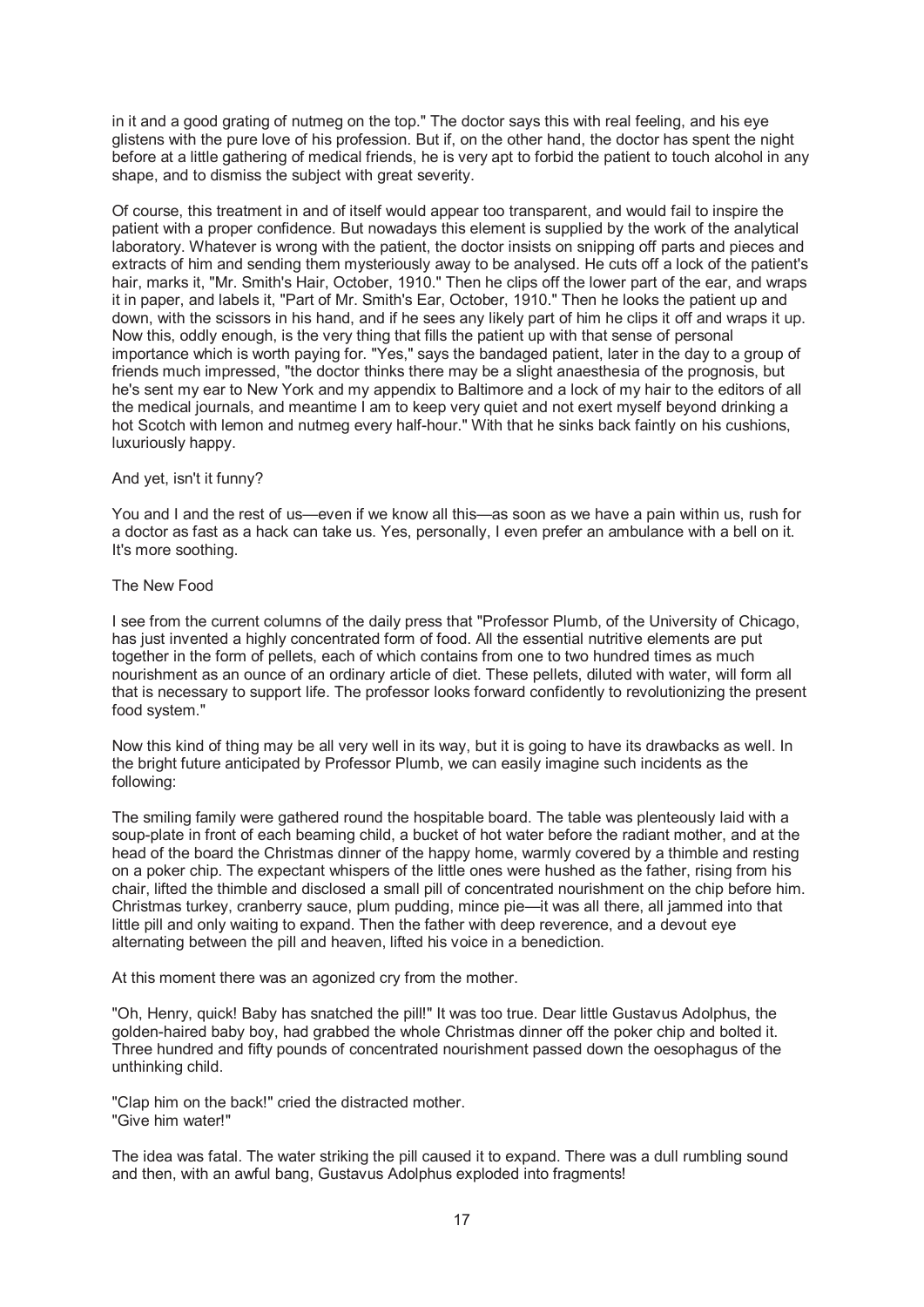And when they gathered the little corpse together, the baby lips were parted in a lingering smile that could only be worn by a child who had eaten thirteen Christmas dinners.

## A New Pathology

It has long been vaguely understood that the condition of a man's clothes has a certain effect upon the health of both body and mind. The well-known proverb, "Clothes make the man" has its origin in a general recognition of the powerful influence of the habiliments in their reaction upon the wearer. The same truth may be observed in the facts of everyday life. On the one hand we remark the bold carriage and mental vigour of a man attired in a new suit of clothes; on the other hand we note the melancholy features of him who is conscious of a posterior patch, or the haunted face of one suffering from internal loss of buttons. But while common observation thus gives us a certain familiarity with a few leading facts regarding the ailments and influence of clothes, no attempt has as yet been made to reduce our knowledge to a systematic form. At the same time the writer feels that a valuable addition might be made to the science of medicine in this direction. The numerous diseases which are caused by this fatal influence should receive a scientific analysis, and their treatment be included among the principles of the healing art. The diseases of the clothes may roughly be divided into medical cases and surgical cases, while these again fall into classes according to the particular garment through which the sufferer is attacked.

## **MEDICAL CASES**

Probably no article of apparel is so liable to a diseased condition as the trousers. It may be well, therefore, to treat first those maladies to which they are subject.

I. Contractio Pantalunae, or Shortening of the Legs of the Trousers, an extremely painful malady most frequently found in the growing youth. The first symptom is the appearance of a yawning space (lacuna) above the boots, accompanied by an acute sense of humiliation and a morbid anticipation of mockery. The application of treacle to the boots, although commonly recommended, may rightly be condemned as too drastic a remedy. The use of boots reaching to the knee, to be removed only at night, will afford immediate relief. In connection with Contractio is often found—

II. Inflatio Genu, or Bagging of the Knees of the Trousers, a disease whose symptoms are similar to those above. The patient shows an aversion to the standing posture, and, in acute cases, if the patient be compelled to stand, the head is bent and the eye fixed with painful rigidity upon the projecting blade formed at the knee of the trousers.

In both of the above diseases anything that can be done to free the mind of the patient from a morbid sense of his infirmity will do much to improve the general tone of the system.

III. Oases, or Patches, are liable to break out anywhere on the trousers, and range in degree of gravity from those of a trifling nature to those of a fatal character. The most distressing cases are those where the patch assumes a different colour from that of the trousers (dissimilitas coloris). In this instance the mind of the patient is found to be in a sadly aberrated condition. A speedy improvement may, however, be effected by cheerful society, books, flowers, and, above all, by a complete change.

IV. The overcoat is attacked by no serious disorders, except—

Phosphorescentia, or Glistening, a malady which indeed may often be observed to affect the whole system. It is caused by decay of tissue from old age and is generally aggravated by repeated brushing. A peculiar feature of the complaint is the lack of veracity on the part of the patient in reference to the cause of his uneasiness. Another invariable symptom is his aversion to outdoor exercise; under various pretexts, which it is the duty of his medical adviser firmly to combat, he will avoid even a gentle walk in the streets.

V. Of the waistcoat science recognizes but one disease—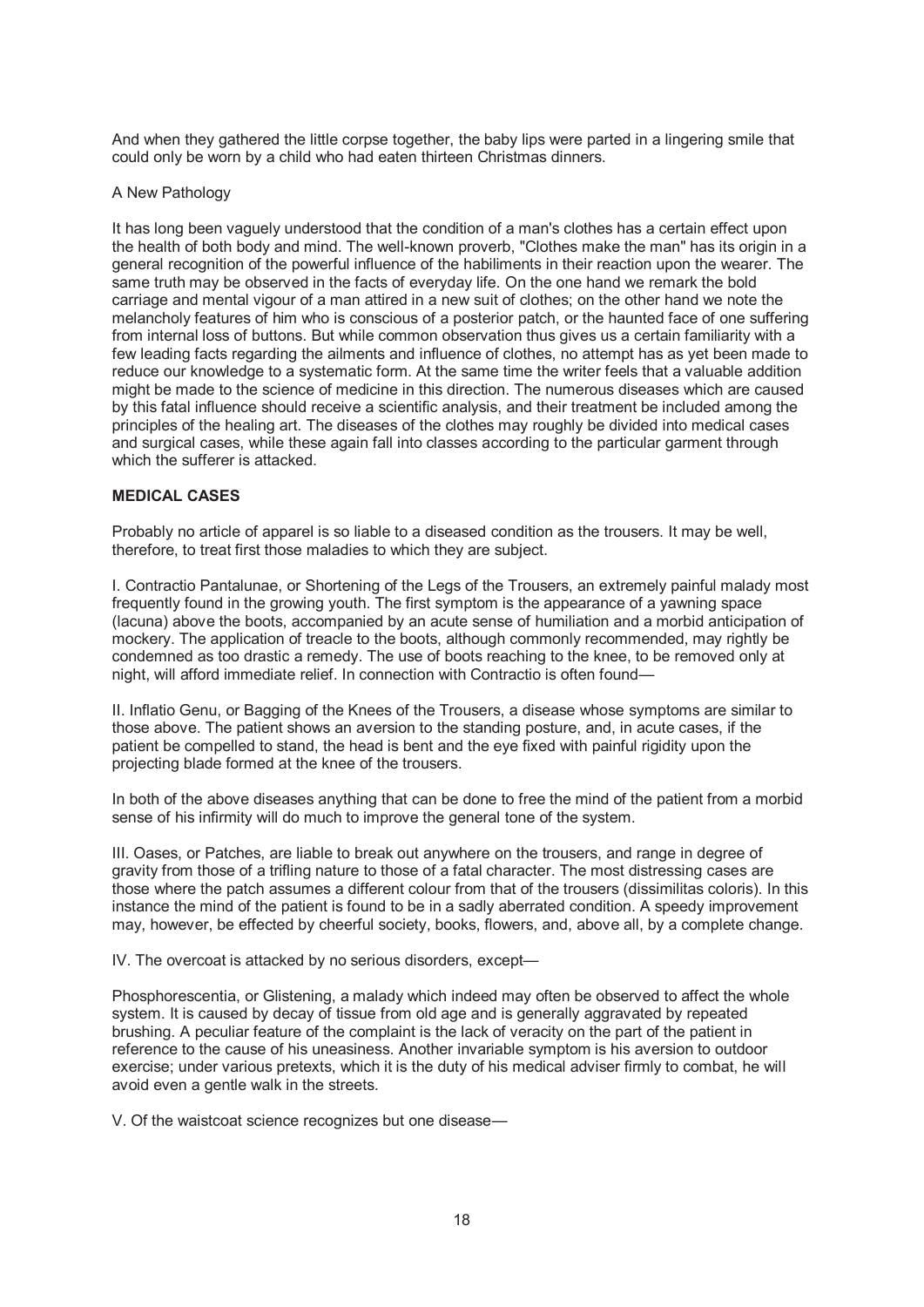Porriggia, an affliction caused by repeated spilling of porridge. It is generally harmless, chiefly owing to the mental indifference of the patient. It can be successfully treated by repeated fomentations of benzine.

VI. Mortificatio Tilis, or Greenness of the Hat, is a disease often found in connection with Phosphorescentia (mentioned above), and characterized by the same aversion to outdoor life.

VII. Sterilitas, or Loss of Fur, is another disease of the hat, especially prevalent in winter. It is not accurately known whether this is caused by a falling out of the fur or by a cessation of growth. In all diseases of the hat the mind of the patient is greatly depressed and his countenance stamped with the deepest gloom. He is particularly sensitive in regard to questions as to the previous history of the hat.

Want of space precludes the mention of minor diseases, such as-

VIII. Odditus Soccorum, or oddness of the socks, a thing in itself trifling, but of an alarming nature if met in combination with Contractio Pantalunae. Cases are found where the patient, possibly on the public platform or at a social gathering, is seized with a consciousness of the malady so suddenly as to render medical assistance futile.

# **SURGICAL CASES**

It is impossible to mention more than a few of the most typical cases of diseases of this sort.

I. Explosio, or Loss of Buttons, is the commonest malady demanding surgical treatment. It consists of a succession of minor fractures, possibly internal, which at first excite no alarm. A vague sense of uneasiness is presently felt, which often leads the patient to seek relief in the string habit—a habit which, if unduly indulged in, may assume the proportions of a ruling passion. The use of sealing-wax, while admirable as a temporary remedy for Explosio, should never be allowed to gain a permanent hold upon the system. There is no doubt that a persistent indulgence in the string habit, or the constant use of sealing-wax, will result in—

II. Fractura Suspendorum, or Snapping of the Braces, which amounts to a general collapse of the system. The patient is usually seized with a severe attack of explosio, followed by a sudden sinking feeling and sense of loss. A sound constitution may rally from the shock, but a system undermined by the string habit invariably succumbs.

III. Sectura Pantalunae, or Ripping of the Trousers, is generally caused by sitting upon warm beeswax or leaning against a hook. In the case of the very young it is not unfrequently accompanied by a distressing suppuration of the shirt. This, however, is not remarked in adults. The malady is rather mental than bodily, the mind of the patient being racked by a keen sense of indignity and a feeling of unworthiness. The only treatment is immediate isolation, with a careful stitching of the affected part.

In conclusion, it may be stated that at the first symptom of disease the patient should not hesitate to put himself in the hands of a professional tailor. In so brief a compass as the present article the discussion has of necessity been rather suggestive than exhaustive. Much yet remains to be done, and the subject opens wide to the inquiring eye. The writer will, however, feel amply satisfied if this brief outline may help to direct the attention of medical men to what is yet an unexplored field.

The Poet Answered

Dear sir:

In answer to your repeated questions and requests which have appeared for some years past in the columns of the rural press, I beg to submit the following solutions of your chief difficulties:—

Topic I.—You frequently ask, where are the friends of your childhood, and urge that they shall be brought back to you. As far as I am able to learn, those of your friends who are not in jail are still right there in your native village. You point out that they were wont to share your gambols. If so, you are certainly entitled to have theirs now.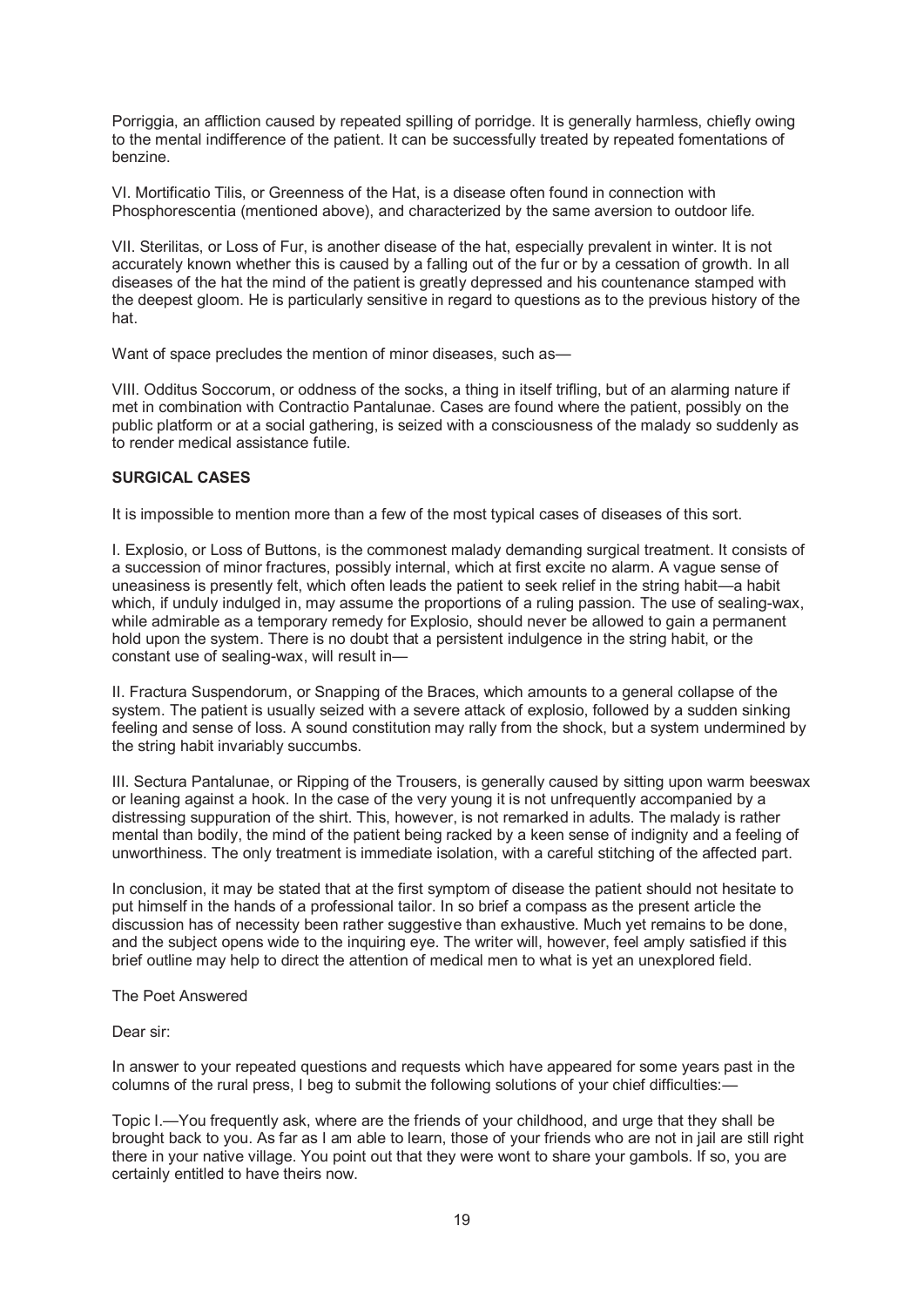Topic II.—You have taken occasion to say:

 "Give me not silk, nor rich attire, Nor gold, nor jewels rare."

But, my dear fellow, this is preposterous. Why, these are the very things I had bought for you. If you won't take any of these, I shall have to give you factory cotton and cordwood.

Topic III.—You also ask, "How fares my love across the sea?" Intermediate, I presume. She would hardly travel steerage.

Topic IV.—"Why was I born? Why should I breathe?" Here I quite agree with you. I don't think you ought to breathe.

Topic V.—You demand that I shall show you the man whose soul is dead and then mark him. I am awfully sorry; the man was around here all day yesterday, and if I had only known I could easily have marked him so that we could pick him out again.

Topic VI.—I notice that you frequently say, "Oh, for the sky of your native land." Oh, for it, by all means, if you wish. But remember that you already owe for a great deal.

Topic VII.—On more than one occasion you wish to be informed, "What boots it, that you idly dream?" Nothing boots it at present—a fact, sir, which ought to afford you the highest gratification.

The Force of Statistics

They were sitting on a seat of the car, immediately in front of me. I was consequently able to hear all that they were saying. They were evidently strangers who had dropped into a conversation. They both had the air of men who considered themselves profoundly interesting as minds. It was plain that each laboured under the impression that he was a ripe thinker.

One had just been reading a book which lay in his lap.

"I've been reading some very interesting statistics," he was saying to the other thinker.

"Ah, statistics" said the other; "wonderful things, sir, statistics; very fond of them myself."

"I find, for instance," the first man went on, "that a drop of water is filled with little…with little…I forget just what you call them…little—er—things, every cubic inch containing—er—containing…let me see…"

"Say a million," said the other thinker, encouragingly.

"Yes, a million, or possibly a billion…but at any rate, ever so many of them."

"Is it possible?" said the other. "But really, you know there are wonderful things in the world. Now, coal…take coal…"

"Very, good," said his friend, "let us take coal," settling back in his seat with the air of an intellect about to feed itself.

"Do you know that every ton of coal burnt in an engine will drag a train of cars as long as…I forget the exact length, but say a train of cars of such and such a length, and weighing, say so much…from…from…hum! for the moment the exact distance escapes me…drag it from…"

"From here to the moon," suggested the other.

"Ah, very likely; yes, from here to the moon. Wonderful, isn't it?"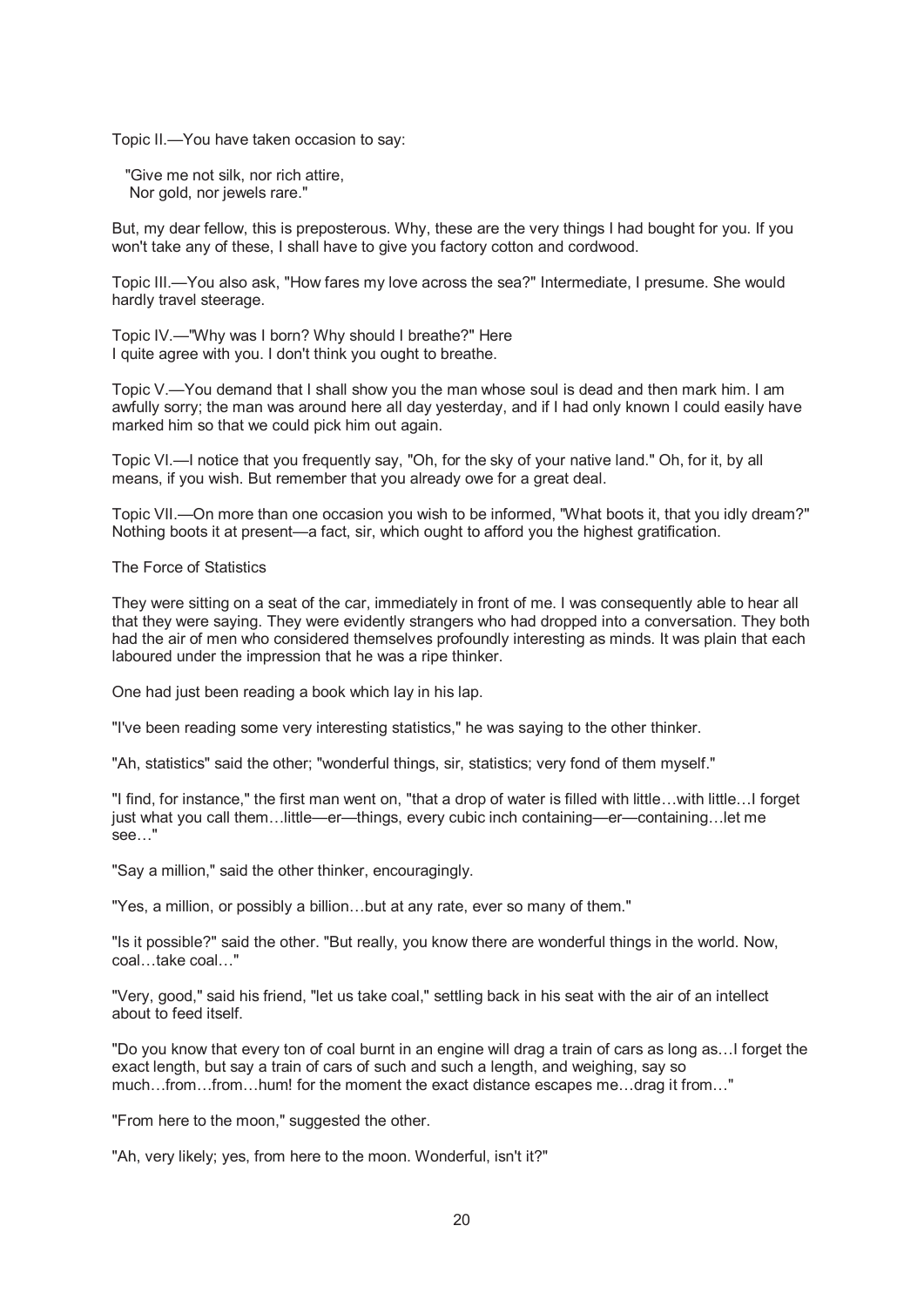"But the most stupendous calculation of all, sir, is in regard to the distance from the earth to the sun. Positively, sir, a cannon-ball—er—fired at the sun…"

"Fired at the sun," nodded the other, approvingly, as if he had often seen it done.

"And travelling at the rate of…of…"

"Of three cents a mile," hinted the listener.

"No, no, you misunderstand me,—but travelling at a fearful rate, simply fearful, sir, would take a hundred million—no, a hundred billion—in short would take a scandalously long time in getting there—"

At this point I could stand no more. I interrupted—"Provided it were fired from Philadelphia," I said, and passed into the smoking-car.

## Men Who have Shaved Me

A barber is by nature and inclination a sport. He can tell you at what exact hour the ball game of the day is to begin, can foretell its issue without losing a stroke of the razor, and can explain the points of inferiority of all the players, as compared with better men that he has personally seen elsewhere, with the nicety of a professional. He can do all this, and then stuff the customer's mouth with a soap-brush, and leave him while he goes to the other end of the shop to make a side bet with one of the other barbers on the outcome of the Autumn Handicap. In the barber-shops they knew the result of the Jeffries-Johnson prize-fight long before it happened. It is on information of this kind that they make their living. The performance of shaving is only incidental to it. Their real vocation in life is imparting information. To the barber the outside world is made up of customers, who are to be thrown into chairs, strapped, manacled, gagged with soap, and then given such necessary information on the athletic events of the moment as will carry them through the business hours of the day without open disgrace.

As soon as the barber has properly filled up the customer with information of this sort, he rapidly removes his whiskers as a sign that the man is now fit to talk to, and lets him out of the chair.

The public has grown to understand the situation. Every reasonable business man is willing to sit and wait half an hour for a shave which he could give himself in three minutes, because he knows that if he goes down town without understanding exactly why Chicago lost two games straight he will appear an ignoramus.

At times, of course, the barber prefers to test his customer with a question or two. He gets him pinned in the chair, with his head well back, covers the customer's face with soap, and then planting his knee on his chest and holding his hand firmly across the customer's mouth, to prevent all utterance and to force him to swallow the soap, he asks: "Well, what did you think of the Detroit-St. Louis game yesterday?" This is not really meant for a question at all. It is only equivalent to saying: "Now, you poor fool, I'll bet you don't know anything about the great events of your country at all." There is a gurgle in the customer's throat as if he were trying to answer, and his eyes are seen to move sideways, but the barber merely thrusts the soap-brush into each eye, and if any motion still persists, he breathes gin and peppermint over the face, till all sign of life is extinct. Then he talks the game over in detail with the barber at the next chair, each leaning across an inanimate thing extended under steaming towels that was once a man.

To know all these things barbers have to be highly educated. It is true that some of the greatest barbers that have ever lived have begun as uneducated, illiterate men, and by sheer energy and indomitable industry have forced their way to the front. But these are exceptions. To succeed nowadays it is practically necessary to be a college graduate. As the courses at Harvard and Yale have been found too superficial, there are now established regular Barbers' Colleges, where a bright young man can learn as much in three weeks as he would be likely to know after three years at Harvard. The courses at these colleges cover such things as: (1) Physiology, including Hair and its Destruction, The Origin and Growth of Whiskers, Soap in its Relation to Eyesight; (2) Chemistry, including lectures on Florida Water; and How to Make it out of Sardine Oil; (3) Practical Anatomy,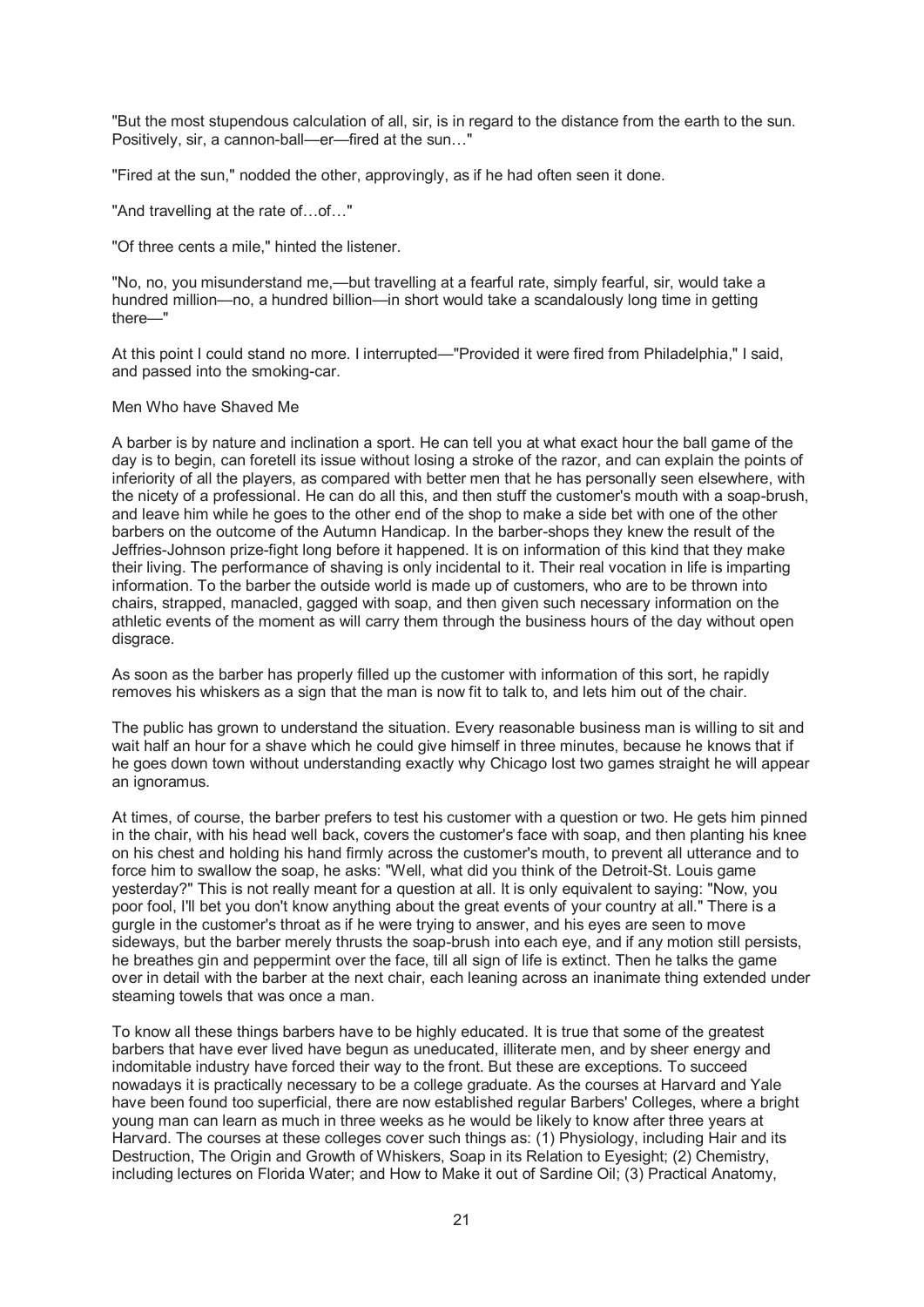including The Scalp and How to Lift it, The Ears and How to Remove them, and, as the Major Course for advanced students, The Veins of the Face and how to open and close them at will by the use of alum.

The education of the customer is, as I have said, the chief part of the barber's vocation. But it must be remembered that the incidental function of removing his whiskers in order to mark him as a wellinformed man is also of importance, and demands long practice and great natural aptitude. In the barbers' shops of modern cities shaving has been brought to a high degree of perfection. A good barber is not content to remove the whiskers of his client directly and immediately. He prefers to cook him first. He does this by immersing the head in hot water and covering the victim's face with steaming towels until he has him boiled to a nice pink. From time to time the barber removes the towels and looks at the face to see if it is yet boiled pink enough for his satisfaction. If it is not, he replaces the towels again and jams them down firmly with his hand until the cooking is finished. The final result, however, amply justifies this trouble, and the well-boiled customer only needs the addition of a few vegetables on the side to present an extremely appetizing appearance.

During the process of the shave, it is customary for the barber to apply the particular kind of mental torture known as the third degree. This is done by terrorizing the patient as to the very evident and proximate loss of all his hair and whiskers, which the barber is enabled by his experience to foretell. "Your hair," he says, very sadly and sympathetically, "is all falling out. Better let me give you a shampoo?" "No." "Let me singe your hair to close up the follicles?" "No." "Let me plug up the ends of your hair with sealing-wax, it's the only thing that will save it for you?" "No." "Let me rub an egg on your scalp?" "No." "Let me squirt a lemon on your eyebrows?" "No."

The barber sees that he is dealing with a man of determination, and he warms to his task. He bends low and whispers into the prostrate ear: "You've got a good many grey hairs coming in; better let me give you an application of Hairocene, only cost you half a dollar?" "No." "Your face," he whispers again, with a soft, caressing voice, "is all covered with wrinkles; better let me rub some of this Rejuvenator into the face."

This process is continued until one of two things happens. Either the customer is obdurate, and staggers to his feet at last and gropes his way out of the shop with the knowledge that he is a wrinkled, prematurely senile man, whose wicked life is stamped upon his face, and whose unstopped hair-ends and failing follicles menace him with the certainty of complete baldness within twenty-four hours—or else, as in nearly all instances, he succumbs. In the latter case, immediately on his saying "yes" there is a shout of exultation from the barber, a roar of steaming water, and within a moment two barbers have grabbed him by the feet and thrown him under the tap, and, in spite of his struggles, are giving him the Hydro-magnetic treatment. When he emerges from their hands, he steps out of the shop looking as if he had been varnished.

But even the application of the Hydro-magnetic and the Rejuvenator do not by any means exhaust the resources of the up-to-date barber. He prefers to perform on the customer a whole variety of subsidiary services not directly connected with shaving, but carried on during the process of the shave.

In a good, up-to-date shop, while one man is shaving the customer, others black his boots; brush his clothes, darn his socks, point his nails, enamel his teeth, polish his eyes, and alter the shape of any of his joints which they think unsightly. During this operation they often stand seven or eight deep round a customer, fighting for a chance to get at him.

All of these remarks apply to barber-shops in the city, and not to country places. In the country there is only one barber and one customer at a time. The thing assumes the aspect of a straight-out, roughand-tumble, catch-as-catch-can fight, with a few spectators sitting round the shop to see fair play. In the city they can shave a man without removing any of his clothes. But in the country, where the customer insists on getting the full value for his money, they remove the collar and necktie, the coat and the waistcoat, and, for a really good shave and hair-cut, the customer is stripped to the waist. The barber can then take a rush at him from the other side of the room, and drive the clippers up the full length of the spine, so as to come at the heavier hair on the back of the head with the impact of a lawn-mower driven into long grass.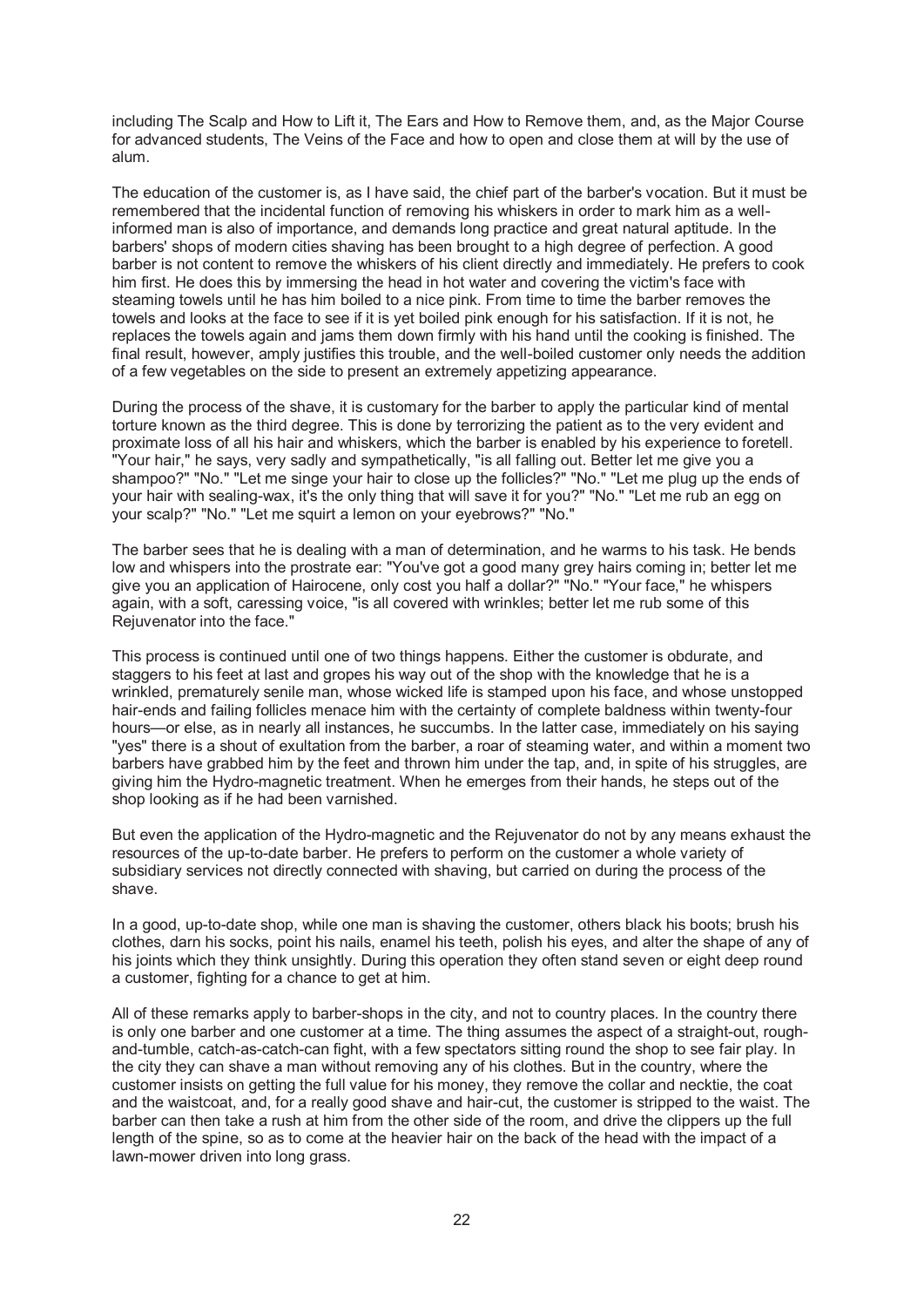#### Getting the Thread of It

Have you ever had a man try to explain to you what happened in a book as far as he has read? It is a most instructive thing. Sinclair, the man who shares my rooms with me, made such an attempt the other night. I had come in cold and tired from a walk and found him full of excitement, with a bulky magazine in one hand and a paper-cutter gripped in the other.

"Say, here's a grand story," he burst out as soon as I came in; "it's great! most fascinating thing I ever read. Wait till I read you some of it. I'll just tell you what has happened up to where I am—you'll easily catch the thread of it—and then we'll finish it together."

I wasn't feeling in a very responsive mood, but I saw no way to stop him, so I merely said, "All right, throw me your thread, I'll catch it."

"Well," Sinclair began with great animation, "this count gets this letter…"

"Hold on," I interrupted, "what count gets what letter?"

"Oh, the count it's about, you know. He gets this letter from this Porphirio."

"From which Porphirio?"

"Why, Porphirio sent the letter, don't you see, he sent it," Sinclair exclaimed a little impatiently—"sent it through Demonio and told him to watch for him with him, and kill him when he got him."

"Oh, see here!" I broke in, "who is to meet who, and who is to get stabbed?"

"They're going to stab Demonio."

"And who brought the letter?"

"Demonio."

"Well, now, Demonio must be a clam! What did he bring it for?"

"Oh, but he don't know what's in it, that's just the slick part of it," and Sinclair began to snigger to himself at the thought of it. "You see, this Carlo Carlotti the Condottiere..."

"Stop right there," I said. "What's a Condottiere?"

"It's a sort of brigand. He, you understand, was in league with this Fra Fraliccolo…"

A suspicion flashed across my mind. "Look here," I said firmly, "if the scene of this story is laid in the Highlands, I refuse to listen to it. Call it off."

"No, no," Sinclair answered quickly, "that's all right. It's laid in Italy…time of Pius the something. He comes in—say, but he's great! so darned crafty. It's him, you know, that persuades this Franciscan…"

"Pause," I said, "what Franciscan?"

"Fra Fraliccolo, of course," Sinclair said snappishly. "You see, Pio tries to…"

"Whoa!" I said, "who is Pio?"

"Oh, hang it all, Pio is Italian, it's short for Pius. He tries to get Fra Fraliccolo and Carlo Carlotti the Condottiere to steal the document from…let me see; what was he called?…Oh, yes…from the Dog of Venice, so that…or…no, hang it, you put me out, that's all wrong. It's the other way round. Pio wasn't clever at all; he's a regular darned fool. It's the Dog that's crafty. By Jove, he's fine," Sinclair went on; warming up to enthusiasm again, "he just does anything he wants. He makes this Demonio (Demonio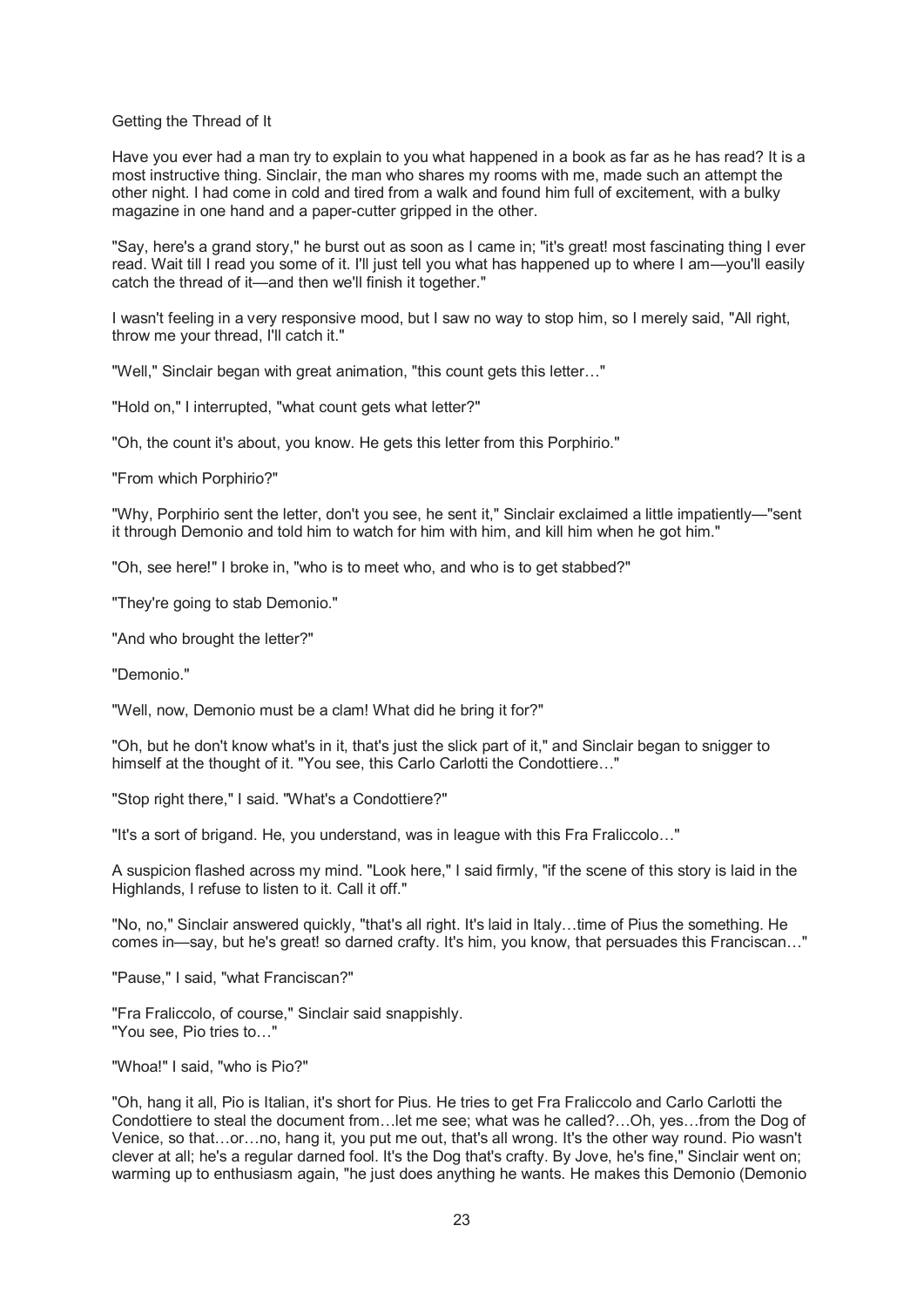is one of those hirelings, you know, he's the tool of the Dog)…makes him steal the document off Porphirio, and…"

"But how does he get him to do that?" I asked.

"Oh, the Dog has Demonio pretty well under his thumb, so he makes Demonio scheme round till he gets old Pio—er—gets him under his thumb, and then, of course, Pio thinks that Porphirio—I mean he thinks that he has Porphirio—er—has him under his thumb."

"Half a minute, Sinclair," I said, "who did you say was under the Dog's thumb?"

"Demonio."

"Thanks. I was mixed in the thumbs. Go on."

"Well, just when things are like this…"

"Like what?"

"Like I said."

"All right."

"Who should turn up and thwart the whole scheme, but this Signorina Tarara in her domino…"

"Hully Gee!" I said, "you make my head ache. What the deuce does she come in her domino for?"

"Why, to thwart it."

"To thwart what?"

"Thwart the whole darned thing," Sinclair exclaimed emphatically.

"But can't she thwart it without her domino?"

"I should think not! You see, if it hadn't been for the domino, the Dog would have spotted her quick as a wink. Only when he sees her in the domino with this rose in her hair, he thinks she must be Lucia dell' Esterolla."

"Say, he fools himself, doesn't he? Who's this last girl?"

"Lucia? Oh, she's great!" Sinclair said. "She's one of those Southern natures, you know, full of—er full of…"

"Full of fun," I suggested.

"Oh, hang it all, don't make fun of it! Well, anyhow, she's sister, you understand, to the Contessa Carantarata, and that's why Fra Fraliccolo, or…hold on, that's not it, no, no, she's not sister to anybody. She's cousin, that's it; or, anyway, she thinks she is cousin to Fra Fraliccolo himself, and that's why Pio tries to stab Fra Fraliccolo."

"Oh, yes," I assented, "naturally he would."

"Ah," Sinclair said hopefully, getting his paper-cutter ready to cut the next pages, "you begin to get the thread now, don't you?"

"Oh, fine!" I said. "The people in it are the Dog and Pio, and Carlo Carlotti the Condottiere, and those others that we spoke of."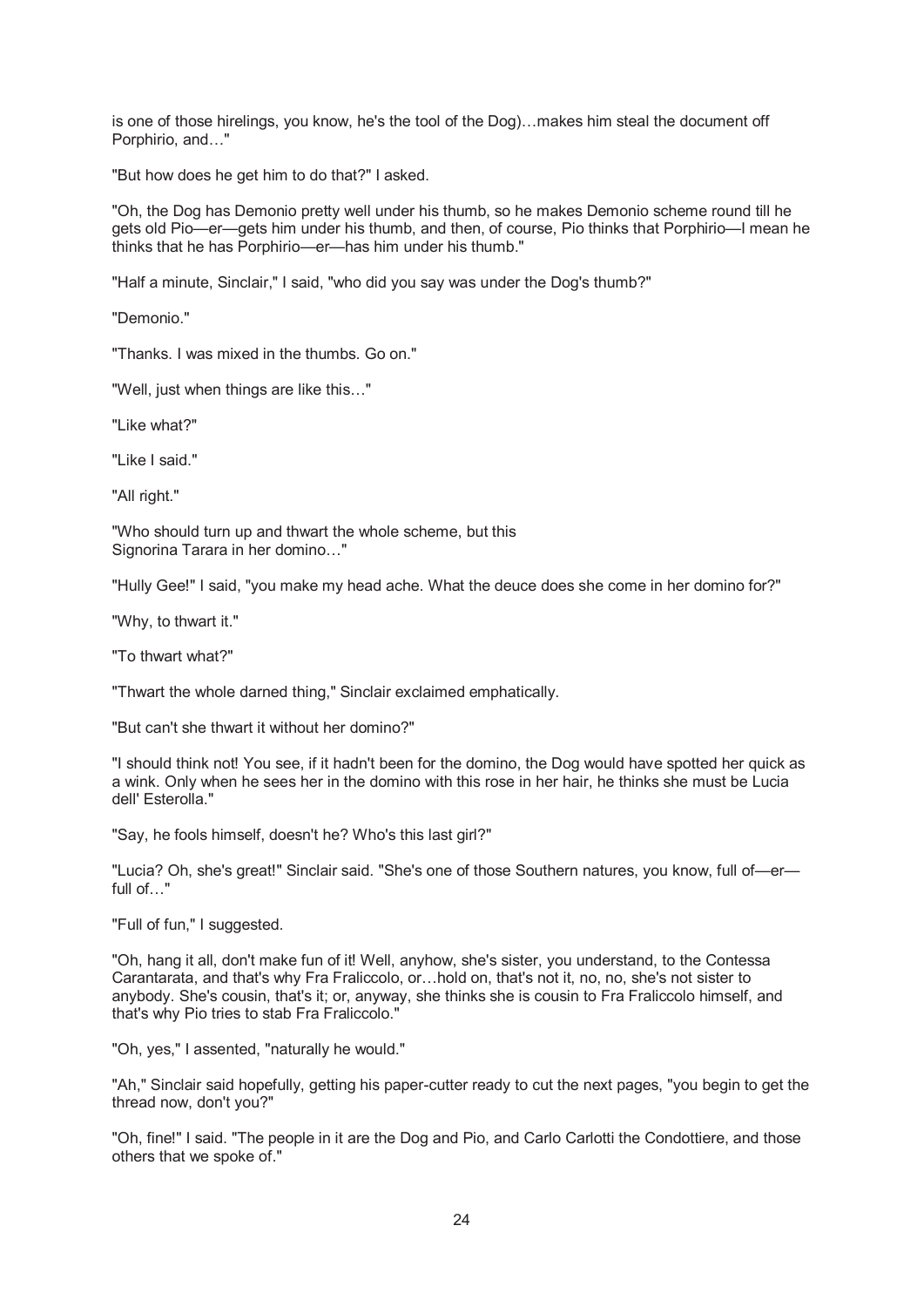"That's right," Sinclair said. "Of course, there are more still that I can tell you about if…"

"Oh, never mind," I said, "I'll work along with those, they're a pretty representative crowd. Then Porphirio is under Pio's thumb, and Pio is under Demonio's thumb, and the Dog is crafty, and Lucia is full of something all the time. Oh, I've got a mighty clear idea of it," I concluded bitterly.

"Oh, you've got it," Sinclair said, "I knew you'd like it. Now we'll go on. I'll just finish to the bottom of my page and then I'll go on aloud."

He ran his eyes rapidly over the lines till he came to the bottom of the page, then he cut the leaves and turned over. I saw his eye rest on the half-dozen lines that confronted him on the next page with an expression of utter consternation.

"Well, I will be cursed!" he said at length.

"What's the matter?" I said gently, with a great joy at my heart.

"This infernal thing's a serial," he gasped, as he pointed at the words, "To be continued," "and that's all there is in this number."

Telling His Faults

"Oh, do, Mr. Sapling," said the beautiful girl at the summer hotel, "do let me read the palm of your hand! I can tell you all your faults."

Mr. Sapling gave an inarticulate gurgle and a roseate flush swept over his countenance as he surrendered his palm to the grasp of the fair enchantress.

"Oh, you're just full of faults, just full of them, Mr. Sapling!" she cried.

Mr. Sapling looked it.

"To begin with," said the beautiful girl, slowly and reflectingly, "you are dreadfully cynical: you hardly believe in anything at all, and you've utterly no faith in us poor women."

The feeble smile that had hitherto kindled the features of Mr. Sapling into a ray of chastened imbecility, was distorted in an effort at cynicism.

"Then your next fault is that you are too determined; much too determined. When once you have set your will on any object, you crush every obstacle under your feet."

Mr. Sapling looked meekly down at his tennis shoes, but began to feel calmer, more lifted up. Perhaps he had been all these things without knowing it.

"Then you are cold and sarcastic."

Mr. Sapling attempted to look cold and sarcastic. He succeeded in a rude leer.

"And you're horribly world-weary, you care for nothing. You have drained philosophy to the dregs, and scoff at everything."

Mr. Sapling's inner feeling was that from now on he would simply scoff and scoff and scoff.

"Your only redeeming quality is that you are generous. You have tried to kill even this, but cannot. Yes," concluded the beautiful girl, "those are your faults, generous still, but cold, cynical, and relentless. Good night, Mr. Sapling."

And resisting all entreaties the beautiful girl passed from the verandah of the hotel and vanished.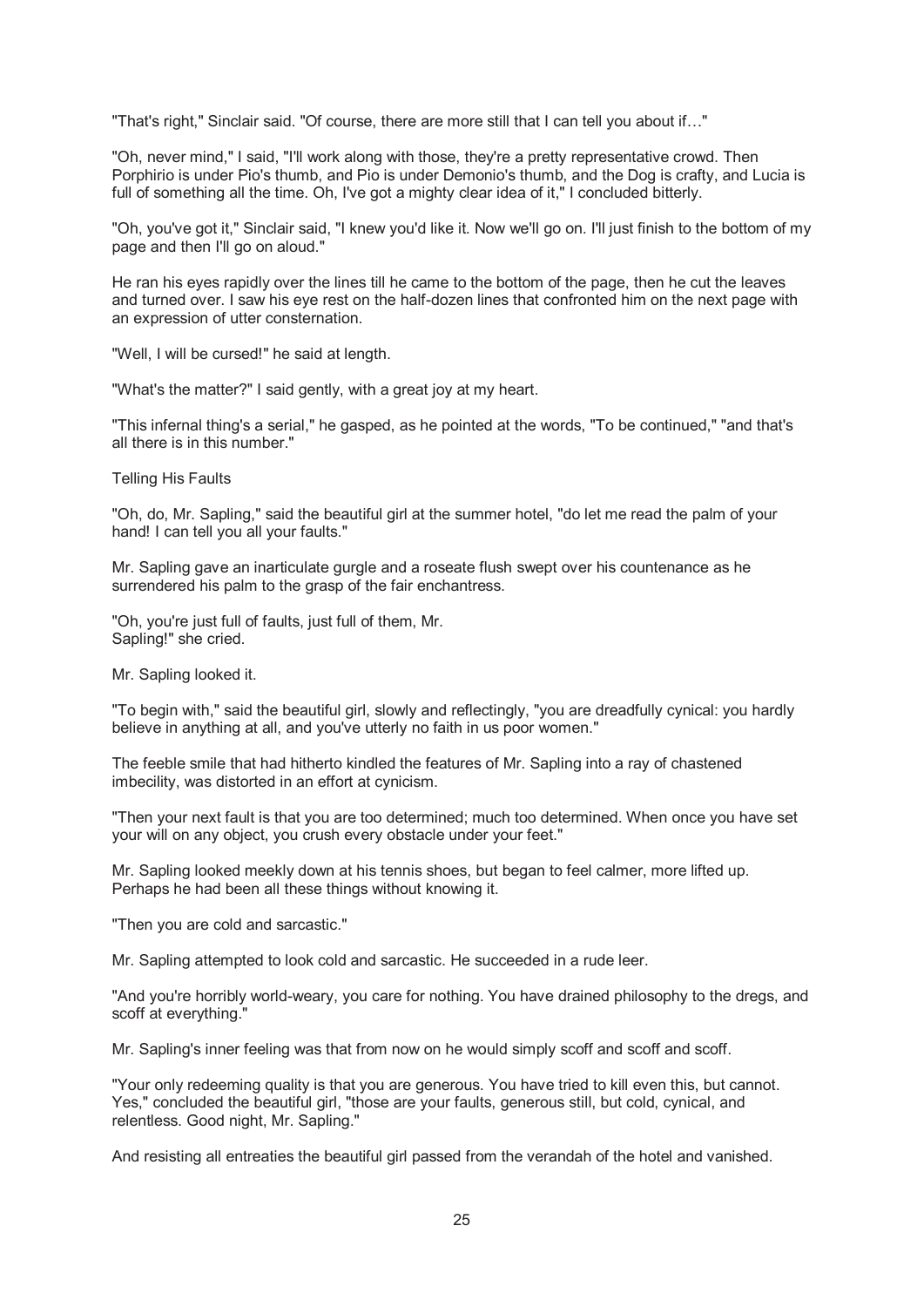And when later in the evening the brother of the beautiful girl borrowed Mr. Sapling's tennis racket, and his bicycle for a fortnight, and the father of the beautiful girl got Sapling to endorse his note for a couple of hundreds, and her uncle Zephas borrowed his bedroom candle and used his razor to cut up a plug of tobacco, Mr. Sapling felt proud to be acquainted with the family.

#### Winter Pastimes

It is in the depth of winter, when the intense cold renders it desirable to stay at home, that the really Pleasant Family is wont to serve invitations upon a few friends to spend a Quiet Evening.

It is at these gatherings that that gay thing, the indoor winter game, becomes rampant. It is there that the old euchre deck and the staring domino become fair and beautiful things; that the rattle of the Loto counter rejoices the heart, that the old riddle feels the sap stirring in its limbs again, and the amusing spilikin completes the mental ruin of the jaded guest. Then does the Jolly Maiden Aunt propound the query: What is the difference between an elephant and a silk hat? Or declare that her first is a vowel, her second a preposition, and her third an archipelago. It is to crown such a quiet evening, and to give the finishing stroke to those of the visitors who have not escaped early, with a fierce purpose of getting at the saloons before they have time to close, that the indoor game or family reservoir of fun is dragged from its long sleep. It is spread out upon the table. Its paper of directions is unfolded. Its cards, its counters, its pointers and its markers are distributed around the table, and the visitor forces a look of reckless pleasure upon his face. Then the "few simple directions" are read aloud by the Jolly Aunt, instructing each player to challenge the player holding the golden letter corresponding to the digit next in order, to name a dead author beginning with X, failing which the player must declare himself in fault, and pay the forfeit of handing over to the Jolly Aunt his gold watch and all his money, or having a hot plate put down his neck.

With a view to bringing some relief to the guests at entertainments of this kind, I have endeavoured to construct one or two little winter pastimes of a novel character. They are quite inexpensive, and as they need no background of higher arithmetic or ancient history, they are within reach of the humblest intellect. Here is one of them. It is called Indoor Football, or Football without a Ball.

In this game any number of players, from fifteen to thirty, seat themselves in a heap on any one player, usually the player next to the dealer. They then challenge him to get up, while one player stands with a stop-watch in his hand and counts forty seconds. Should the first player fail to rise before forty seconds are counted, the player with the watch declares him suffocated. This is called a "Down" and counts one. The player who was the Down is then leant against the wall; his wind is supposed to be squeezed out. The player called the referee then blows a whistle and the players select another player and score a down off him. While the player is supposed to be down, all the rest must remain seated as before, and not rise from him until the referee by counting forty and blowing his whistle announces that in his opinion the other player is stifled. He is then leant against the wall beside the first player. When the whistle again blows the player nearest the referee strikes him behind the right ear. This is a "Touch," and counts two.

It is impossible, of course, to give all the rules in detail. I might add, however, that while it counts TWO to strike the referee, to kick him counts THREE. To break his arm or leg counts FOUR, and to kill him outright is called GRAND SLAM and counts one game.

Here is another little thing that I have worked out, which is superior to parlour games in that it combines their intense excitement with sound out-of-door exercise.

It is easily comprehended, and can be played by any number of players, old and young. It requires no other apparatus than a trolley car of the ordinary type, a mile or two of track, and a few thousand volts of electricity. It is called:

 The Suburban Trolley Car A Holiday Game for Old and Young.

The chief part in the game is taken by two players who station themselves one at each end of the car, and who adopt some distinctive costumes to indicate that they are "it." The other players occupy the body of the car, or take up their position at intervals along the track.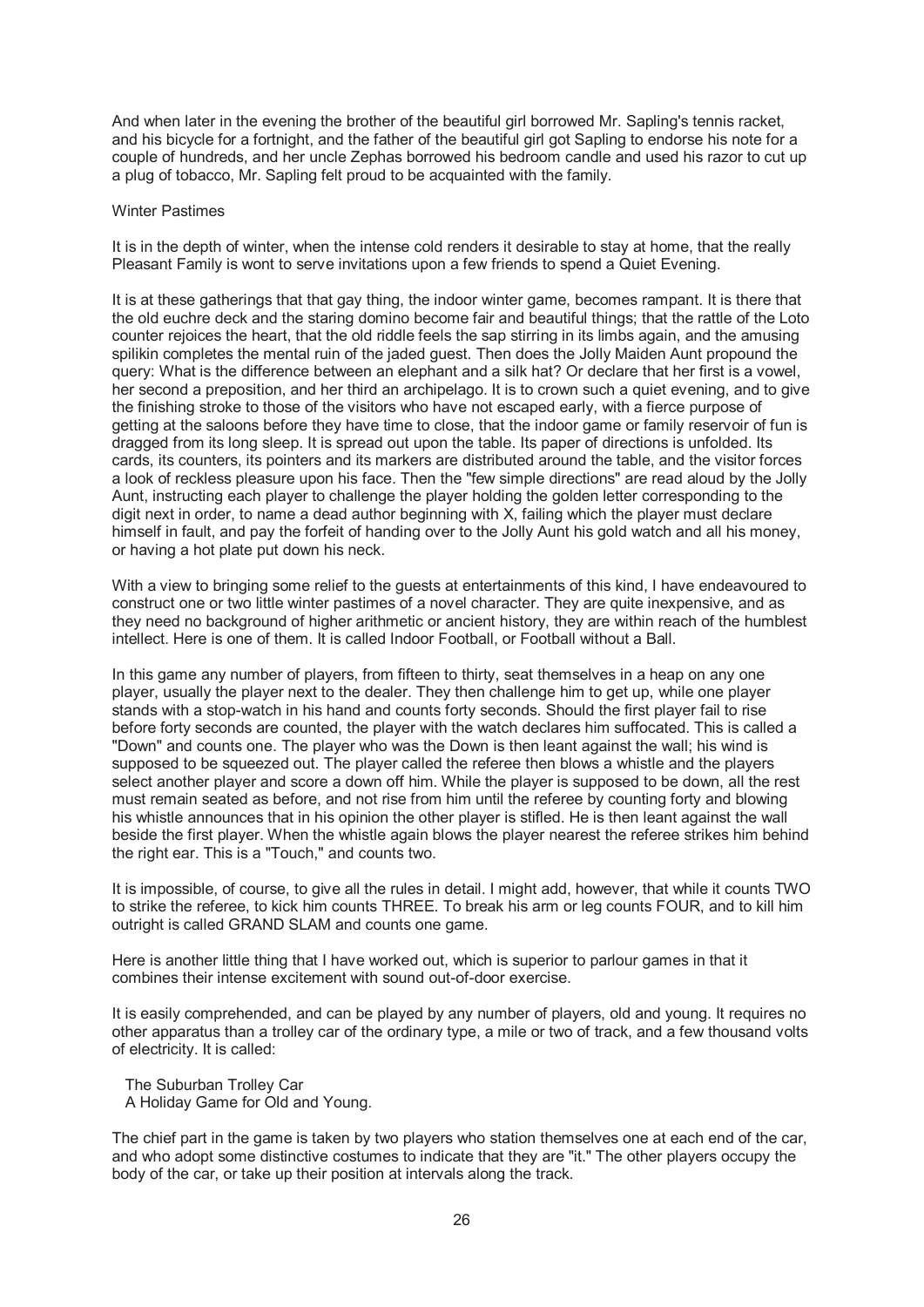The object of each player should be to enter the car as stealthily as possible in such a way as to escape the notice of the players in distinctive dress. Should he fail to do this he must pay the philopena or forfeit. Of these there are two: philopena No. 1, the payment of five cents, and philopena No. 2, being thrown off the car by the neck. Each player may elect which philopena he will pay. Any player who escapes paying the philopena scores one.

The players who are in the car may elect to adopt a standing attitude, or to seat themselves, but no player may seat himself in the lap of another without the second player's consent. The object of those who elect to remain standing is to place their feet upon the toes of those who sit; when they do this they score. The object of those who elect to sit is to elude the feet of the standing players. Much merriment is thus occasioned.

The player in distinctive costume at the front of the car controls a crank, by means of which he is enabled to bring the car to a sudden stop, or to cause it to plunge violently forward. His aim in so doing is to cause all the standing players to fall over backward. Every time he does this he scores. For this purpose he is generally in collusion with the other player in distinctive costume, whose business it is to let him know by a series of bells and signals when the players are not looking, and can be easily thrown down. A sharp fall of this sort gives rise to no end of banter and good-natured drollery, directed against the two players who are "it."

Should a player who is thus thrown backward save himself from falling by sitting down in the lap of a female player, he scores one. Any player who scores in this manner is entitled to remain seated while he may count six, after which he must remove himself or pay philopena No. 2.

Should the player who controls the crank perceive a player upon the street desirous of joining in the game by entering the car, his object should be: primo, to run over him and kill him; secundo, to kill him by any other means in his power; tertio, to let him into the car, but to exact the usual philopena.

Should a player, in thus attempting to get on the car from without, become entangled in the machinery, the player controlling the crank shouts "huff!" and the car is supposed to pass over him. All within the car score one.

A fine spice of the ludicrous may be added to the game by each player pretending that he has a destination or stopping-place, where he would wish to alight. It now becomes the aim of the two players who are "it" to carry him past his point. A player who is thus carried beyond his imaginary stopping-place must feign a violent passion, and imitate angry gesticulations. He may, in addition, feign a great age or a painful infirmity, which will be found to occasion the most convulsive fun for the other players in the game.

These are the main outlines of this most amusing pastime. Many other agreeable features may, of course, be readily introduced by persons of humour and imagination.

#### Number Fifty-Six

What I narrate was told me one winter's evening by my friend Ah-Yen in the little room behind his laundry. Ah-Yen is a quiet little celestial with a grave and thoughtful face, and that melancholy contemplative disposition so often noticed in his countrymen. Between myself and Ah-Yen there exists a friendship of some years' standing, and we spend many a long evening in the dimly lighted room behind his shop, smoking a dreamy pipe together and plunged in silent meditation. I am chiefly attracted to my friend by the highly imaginative cast of his mind, which is, I believe, a trait of the Eastern character and which enables him to forget to a great extent the sordid cares of his calling in an inner life of his own creation. Of the keen, analytical side of his mind, I was in entire ignorance until the evening of which I write.

The room where we sat was small and dingy, with but little furniture except our chairs and the little table at which we filled and arranged our pipes, and was lighted only by a tallow candle. There were a few pictures on the walls, for the most part rude prints cut from the columns of the daily press and pasted up to hide the bareness of the room. Only one picture was in any way noticeable, a portrait admirably executed in pen and ink. The face was that of a young man, a very beautiful face, but one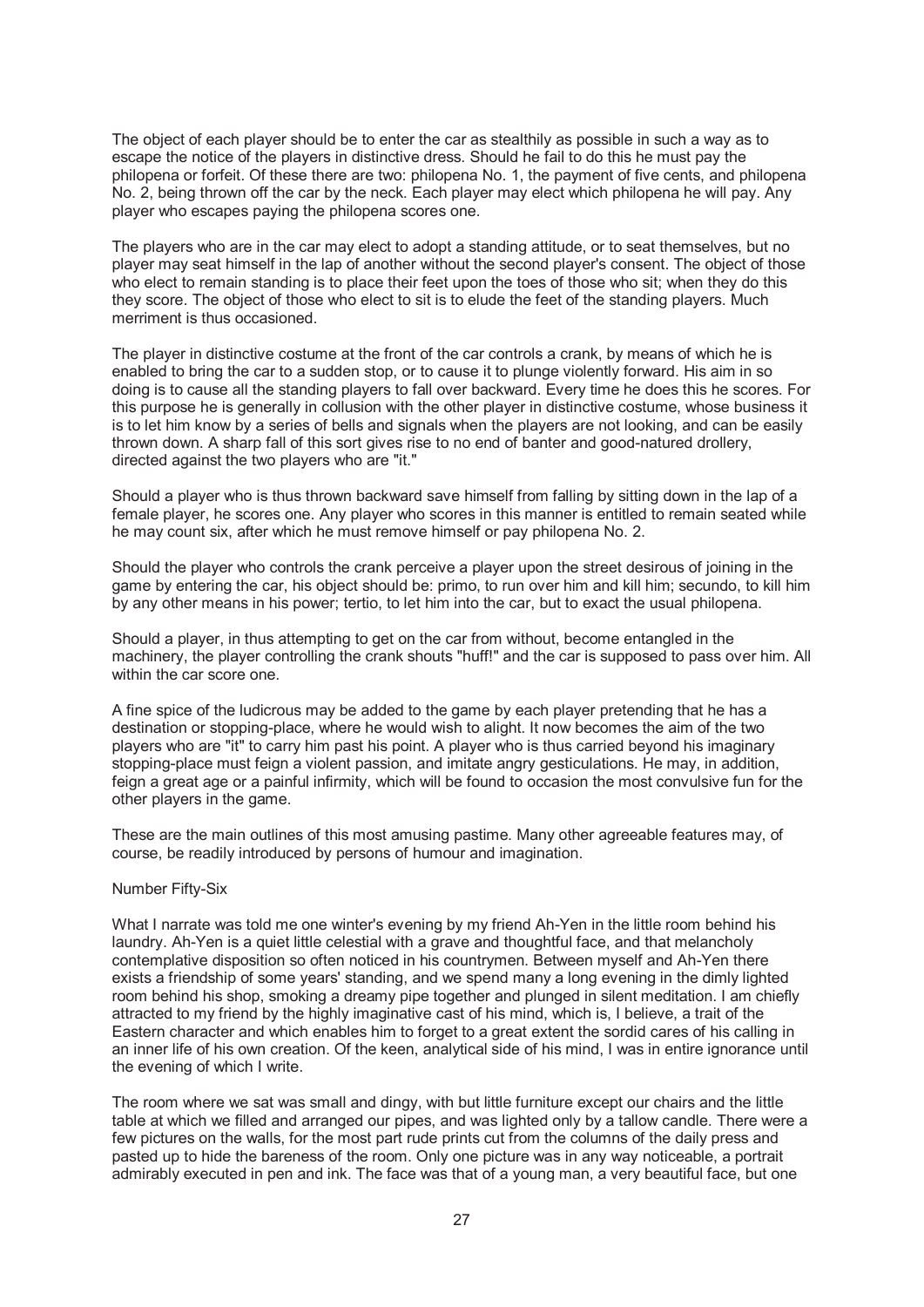of infinite sadness. I had long been aware, although I know not how, that Ah-Yen had met with a great sorrow, and had in some way connected the fact with this portrait. I had always refrained, however, from asking him about it, and it was not until the evening in question that I knew its history.

We had been smoking in silence for some time when Ah-Yen spoke. My friend is a man of culture and wide reading, and his English is consequently perfect in its construction; his speech is, of course, marked by the lingering liquid accent of his country which I will not attempt to reproduce.

"I see," he said, "that you have been examining the portrait of my unhappy friend, Fifty-Six. I have never yet told you of my bereavement, but as to-night is the anniversary of his death, I would fain speak of him for a while."

Ah-Yen paused; I lighted my pipe afresh, and nodded to him to show that I was listening.

"I do not know," he went on, "at what precise time Fifty-Six came into my life. I could indeed find it out by examining my books, but I have never troubled to do so. Naturally I took no more interest in him at first than in any other of my customers—less, perhaps, since he never in the course of our connection brought his clothes to me himself but always sent them by a boy. When I presently perceived that he was becoming one of my regular customers, I allotted to him his number, Fifty-Six, and began to speculate as to who and what he was. Before long I had reached several conclusions in regard to my unknown client. The quality of his linen showed me that, if not rich, he was at any rate fairly well off. I could see that he was a young man of regular Christian life, who went out into society to a certain extent; this I could tell from his sending the same number of articles to the laundry, from his washing always coming on Saturday night, and from the fact that he wore a dress shirt about once a week. In disposition he was a modest, unassuming fellow, for his collars were only two inches high."

I stared at Ah-Yen in some amazement, the recent publications of a favourite novelist had rendered me familiar with this process of analytical reasoning, but I was prepared for no such revelations from my Eastern friend.

"When I first knew him," Ah-Yen went on, "Fifty-Six was a student at the university. This, of course, I did not know for some time. I inferred it, however, in the course of time, from his absence from town during the four summer months, and from the fact that during the time of the university examinations the cuffs of his shirts came to me covered with dates, formulas, and propositions in geometry. I followed him with no little interest through his university career. During the four years which it lasted, I washed for him every week; my regular connection with him and the insight which my observation gave me into the lovable character of the man, deepened my first esteem into a profound affection and I became most anxious for his success. I helped him at each succeeding examination, as far as lay in my power, by starching his shirts half-way to the elbow, so as to leave him as much room as possible for annotations. My anxiety during the strain of his final examination I will not attempt to describe. That Fifty-Six was undergoing the great crisis of his academic career, I could infer from the state of his handkerchiefs which, in apparent unconsciousness, he used as pen-wipers during the final test. His conduct throughout the examination bore witness to the moral development which had taken place in his character during his career as an undergraduate; for the notes upon his cuffs which had been so copious at his earlier examinations were limited now to a few hints, and these upon topics so intricate as to defy an ordinary memory. It was with a thrill of joy that I at last received in his laundry bundle one Saturday early in June, a ruffled dress shirt, the bosom of which was thickly spattered with the spillings of the wine-cup, and realized that Fifty-Six had banqueted as a Bachelor of Arts.

"In the following winter the habit of wiping his pen upon his handkerchief, which I had remarked during his final examination, became chronic with him, and I knew that he had entered upon the study of law. He worked hard during that year, and dress shirts almost disappeared from his weekly bundle. It was in the following winter, the second year of his legal studies, that the tragedy of his life began. I became aware that a change had come over his laundry; from one, or at most two a week, his dress shirts rose to four, and silk handkerchiefs began to replace his linen ones. It dawned upon me that Fifty-Six was abandoning the rigorous tenor of his student life and was going into society. I presently perceived something more; Fifty-Six was in love. It was soon impossible to doubt it. He was wearing seven shirts a week; linen handkerchiefs disappeared from his laundry; his collars rose from two inches to two and a quarter, and finally to two and a half. I have in my possession one of his laundry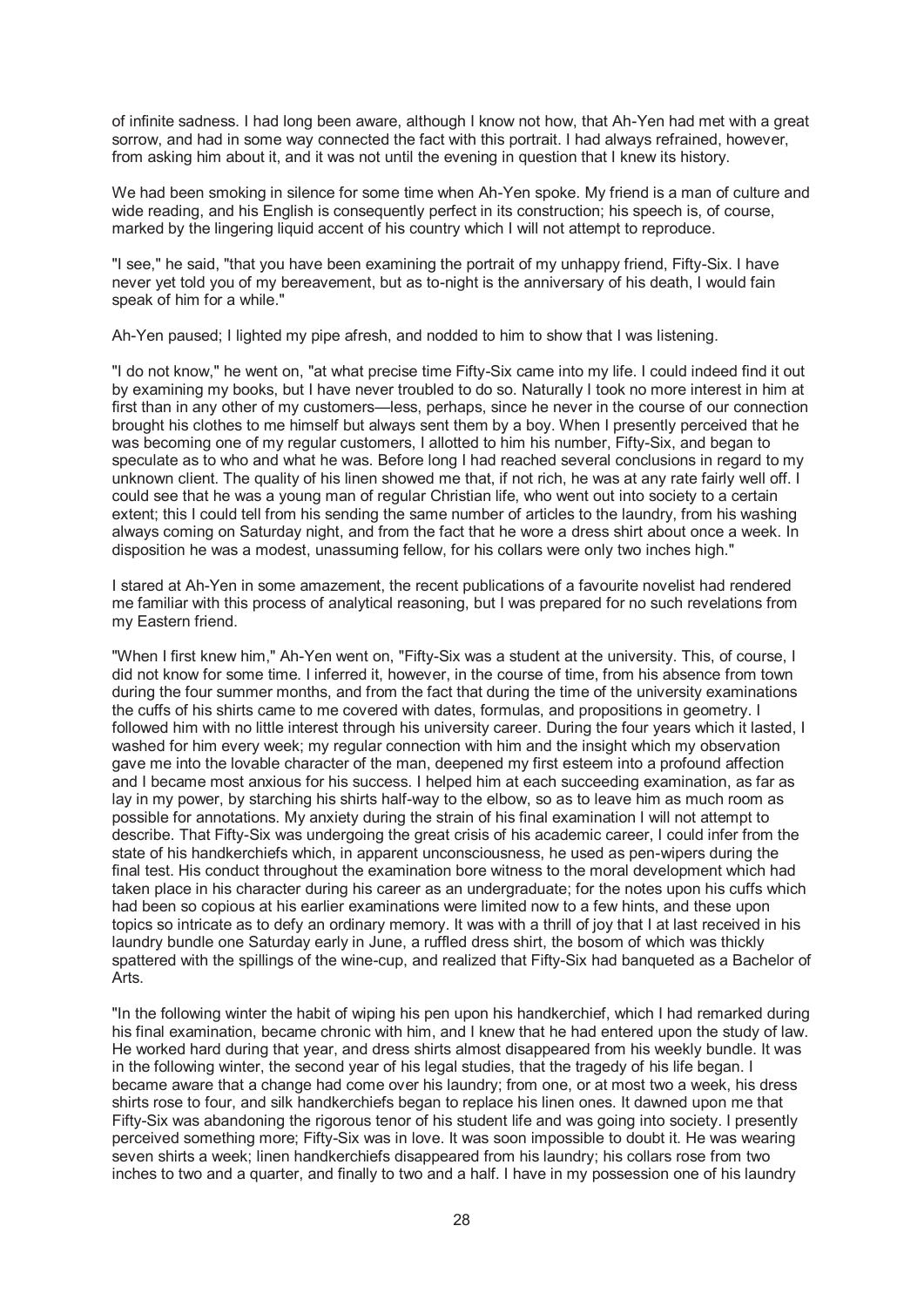lists of that period; a glance at it will show the scrupulous care which he bestowed upon his person. Well do I remember the dawning hopes of those days, alternating with the gloomiest despair. Each Saturday I opened his bundle with a trembling eagerness to catch the first signs of a return of his love. I helped my friend in every way that I could. His shirts and collars were masterpieces of my art, though my hand often shook with agitation as I applied the starch. She was a brave noble girl, that I knew; her influence was elevating the whole nature of Fifty-Six; until now he had had in his possession a certain number of detached cuffs and false shirt-fronts. These he discarded now,—at first the false shirt-fronts, scorning the very idea of fraud, and after a time, in his enthusiasm, abandoning even the cuffs. I cannot look back upon those bright happy days of courtship without a sigh.

"The happiness of Fifty-Six seemed to enter into and fill my whole life. I lived but from Saturday to Saturday. The appearance of false shirt-fronts would cast me to the lowest depths of despair; their absence raised me to a pinnacle of hope. It was not till winter softened into spring that Fifty-Six nerved himself to learn his fate. One Saturday he sent me a new white waistcoat, a garment which had hitherto been shunned by his modest nature, to prepare for his use. I bestowed upon it all the resources of my art; I read his purpose in it. On the Saturday following it was returned to me and, with tears of joy, I marked where a warm little hand had rested fondly on the right shoulder, and knew that Fifty-Six was the accepted lover of his sweetheart."

Ah-Yen paused and sat for some time silent; his pipe had sputtered out and lay cold in the hollow of his hand; his eye was fixed upon the wall where the light and shadows shifted in the dull flickering of the candle. At last he spoke again:

"I will not dwell upon the happy days that ensued—days of gaudy summer neckties and white waistcoats, of spotless shirts and lofty collars worn but a single day by the fastidious lover. Our happiness seemed complete and I asked no more from fate. Alas! it was not destined to continue! When the bright days of summer were fading into autumn, I was grieved to notice an occasional quarrel—only four shirts instead of seven, or the reappearance of the abandoned cuffs and shirtfronts. Reconciliations followed, with tears of penitence upon the shoulder of the white waistcoat, and the seven shirts came back. But the quarrels grew more frequent and there came at times stormy scenes of passionate emotion that left a track of broken buttons down the waistcoat. The shirts went slowly down to three, then fell to two, and the collars of my unhappy friend subsided to an inch and three-quarters. In vain I lavished my utmost care upon Fifty-Six. It seemed to my tortured mind that the gloss upon his shirts and collars would have melted a heart of stone. Alas! my every effort at reconciliation seemed to fail. An awful month passed; the false fronts and detached cuffs were all back again; the unhappy lover seemed to glory in their perfidy. At last, one gloomy evening, I found on opening his bundle that he had bought a stock of celluloids, and my heart told me that she had abandoned him for ever. Of what my poor friend suffered at this time, I can give you no idea; suffice it to say that he passed from celluloid to a blue flannel shirt and from blue to grey. The sight of a red cotton handkerchief in his wash at length warned me that his disappointed love had unhinged his mind, and I feared the worst. Then came an agonizing interval of three weeks during which he sent me nothing, and after that came the last parcel that I ever received from him an enormous bundle that seemed to contain all his effects. In this, to my horror, I discovered one shirt the breast of which was stained a deep crimson with his blood, and pierced by a ragged hole that showed where a bullet had singed through into his heart.

"A fortnight before, I remembered having heard the street boys crying the news of an appalling suicide, and I know now that it must have been he. After the first shock of my grief had passed, I sought to keep him in my memory by drawing the portrait which hangs beside you. I have some skill in the art, and I feel assured that I have caught the expression of his face. The picture is, of course, an ideal one, for, as you know, I never saw Fifty-Six."

The bell on the door of the outer shop tinkled at the entrance of a customer. Ah-Yen rose with that air of quiet resignation that habitually marked his demeanour, and remained for some time in the shop. When he returned he seemed in no mood to continue speaking of his lost friend. I left him soon after and walked sorrowfully home to my lodgings. On my way I mused much upon my little Eastern friend and the sympathetic grasp of his imagination. But a burden lay heavy on my heart—something I would fain have told him but which I could not bear to mention. I could not find it in my heart to shatter the airy castle of his fancy. For my life has been secluded and lonely and I have known no love like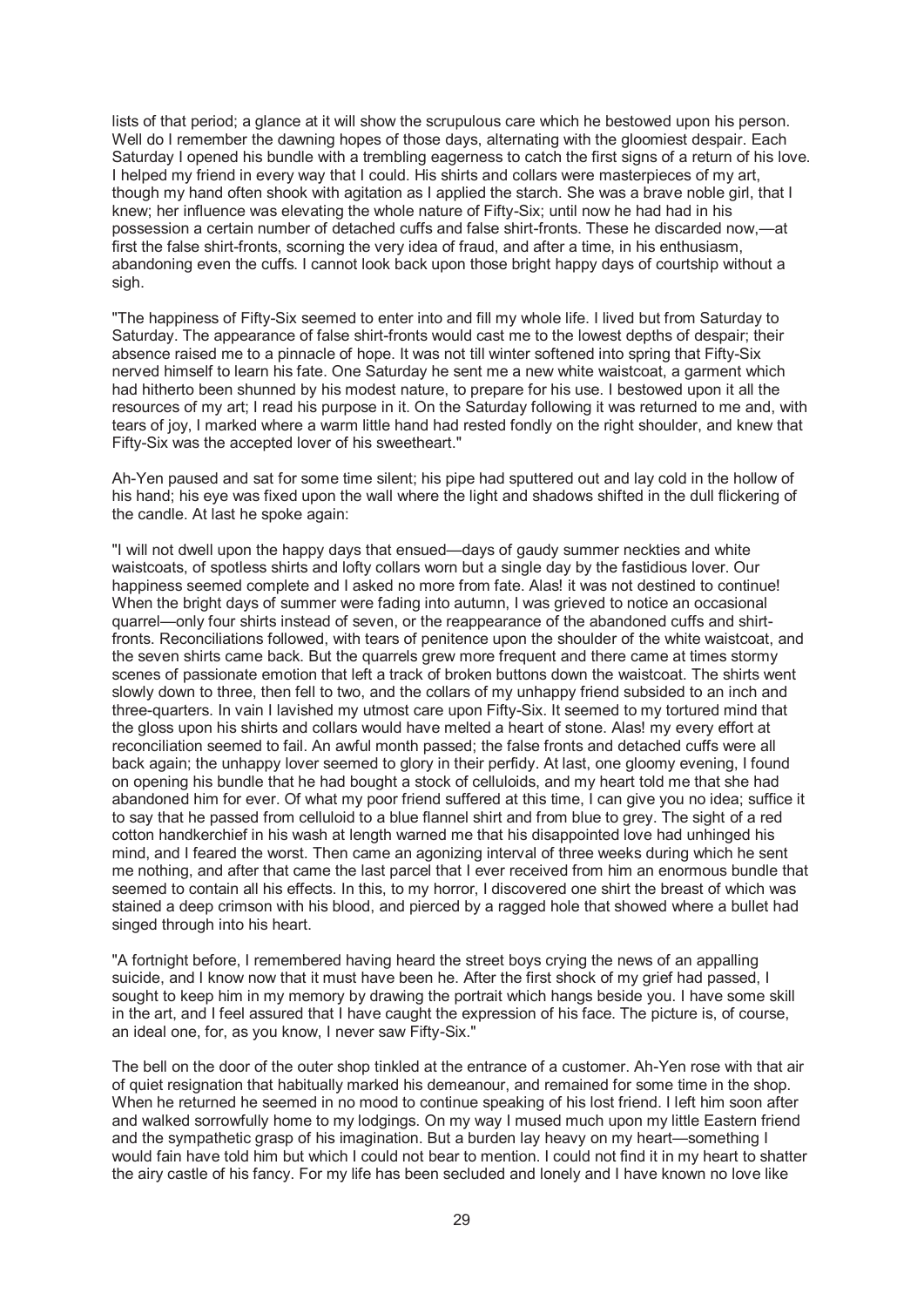that of my ideal friend. Yet I have a haunting recollection of a certain huge bundle of washing that I sent to him about a year ago. I had been absent from town for three weeks and my laundry was much larger than usual in consequence. And if I mistake not there was in the bundle a tattered shirt that had been grievously stained by the breaking of a bottle of red ink in my portmanteau, and burnt in one place where an ash fell from my cigar as I made up the bundle. Of all this I cannot feel absolutely certain, yet I know at least that until a year ago, when I transferred my custom to a more modern establishment, my laundry number with Ah-Yen was Fifty-Six.

## Aristocratic Education

House of Lords, Jan. 25, 1920.—The House of Lords commenced to-day in Committee the consideration of Clause No. 52,000 of the Education Bill, dealing with the teaching of Geometry in the schools.

The Leader of the Government in presenting the clause urged upon their Lordships the need of conciliation. The Bill, he said, had now been before their Lordships for sixteen years. The Government had made every concession. They had accepted all the amendments of their Lordships on the opposite side in regard to the original provisions of the Bill. They had consented also to insert in the Bill a detailed programme of studies of which the present clause, enunciating the fifth proposition of Euclid, was a part. He would therefore ask their Lordships to accept the clause drafted as follows:

"The angles at the base of an isosceles triangle are equal, and if the equal sides of the triangle are produced, the exterior angles will also be equal."

He would hasten to add that the Government had no intention of producing the sides. Contingencies might arise to render such a course necessary, but in that case their Lordships would receive an early intimation of the fact.

The Archbishop of Canterbury spoke against the clause. He considered it, in its present form, too secular. He should wish to amend the clause so as to make it read:

"The angles at the base of an isosceles triangle are, in every Christian community, equal, and if the sides be produced by a member of a Christian congregation, the exterior angles will be equal."

He was aware, he continued, that the angles at the base of an isosceles triangle are extremely equal, but he must remind the Government that the Church had been aware of this for several years past. He was willing also to admit that the opposite sides and ends of a parallelogram are equal, but he thought that such admission should be coupled with a distinct recognition of the existence of a Supreme Being.

The Leader of the Government accepted His Grace's amendment with pleasure. He considered it the brightest amendment His Grace had made that week. The Government, he said, was aware of the intimate relation in which His Grace stood to the bottom end of a parallelogram and was prepared to respect it.

Lord Halifax rose to offer a further amendment. He thought the present case was one in which the "four-fifths" clause ought to apply: he should wish it stated that the angles are equal for two days every week, except in the case of schools where four-fifths of the parents are conscientiously opposed to the use of the isosceles triangle.

The Leader of the Government thought the amendment a singularly pleasing one. He accepted it and would like it understood that the words isosceles triangle were not meant in any offensive sense.

Lord Rosebery spoke at some length. He considered the clause unfair to Scotland, where the high state of morality rendered education unnecessary. Unless an amendment in this sense was accepted, it might be necessary to reconsider the Act of Union of 1707.

The Leader of the Government said that Lord Rosebery's amendment was the best he had heard yet. The Government accepted it at once. They were willing to make every concession. They would, if need be, reconsider the Norman Conquest.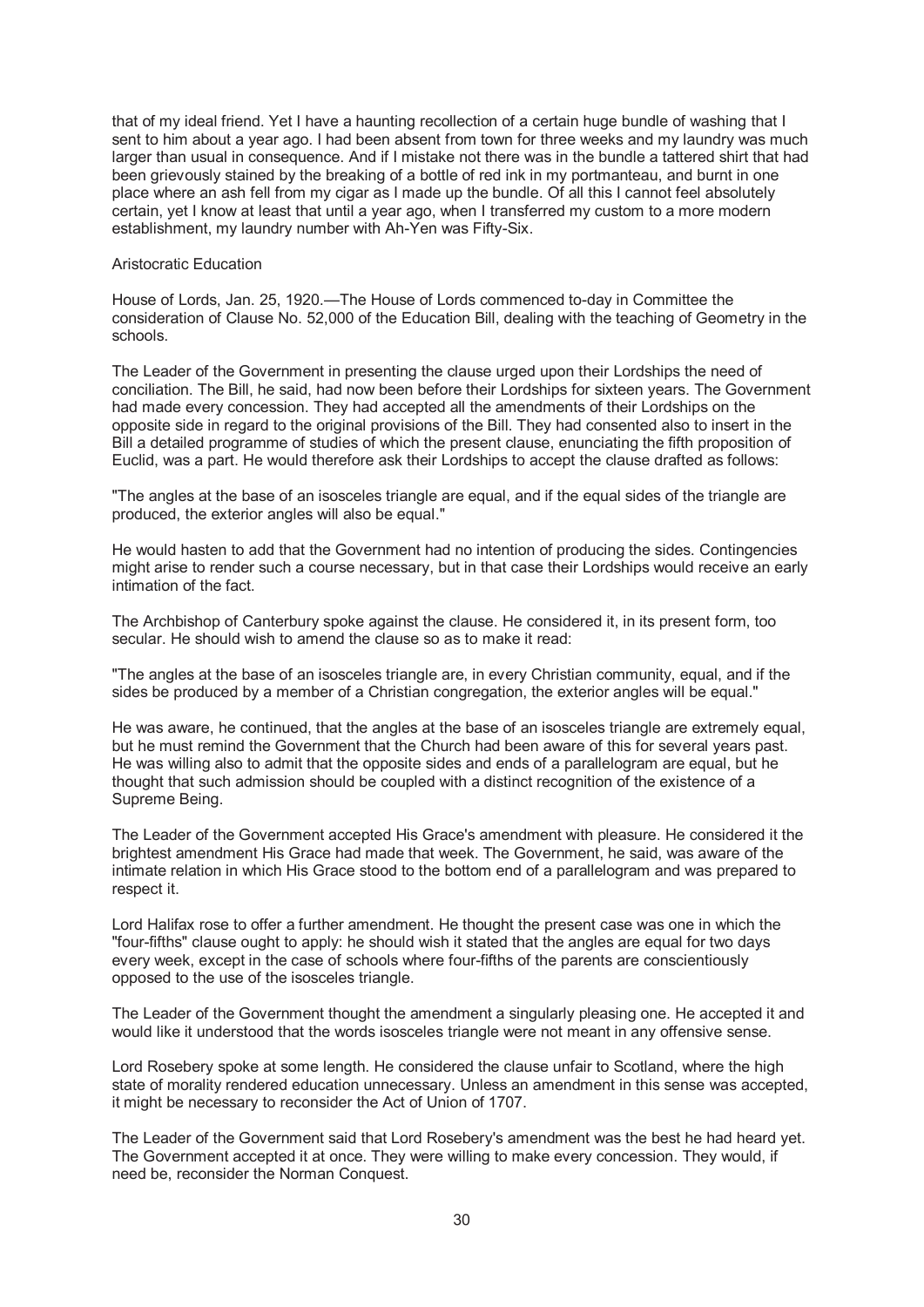The Duke of Devonshire took exception to the part of the clause relating to the production of the sides. He did not think the country was prepared for it. It was unfair to the producer. He would like the clause altered to read, "if the sides be produced in the home market."

The Leader of the Government accepted with pleasure His Grace's amendment. He considered it quite sensible. He would now, as it was near the hour of rising, present the clause in its revised form. He hoped, however, that their Lordships would find time to think out some further amendments for the evening sitting.

The clause was then read.

His Grace of Canterbury then moved that the House, in all humility, adjourn for dinner.

The Conjurer's Revenge

"Now, ladies and gentlemen," said the conjurer, "having shown you that the cloth is absolutely empty, I will proceed to take from it a bowl of goldfish. Presto!"

All around the hall people were saying, "Oh, how wonderful! How does he do it?"

But the Quick Man on the front seat said in a big whisper to the people near him, "He-had-it-up-hissleeve."

Then the people nodded brightly at the Quick Man and said, "Oh, of course"; and everybody whispered round the hall, "He-had-it-up-his-sleeve."

"My next trick," said the conjurer, "is the famous Hindostanee rings. You will notice that the rings are apparently separate; at a blow they all join (clang, clang, clang)—Presto!"

There was a general buzz of stupefaction till the Quick Man was heard to whisper, "He-must-havehad-another-lot- up-his-sleeve."

Again everybody nodded and whispered, "The-rings-were- up-his-sleeve."

The brow of the conjurer was clouded with a gathering frown.

"I will now," he continued, "show you a most amusing trick by which I am enabled to take any number of eggs from a hat. Will some gentleman kindly lend me his hat? Ah, thank you—Presto!"

He extracted seventeen eggs, and for thirty-five seconds the audience began to think that he was wonderful. Then the Quick Man whispered along the front bench, "He-has-a- hen-up-his-sleeve," and all the people whispered it on. "He-has-a-lot-of-hens-up-his-sleeve."

The egg trick was ruined.

It went on like that all through. It transpired from the whispers of the Quick Man that the conjurer must have concealed up his sleeve, in addition to the rings, hens, and fish, several packs of cards, a loaf of bread, a doll's cradle, a live guinea-pig, a fifty-cent piece, and a rocking-chair.

The reputation of the conjurer was rapidly sinking below zero. At the close of the evening he rallied for a final effort.

"Ladies and gentlemen," he said, "I will present to you, in conclusion, the famous Japanese trick recently invented by the natives of Tipperary. Will you, sir," he continued turning toward the Quick Man, "will you kindly hand me your gold watch?"

It was passed to him.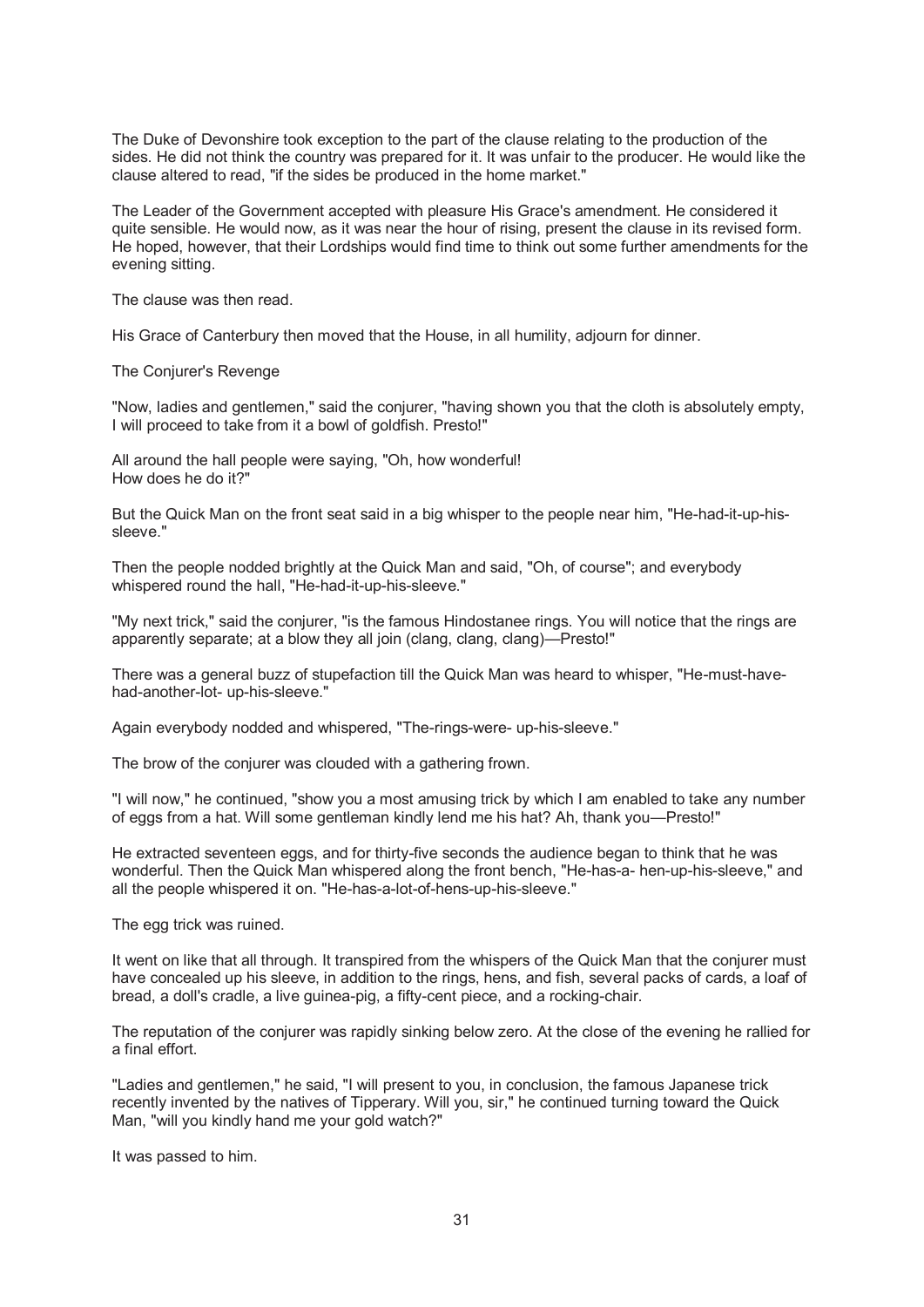"Have I your permission to put it into this mortar and pound it to pieces?" he asked savagely.

The Quick Man nodded and smiled.

The conjurer threw the watch into the mortar and grasped a sledge hammer from the table. There was a sound of violent smashing, "He's-slipped-it-up-his-sleeve," whispered the Quick Man.

"Now, sir," continued the conjurer, "will you allow me to take your handkerchief and punch holes in it? Thank you. You see, ladies and gentlemen, there is no deception; the holes are visible to the eye."

The face of the Quick Man beamed. This time the real mystery of the thing fascinated him.

"And now, sir, will you kindly pass me your silk hat and allow me to dance on it? Thank you."

The conjurer made a few rapid passes with his feet and exhibited the hat crushed beyond recognition.

"And will you now, sir, take off your celluloid collar and permit me to burn it in the candle? Thank you, sir. And will you allow me to smash your spectacles for you with my hammer? Thank you."

By this time the features of the Quick Man were assuming a puzzled expression. "This thing beats me," he whispered, "I don't see through it a bit."

There was a great hush upon the audience. Then the conjurer drew himself up to his full height and, with a withering look at the Quick Man, he concluded:

"Ladies and gentlemen, you will observe that I have, with this gentleman's permission, broken his watch, burnt his collar, smashed his spectacles, and danced on his hat. If he will give me the further permission to paint green stripes on his overcoat, or to tie his suspenders in a knot, I shall be delighted to entertain you. If not, the performance is at an end."

And amid a glorious burst of music from the orchestra the curtain fell, and the audience dispersed, convinced that there are some tricks, at any rate, that are not done up the conjurer's sleeve.

#### Hints to Travellers

The following hints and observations have occurred to me during a recent trip across the continent: they are written in no spirit of complaint against existing railroad methods, but merely in the hope that they may prove useful to those who travel, like myself, in a spirit of meek, observant ignorance.

1. Sleeping in a Pullman car presents some difficulties to the novice. Care should be taken to allay all sense of danger. The frequent whistling of the engine during the night is apt to be a source of alarm. Find out, therefore, before travelling, the meaning of the various whistles. One means "station," two, "railroad crossing," and so on. Five whistles, short and rapid, mean sudden danger. When you hear whistles in the night, sit up smartly in your bunk and count them. Should they reach five, draw on your trousers over your pyjamas and leave the train instantly. As a further precaution against accident, sleep with the feet towards the engine if you prefer to have the feet crushed, or with the head towards the engine, if you think it best to have the head crushed. In making this decision try to be as unselfish as possible. If indifferent, sleep crosswise with the head hanging over into the aisle.

2. I have devoted some thought to the proper method of changing trains. The system which I have observed to be the most popular with travellers of my own class, is something as follows: Suppose that you have been told on leaving New York that you are to change at Kansas City. The evening before approaching Kansas City, stop the conductor in the aisle of the car (you can do this best by putting out your foot and tripping him), and say politely, "Do I change at Kansas City?" He says "Yes." Very good. Don't believe him. On going into the dining-car for supper, take a negro aside and put it to him as a personal matter between a white man and a black, whether he thinks you ought to change at Kansas City. Don't be satisfied with this. In the course of the evening pass through the entire train from time to time, and say to people casually, "Oh, can you tell me if I change at Kansas City?" Ask the conductor about it a few more times in the evening: a repetition of the question will ensure pleasant relations with him. Before falling asleep watch for his passage and ask him through the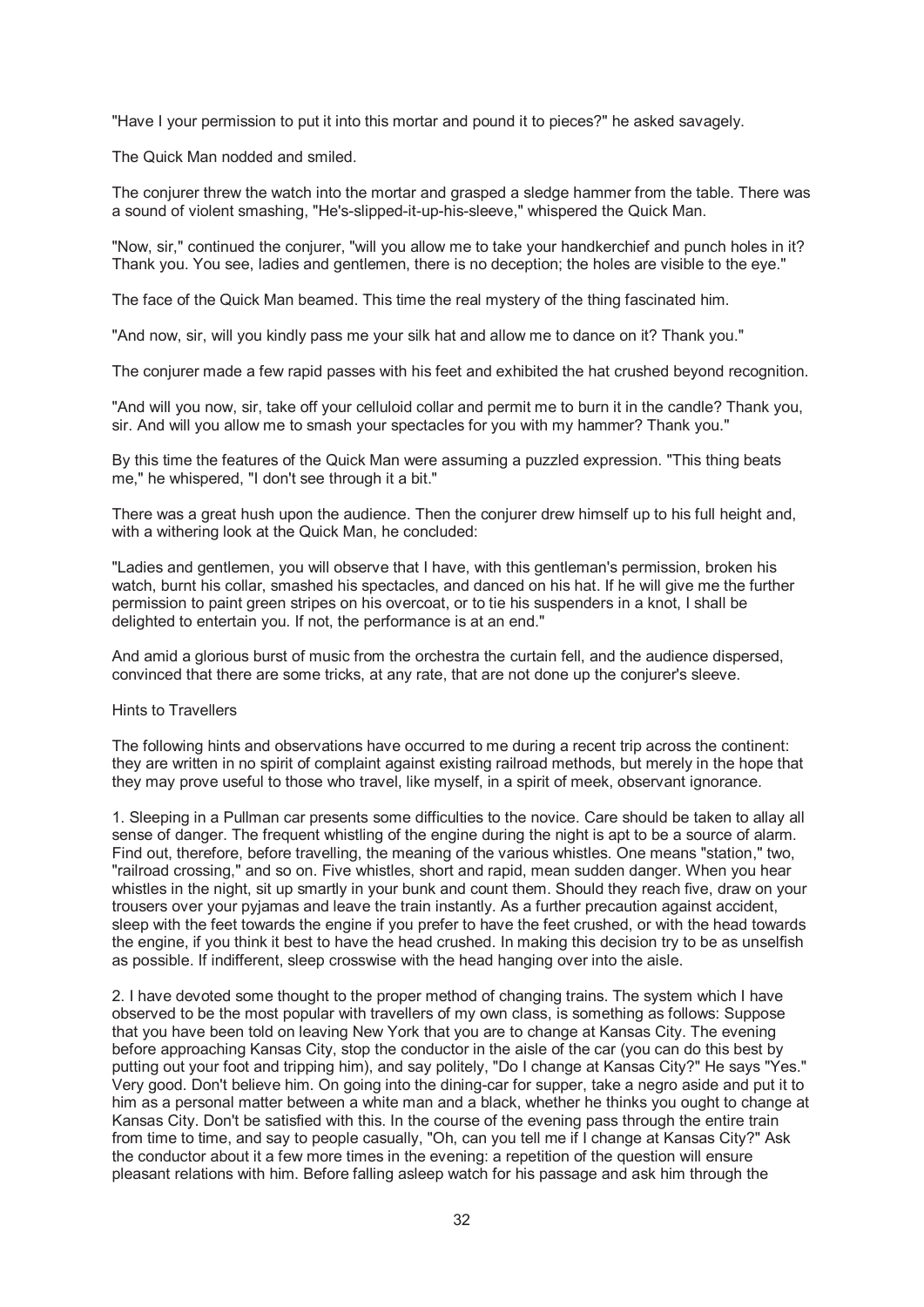curtains of your berth, "Oh, by the way, did you say I changed at Kansas City?" If he refuses to stop, hook him by the neck with your walking-stick, and draw him gently to your bedside. In the morning when the train stops and a man calls, "Kansas City! All change!" approach the conductor again and say, "Is this Kansas City?" Don't be discouraged at his answer. Pick yourself up and go to the other end of the car and say to the brakesman, "Do you know, sir, if this is Kansas City?" Don't be too easily convinced. Remember that both brakesman and conductor may be in collusion to deceive you. Look around, therefore, for the name of the station on the signboard. Having found it, alight and ask the first man you see if this is Kansas City. He will answer, "Why, where in blank are your blank eyes? Can't you see it there, plain as blank?" When you hear language of this sort, ask no more. You are now in Kansas and this is Kansas City.

3. I have observed that it is now the practice of the conductors to stick bits of paper in the hats of the passengers. They do this, I believe, to mark which ones they like best. The device is pretty, and adds much to the scenic appearance of the car. But I notice with pain that the system is fraught with much trouble for the conductors. The task of crushing two or three passengers together, in order to reach over them and stick a ticket into the chinks of a silk skull cap is embarrassing for a conductor of refined feelings. It would be simpler if the conductor should carry a small hammer and a packet of shingle nails and nail the paid-up passenger to the back of the seat. Or better still, let the conductor carry a small pot of paint and a brush, and mark the passengers in such a way that he cannot easily mistake them. In the case of bald-headed passengers, the hats might be politely removed and red crosses painted on the craniums. This will indicate that they are bald. Through passengers might be distinguished by a complete coat of paint. In the hands of a man of taste, much might be effected by a little grouping of painted passengers and the leisure time of the conductor agreeably occupied.

4. I have observed in travelling in the West that the irregularity of railroad accidents is a fruitful cause of complaint. The frequent disappointment of the holders of accident policy tickets on western roads is leading to widespread protest. Certainly the conditions of travel in the West are altering rapidly and accidents can no longer be relied upon. This is deeply to be regretted, in so much as, apart from accidents, the tickets may be said to be practically valueless.

#### A Manual of Education

The few selections below are offered as a specimen page of a little book which I have in course of preparation.

Every man has somewhere in the back of his head the wreck of a thing which he calls his education. My book is intended to embody in concise form these remnants of early instruction.

Educations are divided into splendid educations, thorough classical educations, and average educations. All very old men have splendid educations; all men who apparently know nothing else have thorough classical educations; nobody has an average education.

An education, when it is all written out on foolscap, covers nearly ten sheets. It takes about six years of severe college training to acquire it. Even then a man often finds that he somehow hasn't got his education just where he can put his thumb on it. When my little book of eight or ten pages has appeared, everybody may carry his education in his hip pocket.

Those who have not had the advantage of an early training will be enabled, by a few hours of conscientious application, to put themselves on an equal footing with the most scholarly.

The selections are chosen entirely at random.

## **I.—REMAINS OF ASTRONOMY**

Astronomy teaches the correct use of the sun and the planets. These may be put on a frame of little sticks and turned round. This causes the tides. Those at the ends of the sticks are enormously far away. From time to time a diligent searching of the sticks reveals new planets. The orbit of a planet is the distance the stick goes round in going round. Astronomy is intensely interesting; it should be done at night, in a high tower in Spitzbergen. This is to avoid the astronomy being interrupted. A really good astronomer can tell when a comet is coming too near him by the warning buzz of the revolving sticks.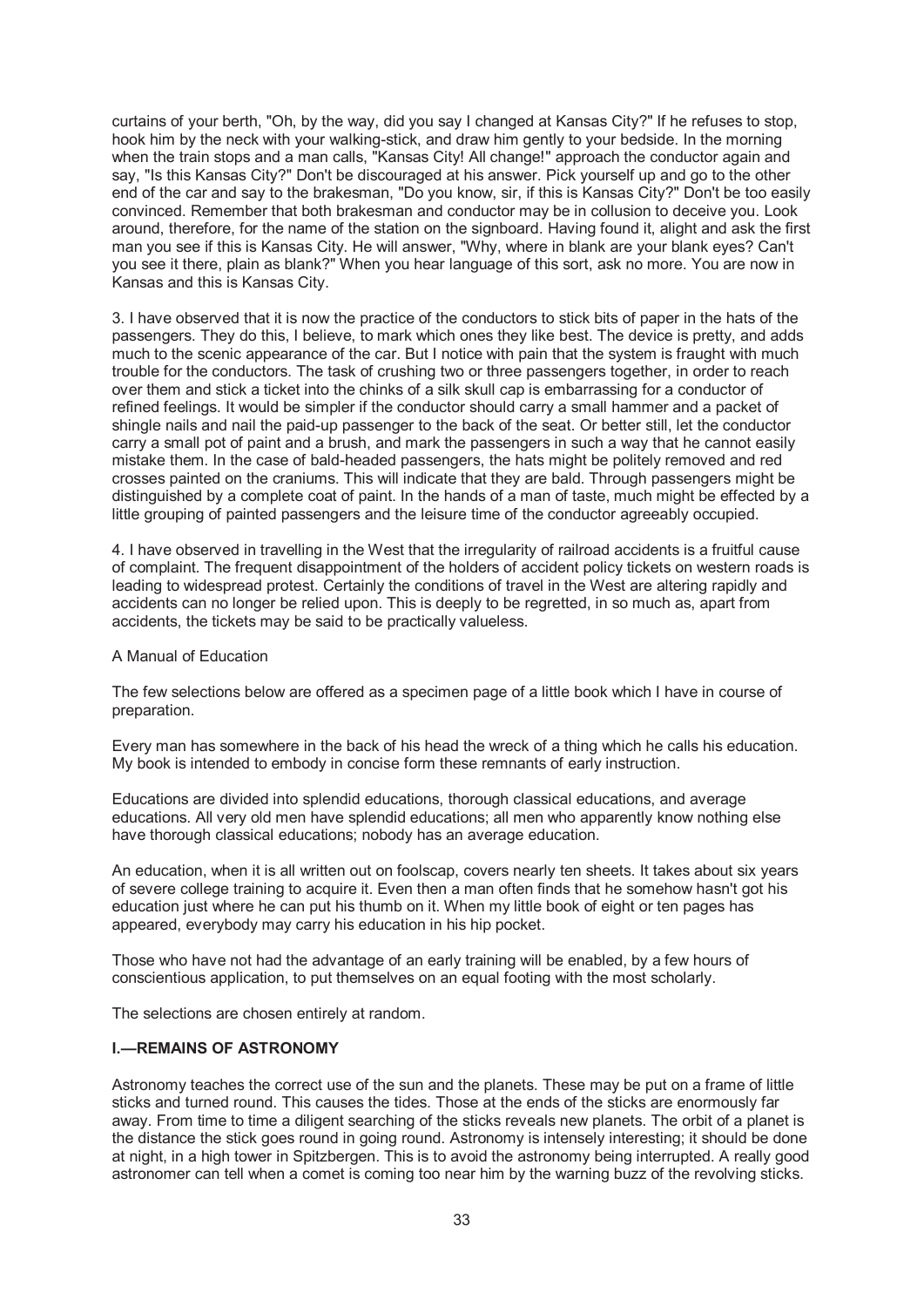## **II.—REMAINS OF HISTORY**

Aztecs: A fabulous race, half man, half horse, half mound-builder. They flourished at about the same time as the early Calithumpians. They have left some awfully stupendous monuments of themselves somewhere.

Life of Caesar: A famous Roman general, the last who ever landed in Britain without being stopped at the custom house. On returning to his Sabine farm (to fetch something), he was stabbed by Brutus, and died with the words "Veni, vidi, tekel, upharsim" in his throat. The jury returned a verdict of strangulation.

Life of Voltaire: A Frenchman; very bitter.

Life of Schopenhauer: A German; very deep; but it was not really noticeable when he sat down.

Life of Dante: An Italian; the first to introduce the banana and the class of street organ known as "Dante's Inferno."

Peter the Great, Alfred the Great, Frederick the Great, John the Great, Tom the Great, Jim the Great, Jo the Great, etc., etc.

It is impossible for a busy man to keep these apart. They sought a living as kings and apostles and pugilists and so on.

## **III.—REMAINS OF BOTANY.**

Botany is the art of plants. Plants are divided into trees, flowers, and vegetables. The true botanist knows a tree as soon as he sees it. He learns to distinguish it from a vegetable by merely putting his ear to it.

### **IV.—REMAINS OF NATURAL SCIENCE.**

Natural Science treats of motion and force. Many of its teachings remain as part of an educated man's permanent equipment in life. Such are:

(a) The harder you shove a bicycle the faster it will go. This is because of natural science.

(b) If you fall from a high tower, you fall quicker and quicker and quicker; a judicious selection of a tower will ensure any rate of speed.

(c) If you put your thumb in between two cogs it will go on and on, until the wheels are arrested, by your suspenders. This is machinery.

(d) Electricity is of two kinds, positive and negative. The difference is, I presume, that one kind comes a little more expensive, but is more durable; the other is a cheaper thing, but the moths get into it.

#### Hoodoo McFiggin's Christmas

This Santa Claus business is played out. It's a sneaking, underhand method, and the sooner it's exposed the better.

For a parent to get up under cover of the darkness of night and palm off a ten-cent necktie on a boy who had been expecting a ten-dollar watch, and then say that an angel sent it to him, is low, undeniably low.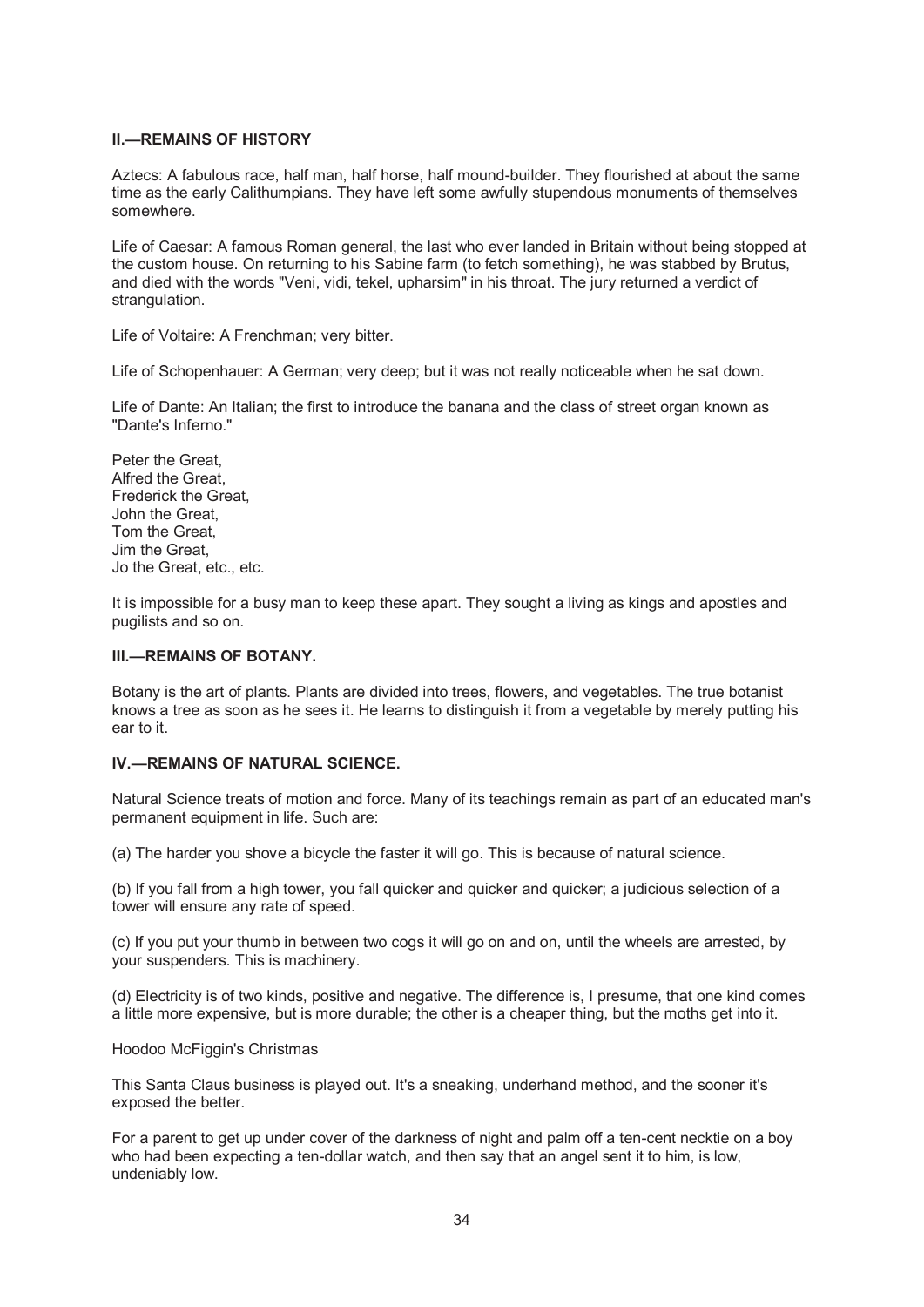I had a good opportunity of observing how the thing worked this Christmas, in the case of young Hoodoo McFiggin, the son and heir of the McFiggins, at whose house I board.

Hoodoo McFiggin is a good boy—a religious boy. He had been given to understand that Santa Claus would bring nothing to his father and mother because grown-up people don't get presents from the angels. So he saved up all his pocket-money and bought a box of cigars for his father and a seventyfive-cent diamond brooch for his mother. His own fortunes he left in the hands of the angels. But he prayed. He prayed every night for weeks that Santa Claus would bring him a pair of skates and a puppy-dog and an air-gun and a bicycle and a Noah's ark and a sleigh and a drum—altogether about a hundred and fifty dollars' worth of stuff.

I went into Hoodoo's room quite early Christmas morning. I had an idea that the scene would be interesting. I woke him up and he sat up in bed, his eyes glistening with radiant expectation, and began hauling things out of his stocking.

The first parcel was bulky; it was done up quite loosely and had an odd look generally.

"Ha! ha!" Hoodoo cried gleefully, as he began undoing it. "I'll bet it's the puppy-dog, all wrapped up in paper!"

And was it the puppy-dog? No, by no means. It was a pair of nice, strong, number-four boots, laces and all, labelled, "Hoodoo, from Santa Claus," and underneath Santa Claus had written, "95 net."

The boy's jaw fell with delight. "It's boots," he said, and plunged in his hand again.

He began hauling away at another parcel with renewed hope on his face.

This time the thing seemed like a little round box. Hoodoo tore the paper off it with a feverish hand. He shook it; something rattled inside.

"It's a watch and chain! It's a watch and chain!" he shouted. Then he pulled the lid off.

And was it a watch and chain? No. It was a box of nice, brand-new celluloid collars, a dozen of them all alike and all his own size.

The boy was so pleased that you could see his face crack up with pleasure.

He waited a few minutes until his intense joy subsided. Then he tried again.

This time the packet was long and hard. It resisted the touch and had a sort of funnel shape.

"It's a toy pistol!" said the boy, trembling with excitement. "Gee! I hope there are lots of caps with it! I'll fire some off now and wake up father."

No, my poor child, you will not wake your father with that. It is a useful thing, but it needs not caps and it fires no bullets, and you cannot wake a sleeping man with a tooth-brush. Yes, it was a tooth-brush a regular beauty, pure bone all through, and ticketed with a little paper, "Hoodoo, from Santa Claus."

Again the expression of intense joy passed over the boy's face, and the tears of gratitude started from his eyes. He wiped them away with his tooth-brush and passed on.

The next packet was much larger and evidently contained something soft and bulky. It had been too long to go into the stocking and was tied outside.

"I wonder what this is," Hoodoo mused, half afraid to open it. Then his heart gave a great leap, and he forgot all his other presents in the anticipation of this one. "It's the drum!" he gasped. "It's the drum, all wrapped up!"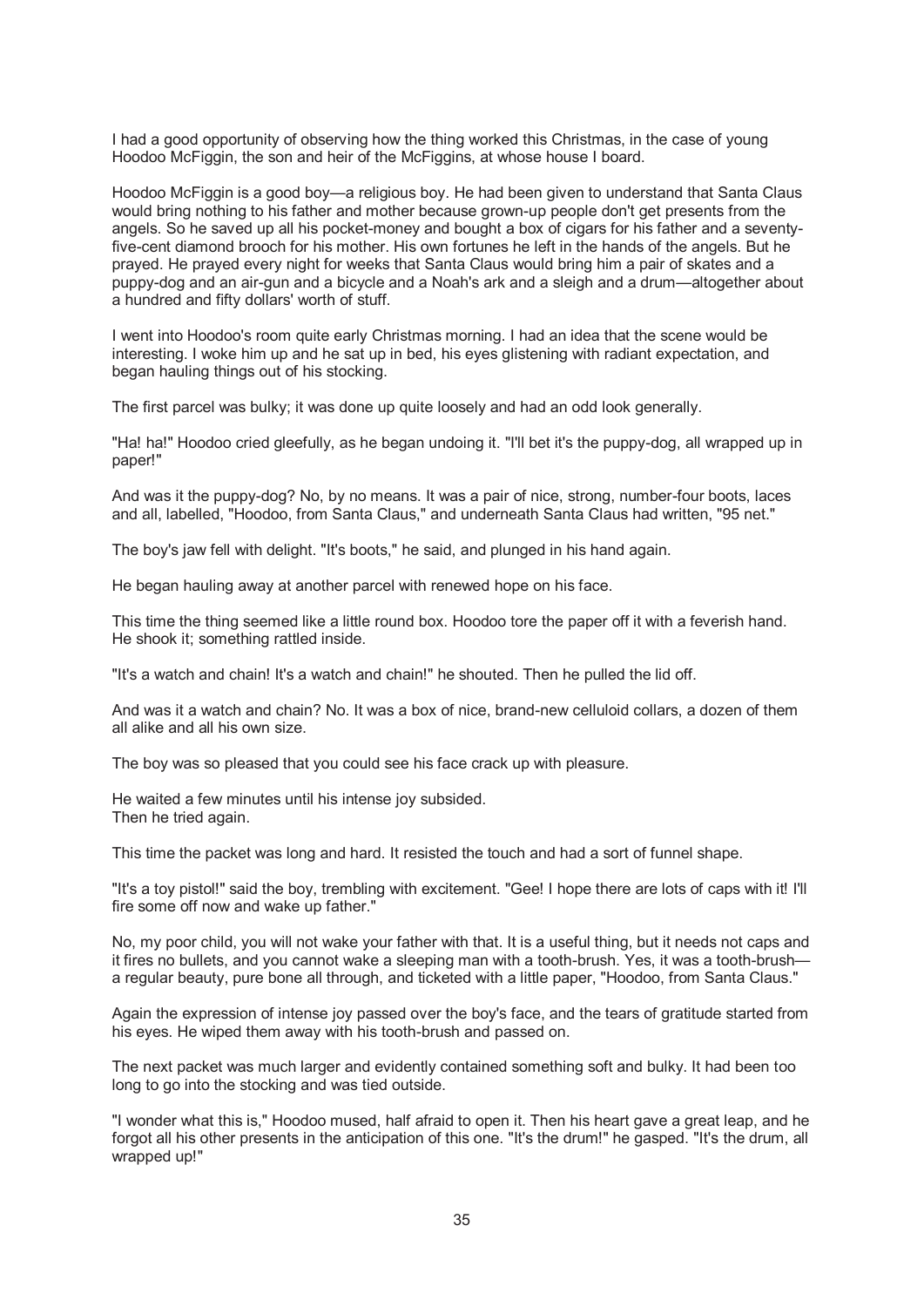Drum nothing! It was pants—a pair of the nicest little short pants—yellowish-brown short pants—with dear little stripes of colour running across both ways, and here again Santa Claus had written, "Hoodoo, from Santa Claus, one fort net."

But there was something wrapped up in it. Oh, yes! There was a pair of braces wrapped up in it, braces with a little steel sliding thing so that you could slide your pants up to your neck, if you wanted to.

The boy gave a dry sob of satisfaction. Then he took out his last present. "It's a book," he said, as he unwrapped it. "I wonder if it is fairy stories or adventures. Oh, I hope it's adventures! I'll read it all morning."

No, Hoodoo, it was not precisely adventures. It was a small family Bible. Hoodoo had now seen all his presents, and he arose and dressed. But he still had the fun of playing with his toys. That is always the chief delight of Christmas morning.

First he played with his tooth-brush. He got a whole lot of water and brushed all his teeth with it. This was huge.

Then he played with his collars. He had no end of fun with them, taking them all out one by one and swearing at them, and then putting them back and swearing at the whole lot together.

The next toy was his pants. He had immense fun there, putting them on and taking them off again, and then trying to guess which side was which by merely looking at them.

After that he took his book and read some adventures called "Genesis" till breakfast-time.

Then he went downstairs and kissed his father and mother. His father was smoking a cigar, and his mother had her new brooch on. Hoodoo's face was thoughtful, and a light seemed to have broken in upon his mind. Indeed, I think it altogether likely that next Christmas he will hang on to his own money and take chances on what the angels bring.

#### The Life of John Smith

The lives of great men occupy a large section of our literature. The great man is certainly a wonderful thing. He walks across his century and leaves the marks of his feet all over it, ripping out the dates on his goloshes as he passes. It is impossible to get up a revolution or a new religion, or a national awakening of any sort, without his turning up, putting himself at the head of it and collaring all the gate-receipts for himself. Even after his death he leaves a long trail of second-rate relations spattered over the front seats of fifty years of history.

Now the lives of great men are doubtless infinitely interesting. But at times I must confess to a sense of reaction and an idea that the ordinary common man is entitled to have his biography written too. It is to illustrate this view that I write the life of John Smith, a man neither good nor great, but just the usual, everyday homo like you and me and the rest of us.

From his earliest childhood John Smith was marked out from his comrades by nothing. The marvellous precocity of the boy did not astonish his preceptors. Books were not a passion for him from his youth, neither did any old man put his hand on Smith's head and say, mark his words, this boy would some day become a man. Nor yet was it his father's wont to gaze on him with a feeling amounting almost to awe. By no means! All his father did was to wonder whether Smith was a darn fool because he couldn't help it, or because he thought it smart. In other words, he was just like you and me and the rest of us.

In those athletic sports which were the ornament of the youth of his day, Smith did not, as great men do, excel his fellows. He couldn't ride worth a darn. He couldn't skate worth a darn. He couldn't swim worth a darn. He couldn't shoot worth a darn. He couldn't do anything worth a darn. He was just like us.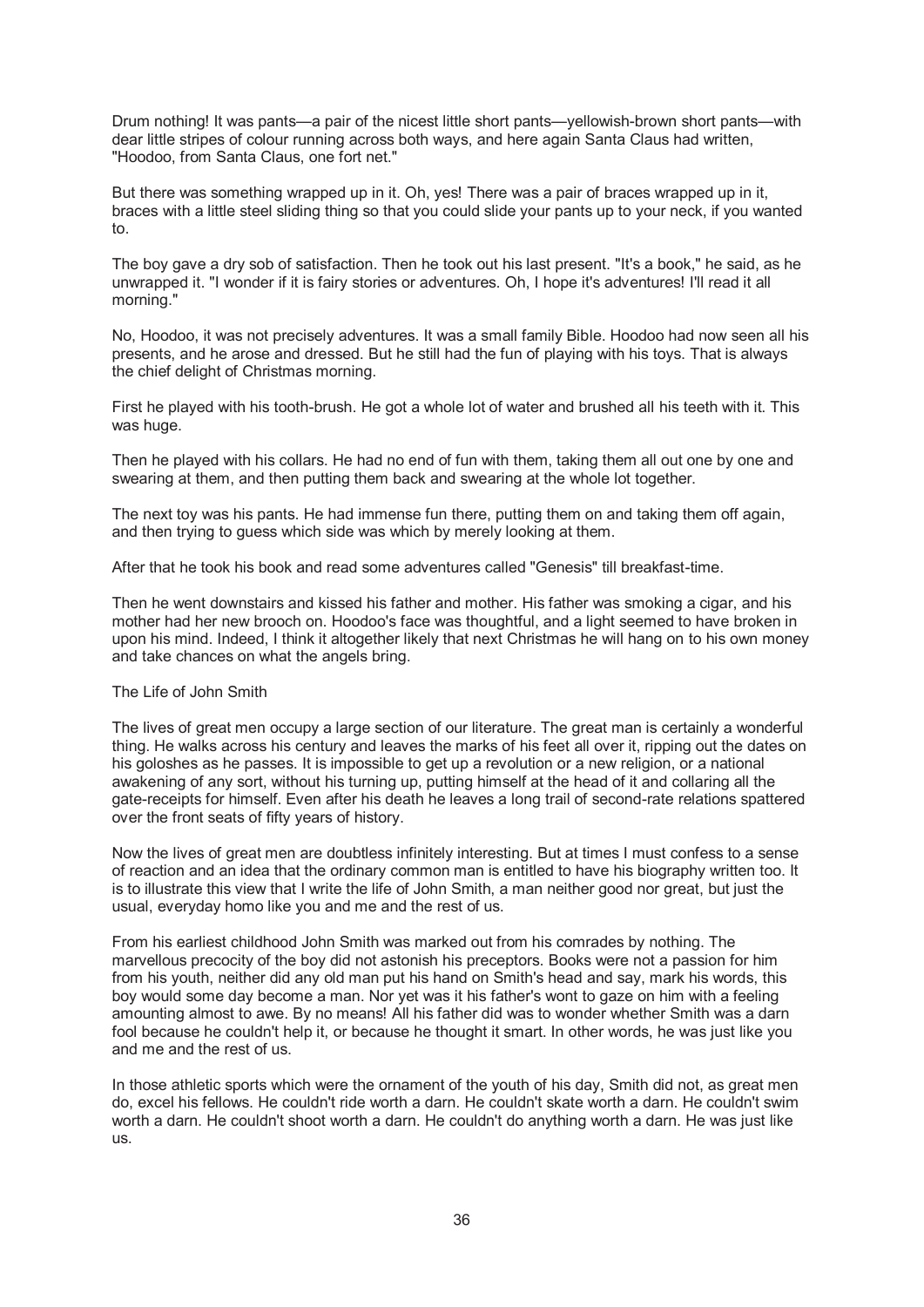Nor did the bold cast of the boy's mind offset his physical defects, as it invariably does in the biographies. On the contrary. He was afraid of his father. He was afraid of his school-teacher. He was afraid of dogs. He was afraid of guns. He was afraid of lightning. He was afraid of hell. He was afraid of girls.

In the boy's choice of a profession there was not seen that keen longing for a life-work that we find in the celebrities. He didn't want to be a lawyer, because you have to know law. He didn't want to be a doctor, because you have to know medicine. He didn't want to be a business-man, because you have to know business; and he didn't want to be a school-teacher, because he had seen too many of them. As far as he had any choice, it lay between being Robinson Crusoe and being the Prince of Wales. His father refused him both and put him into a dry goods establishment.

Such was the childhood of Smith. At its close there was nothing in his outward appearance to mark the man of genius. The casual observer could have seen no genius concealed behind the wide face, the massive mouth, the long slanting forehead, and the tall ear that swept up to the close-cropped head. Certainly he couldn't. There wasn't any concealed there.

It was shortly after his start in business life that Smith was stricken with the first of those distressing attacks, to which he afterwards became subject. It seized him late one night as he was returning home from a delightful evening of song and praise with a few old school chums. Its symptoms were a peculiar heaving of the sidewalk, a dancing of the street lights, and a crafty shifting to and fro of the houses, requiring a very nice discrimination in selecting his own. There was a strong desire not to drink water throughout the entire attack, which showed that the thing was evidently a form of hydrophobia. From this time on, these painful attacks became chronic with Smith. They were liable to come on at any time, but especially on Saturday nights, on the first of the month, and on Thanksgiving Day. He always had a very severe attack of hydrophobia on Christmas Eve, and after elections it was fearful.

There was one incident in Smith's career which he did, perhaps, share with regret. He had scarcely reached manhood when he met the most beautiful girl in the world. She was different from all other women. She had a deeper nature than other people. Smith realized it at once. She could feel and understand things that ordinary people couldn't. She could understand him. She had a great sense of humour and an exquisite appreciation of a joke. He told her the six that he knew one night and she thought them great. Her mere presence made Smith feel as if he had swallowed a sunset: the first time that his finger brushed against hers, he felt a thrill all through him. He presently found that if he took a firm hold of her hand with his, he could get a fine thrill, and if he sat beside her on a sofa, with his head against her ear and his arm about once and a half round her, he could get what you might call a first-class, A-1 thrill. Smith became filled with the idea that he would like to have her always near him. He suggested an arrangement to her, by which she should come and live in the same house with him and take personal charge of his clothes and his meals. She was to receive in return her board and washing, about seventy-five cents a week in ready money, and Smith was to be her slave.

After Smith had been this woman's slave for some time, baby fingers stole across his life, then another set of them, and then more and more till the house was full of them. The woman's mother began to steal across his life too, and every time she came Smith had hydrophobia frightfully. Strangely enough there was no little prattler that was taken from his life and became a saddened, hallowed memory to him. Oh, no! The little Smiths were not that kind of prattler. The whole nine grew up into tall, lank boys with massive mouths and great sweeping ears like their father's, and no talent for anything.

The life of Smith never seemed to bring him to any of those great turning-points that occurred in the lives of the great. True, the passing years brought some change of fortune. He was moved up in his dry-goods establishment from the ribbon counter to the collar counter, from the collar counter to the gents' panting counter, and from the gents' panting to the gents' fancy shirting. Then, as he grew aged and inefficient, they moved him down again from the gents' fancy shirting to the gents' panting, and so on to the ribbon counter. And when he grew quite old they dismissed him and got a boy with a fourinch mouth and sandy-coloured hair, who did all Smith could do for half the money. That was John Smith's mercantile career: it won't stand comparison with Mr. Gladstone's, but it's not unlike your own.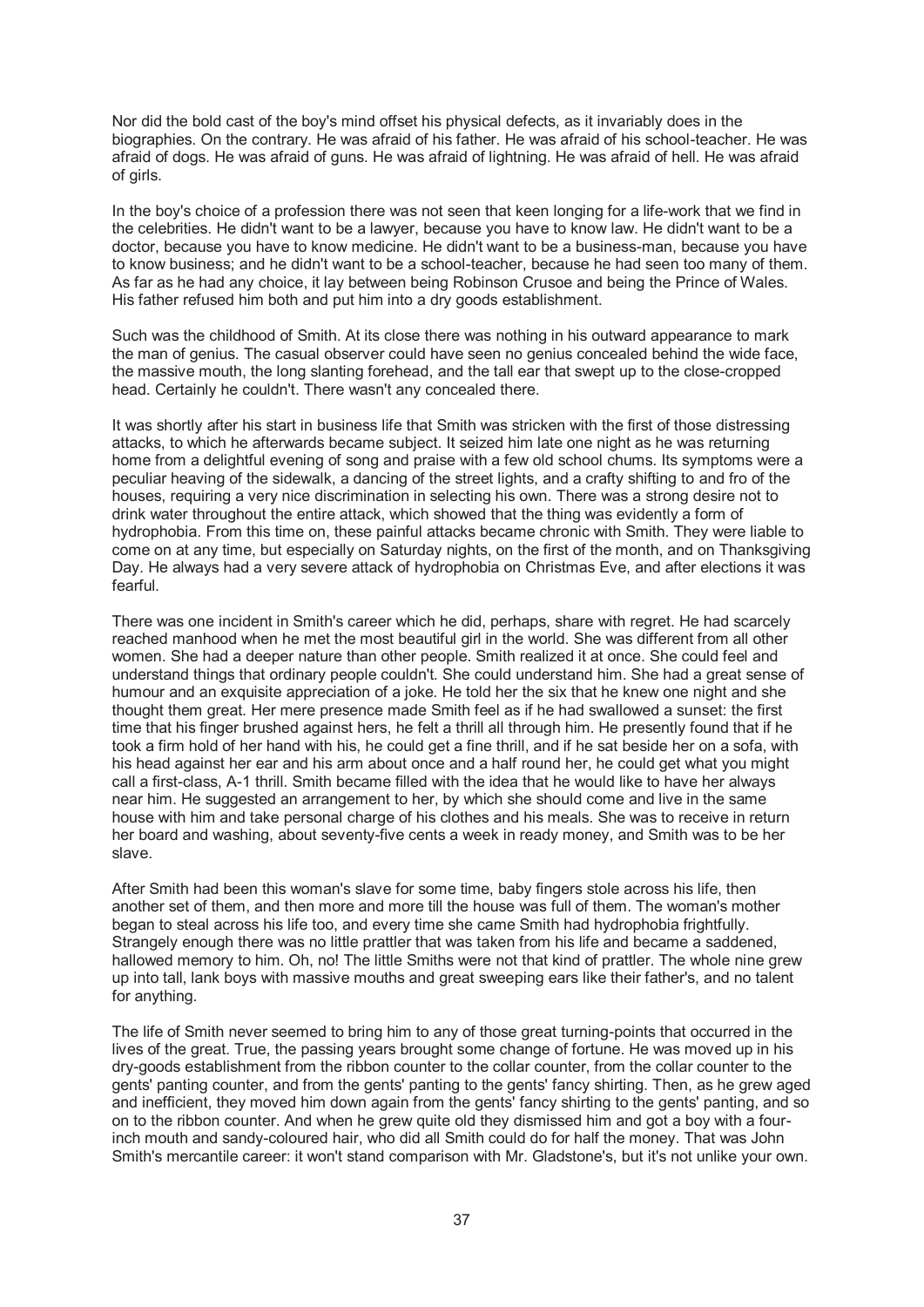Smith lived for five years after this. His sons kept him. They didn't want to, but they had to. In his old age the brightness of his mind and his fund of anecdote were not the delight of all who dropped in to see him. He told seven stories and he knew six jokes. The stories were long things all about himself, and the jokes were about a commercial traveller and a Methodist minister. But nobody dropped in to see him, anyway, so it didn't matter.

At sixty-five Smith was taken ill, and, receiving proper treatment, he died. There was a tombstone put up over him, with a hand pointing north-north-east.

But I doubt if he ever got there. He was too like us.

On Collecting Things

Like most other men I have from time to time been stricken with a desire to make collections of things.

It began with postage stamps. I had a letter from a friend of mine who had gone out to South Africa. The letter had a three-cornered stamp on it, and I thought as soon as I looked at it, "That's the thing! Stamp collecting! I'll devote my life to it."

I bought an album with accommodation for the stamps of all nations, and began collecting right off. For three days the collection made wonderful progress. It contained:

One Cape of Good Hope stamp.

One one-cent stamp, United States of America.

One two-cent stamp, United States of America.

One five-cent stamp, United States of America.

One ten-cent stamp, United States of America.

After that the collection came to a dead stop. For a while I used to talk about it rather airily and say I had one or two rather valuable South African stamps. But I presently grew tired even of lying about it.

Collecting coins is a thing that I attempt at intervals. Every time I am given an old half-penny or a Mexican quarter, I get an idea that if a fellow made a point of holding on to rarities of that sort, he'd soon have quite a valuable collection. The first time that I tried it I was full of enthusiasm, and before long my collection numbered quite a few articles of vertu. The items were as follows:

No. 1. Ancient Roman coin. Time of Caligula. This one of course was the gem of the whole lot; it was given me by a friend, and that was what started me collecting.

No. 2. Small copper coin. Value one cent. United States of America. Apparently modern.

No. 3. Small nickel coin. Circular. United States of America. Value five cents.

No. 4. Small silver coin. Value ten cents. United States of America.

No. 5. Silver coin. Circular. Value twenty-five cents. United States of America. Very beautiful.

No. 6. Large silver coin. Circular. Inscription, "One Dollar." United States of America. Very valuable.

No. 7. Ancient British copper coin. Probably time of Caractacus. Very dim. Inscription, "Victoria Dei gratia regina." Very valuable.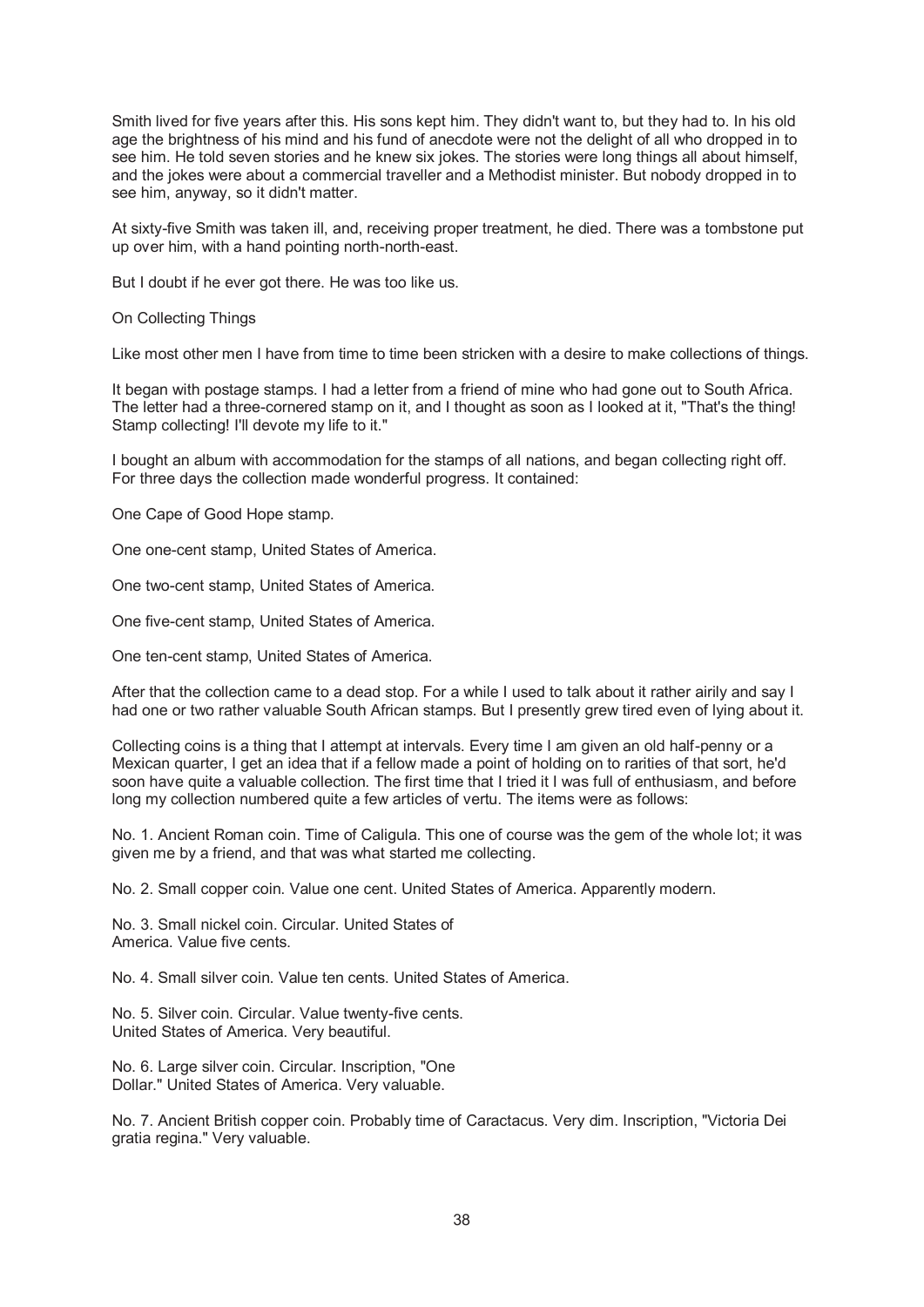No. 8. Silver coin. Evidently French. Inscription, "Funf Mark. Kaiser Wilhelm."

No. 9. Circular silver coin. Very much defaced. Part of inscription, "E Pluribus Unum." Probably a Russian rouble, but quite as likely to be a Japanese yen or a Shanghai rooster.

That's as far as that collection got. It lasted through most of the winter and I was getting quite proud of it, but I took the coins down town one evening to show to a friend and we spent No. 3, No. 4, No. 5, No. 6, and No. 7 in buying a little dinner for two. After dinner I bought a yen's worth of cigars and traded the relic of Caligula for as many hot Scotches as they cared to advance on it. After that I felt reckless and put No. 2 and No. 8 into a Children's Hospital poor box.

I tried fossils next. I got two in ten years. Then I quit.

A friend of mine once showed me a very fine collection of ancient and curious weapons, and for a time I was full of that idea. I gathered several interesting specimens, such as:

No. 1. Old flint-lock musket, used by my grandfather. (He used it on the farm for years as a crowbar.)

No. 2. Old raw-hide strap, used by my father.

No. 3. Ancient Indian arrowhead, found by myself the very day after I began collecting. It resembles a three-cornered stone.

No. 4. Ancient Indian bow, found by myself behind a sawmill on the second day of collecting. It resembles a straight stick of elm or oak. It is interesting to think that this very weapon may have figured in some fierce scene of savage warfare.

No. 5. Cannibal poniard or straight-handled dagger of the South Sea Islands. It will give the reader almost a thrill of horror to learn that this atrocious weapon, which I bought myself on the third day of collecting, was actually exposed in a second-hand store as a family carving-knife. In gazing at it one cannot refrain from conjuring up the awful scenes it must have witnessed.

I kept this collection for quite a long while until, in a moment of infatuation, I presented it to a young lady as a betrothal present. The gift proved too ostentatious and our relations subsequently ceased to be cordial.

On the whole I am inclined to recommend the beginner to confine himself to collecting coins. At present I am myself making a collection of American bills (time of Taft preferred), a pursuit I find most absorbing.

Society Chat-Chat

# **AS IT SHOULD BE WRITTEN**

I notice that it is customary for the daily papers to publish a column or so of society gossip. They generally head it "Chit-Chat," or "On Dit," or "Le Boudoir," or something of the sort, and they keep it pretty full of French terms to give it the proper sort of swing. These columns may be very interesting in their way, but it always seems to me that they don't get hold of quite the right things to tell us about. They are very fond, for instance, of giving an account of the delightful dance at Mrs. De Smythe's—at which Mrs. De Smythe looked charming in a gown of old tulle with a stomacher of passementerie—or of the dinner-party at Mr. Alonzo Robinson's residence, or the smart pink tea given by Miss Carlotta Jones. No, that's all right, but it's not the kind of thing we want to get at; those are not the events which happen in our neighbours' houses that we really want to hear about. It is the quiet little family scenes, the little traits of home-life that—well, for example, take the case of that delightful party at the De Smythes. I am certain that all those who were present would much prefer a little paragraph like the following, which would give them some idea of the home-life of the De Smythes on the morning after the party.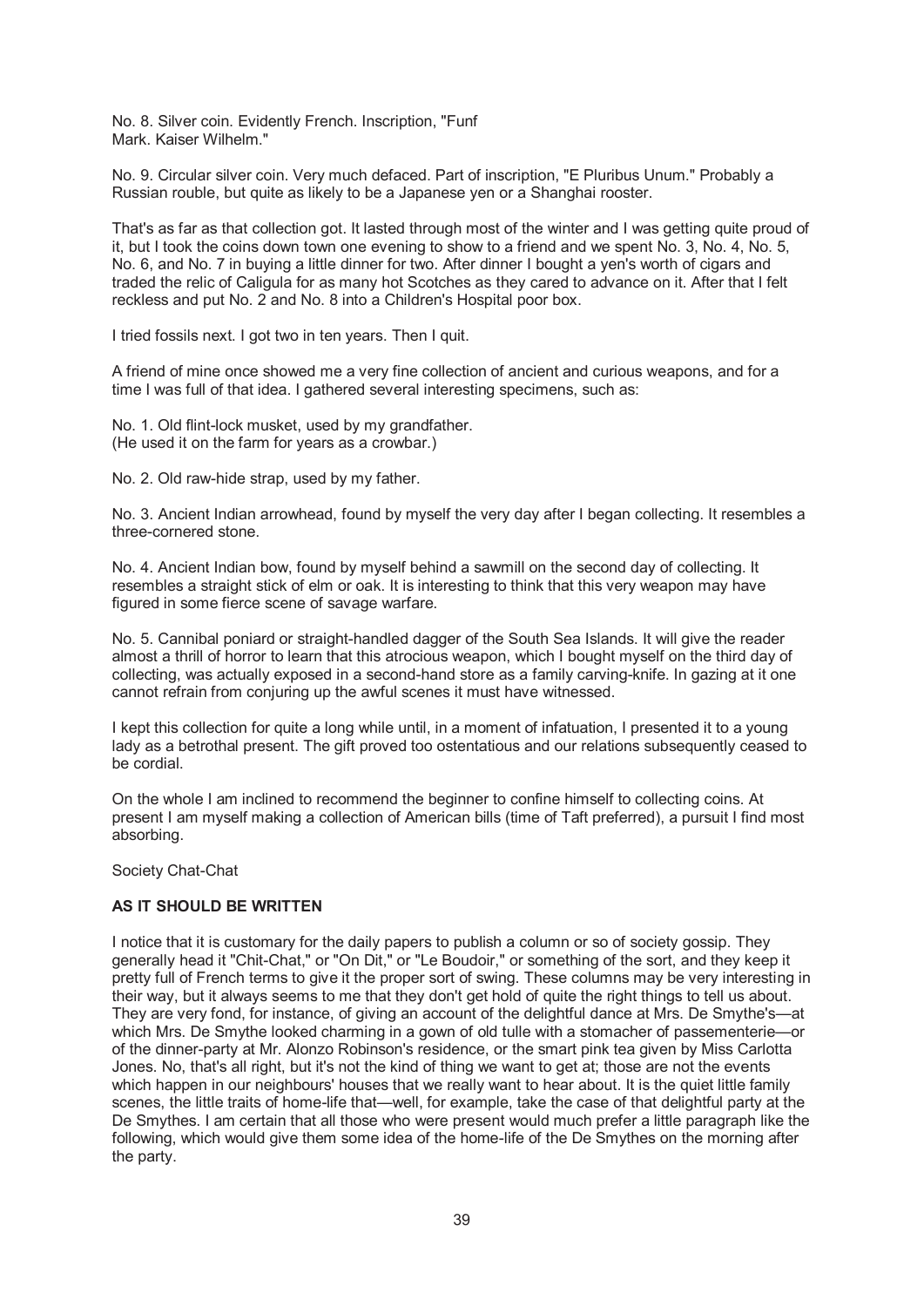# **DEJEUNER DE LUXE AT THE DE SMYTHE RESIDENCE**

On Wednesday morning last at 7.15 a.m. a charming little breakfast was served at the home of Mr. De Smythe. The dejeuner was given in honour of Mr. De Smythe and his two sons, Master Adolphus and Master Blinks De Smythe, who were about to leave for their daily travail at their wholesale Bureau de Flour et de Feed. All the gentlemen were very quietly dressed in their habits de work. Miss Melinda De Smythe poured out tea, the domestique having refuse to get up so early after the partie of the night before. The menu was very handsome, consisting of eggs and bacon, demi-froid, and icecream. The conversation was sustained and lively. Mr. De Smythe sustained it and made it lively for his daughter and his garcons. In the course of the talk Mr. De Smythe stated that the next time he allowed the young people to turn his maison topsy-turvy he would see them in enfer. He wished to know if they were aware that some ass of the evening before had broken a pane of coloured glass in the hall that would cost him four dollars. Did they think he was made of argent. If so, they never made a bigger mistake in their vie. The meal closed with general expressions of good-feeling. A little bird has whispered to us that there will be no more parties at the De Smythes' pour long-temps.

Here is another little paragraph that would be of general interest in society.

#### **DINER DE FAMEEL AT THE BOARDING-HOUSE DE MCFIGGIN**

Yesterday evening at half after six a pleasant little diner was given by Madame McFiggin of Rock Street, to her boarders. The salle a manger was very prettily decorated with texts, and the furniture upholstered with cheveux de horse, Louis Quinze. The boarders were all very quietly dressed: Mrs. McFiggin was daintily attired in some old clinging stuff with a corsage de Whalebone underneath. The ample board groaned under the bill of fare. The boarders groaned also. Their groaning was very noticeable. The piece de resistance was a hunko de boeuf boile, flanked with some old clinging stuff. The entrees were pate de pumpkin, followed by fromage McFiggin, served under glass. Towards the end of the first course, speeches became the order of the day. Mrs. McFiggin was the first speaker. In commencing, she expressed her surprise that so few of the gentlemen seemed to care for the hunko de boeuf; her own mind, she said, had hesitated between hunko de boeuf boile and a pair of roast chickens (sensation). She had finally decided in favour of the hunko de boeuf (no sensation). She referred at some length to the late Mr. McFiggin, who had always shown a marked preference for hunko de boeuf. Several other speakers followed. All spoke forcibly and to the point. The last to speak was the Reverend Mr. Whiner. The reverend gentleman, in rising, said that he confided himself and his fellow-boarders to the special interference of providence. For what they had eaten, he said, he hoped that Providence would make them truly thankful. At the close of the Repas several of the boarders expressed their intention of going down the street to a restourong to get quelque chose a manger.

Here is another example. How interesting it would be to get a detailed account of that little affair at the Robinsons', of which the neighbours only heard indirectly! Thus:

#### **DELIGHTFUL EVENING AT THE RESIDENCE OF MR. ALONZO ROBINSON**

Yesterday the family of Mr. Alonzo Robinson spent a very lively evening at their home on —-th Avenue. The occasion was the seventeenth birthday of Master Alonzo Robinson, junior. It was the original intention of Master Alonzo Robinson to celebrate the day at home and invite a few of les garcons. Mr. Robinson, senior, however, having declared that he would be damne first, Master Alonzo spent the evening in visiting the salons of the town, which he painted rouge. Mr. Robinson, senior, spent the evening at home in quiet expectation of his son's return. He was very becomingly dressed in a pantalon quatre vingt treize, and had his whippe de chien laid across his knee. Madame Robinson and the Mademoiselles Robinson wore black. The guest of the evening arrived at a late hour. He wore his habits de spri, and had about six pouces of eau de vie in him. He was evidently full up to his cou. For some time after his arrival a very lively time was spent. Mr. Robinson having at length broken the whippe de chien, the family parted for the night with expressions of cordial goodwill.

Insurance up to Date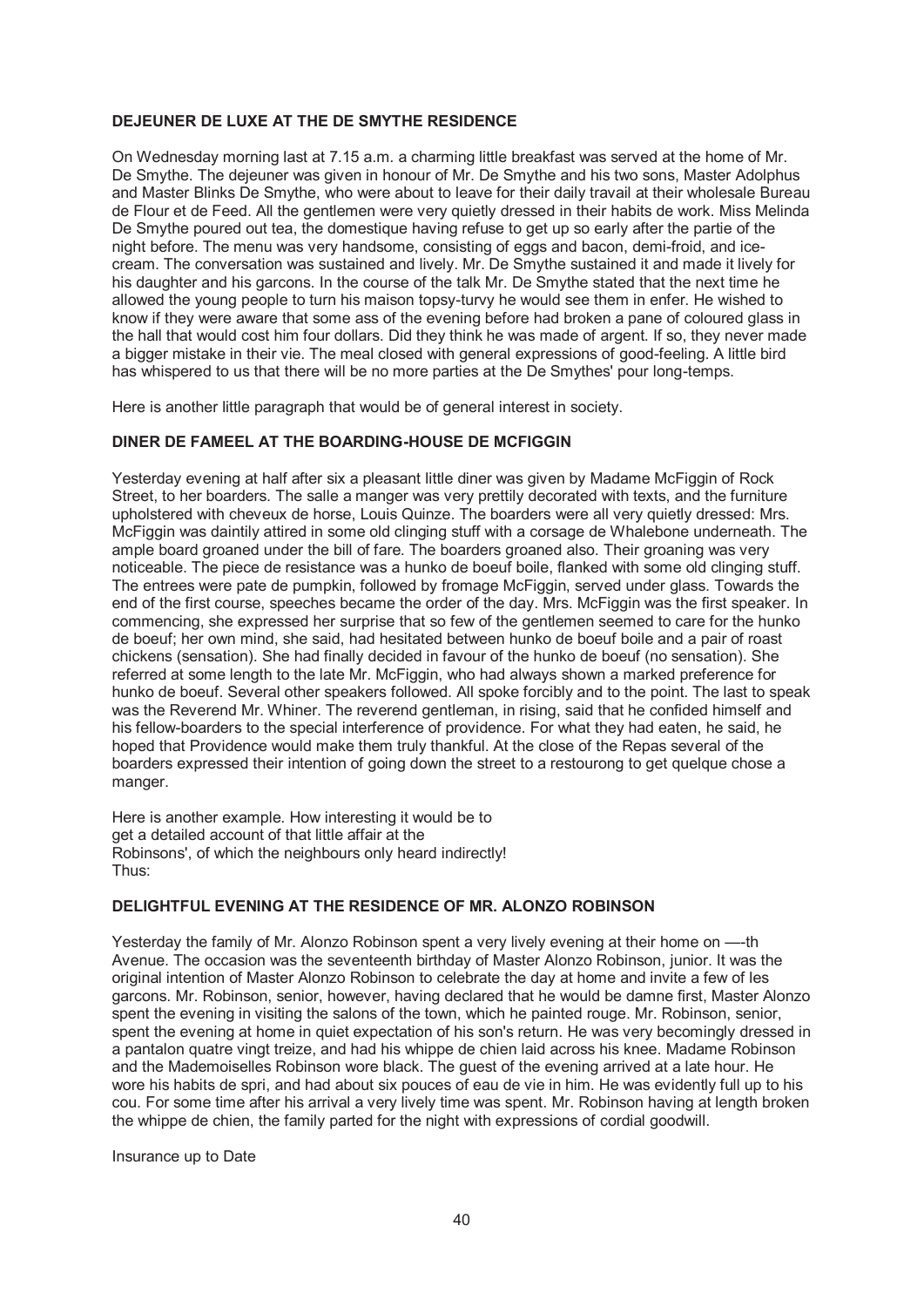A man called on me the other day with the idea of insuring my life. Now, I detest life-insurance agents; they always argue that I shall some day die, which is not so. I have been insured a great many times, for about a month at a time, but have had no luck with it at all.

So I made up my mind that I would outwit this man at his own game. I let him talk straight ahead and encouraged him all I could, until he finally left me with a sheet of questions which I was to answer as an applicant. Now this was what I was waiting for; I had decided that, if that company wanted information about me, they should have it, and have the very best quality I could supply. So I spread the sheet of questions before me, and drew up a set of answers for them, which, I hoped, would settle for ever all doubts as to my eligibility for insurance.

Question.—What is your age? Answer.—I can't think.

Q.—What is your chest measurement? A.—Nineteen inches.

- Q.—What is your chest expansion? A.—Half an inch.
- Q.—What is your height? A.—Six feet five, if erect, but less when I walk on all fours.
- Q.—Is your grandfather dead? A.—Practically.

Q.—Cause of death, if dead? A.—Dipsomania, if dead.

Q.—Is your father dead? A.—To the world.

Q.—Cause of death?

A.—Hydrophobia.

- Q.—Place of father's residence?
- A.—Kentucky.

Q.—What illness have you had?

A.—As a child, consumption, leprosy, and water on the knee. As a man, whooping-cough, stomach-ache, and water on the brain.

Q.—Have you any brothers?

A.—Thirteen; all nearly dead.

Q.—Are you aware of any habits or tendencies which might be expected to shorten your life?

A.—I am aware. I drink, I smoke, I take morphine and vaseline. I swallow grape seeds and I hate exercise.

I thought when I had come to the end of that list that I had made a dead sure thing of it, and I posted the paper with a cheque for three months' payment, feeling pretty confident of having the cheque sent back to me. I was a good deal surprised a few days later to receive the following letter from the company:

"DEAR SIR,—We beg to acknowledge your letter of application and cheque for fifteen dollars. After a careful comparison of your case with the average modern standard, we are pleased to accept you as a first-class risk."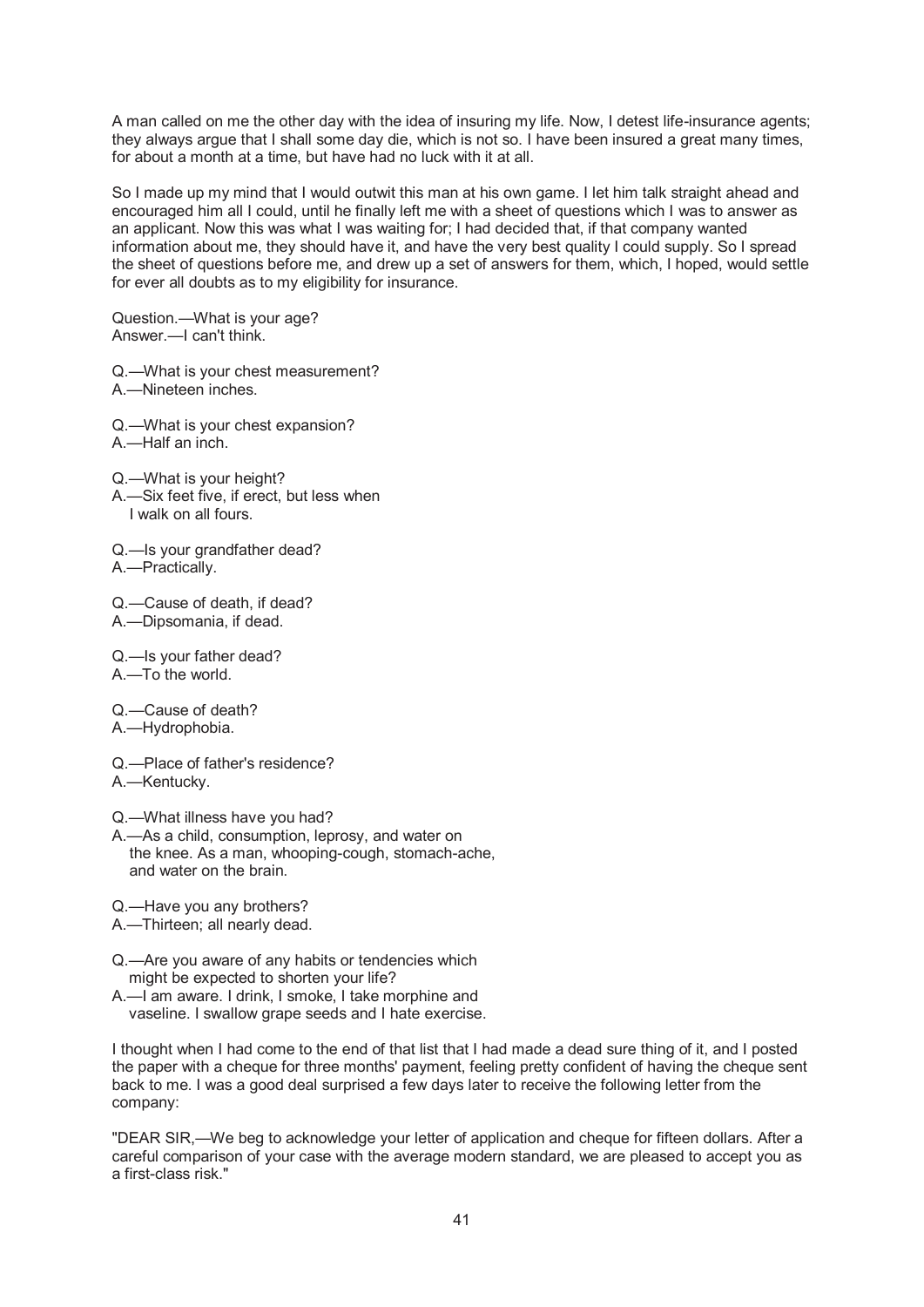#### Borrowing a Match

You might think that borrowing a match upon the street is a simple thing. But any man who has ever tried it will assure you that it is not, and will be prepared to swear to the truth of my experience of the other evening.

I was standing on the corner of the street with a cigar that I wanted to light. I had no match. I waited till a decent, ordinary-looking man came along. Then I said:

"Excuse me, sir, but could you oblige me with the loan of a match?"

"A match?" he said, "why certainly." Then he unbuttoned his overcoat and put his hand in the pocket of his waistcoat. "I know I have one," he went on, "and I'd almost swear it's in the bottom pocket—or, hold on, though, I guess it may be in the top—just wait till I put these parcels down on the sidewalk."

"Oh, don't trouble," I said, "it's really of no consequence."

"Oh, it's no trouble, I'll have it in a minute; I know there must be one in here somewhere"—he was digging his fingers into his pockets as he spoke—"but you see this isn't the waistcoat I generally..."

I saw that the man was getting excited about it. "Well, never mind," I protested; "if that isn't the waistcoat that you generally—why, it doesn't matter."

"Hold on, now, hold on!" the man said, "I've got one of the cursed things in here somewhere. I guess it must be in with my watch. No, it's not there either. Wait till I try my coat. If that confounded tailor only knew enough to make a pocket so that a man could get at it!"

He was getting pretty well worked up now. He had thrown down his walking-stick and was plunging at his pockets with his teeth set. "It's that cursed young boy of mine," he hissed; "this comes of his fooling in my pockets. By Gad! perhaps I won't warm him up when I get home. Say, I'll bet that it's in my hip-pocket. You just hold up the tail of my overcoat a second till I…"

"No, no," I protested again, "please don't take all this trouble, it really doesn't matter. I'm sure you needn't take off your overcoat, and oh, pray don't throw away your letters and things in the snow like that, and tear out your pockets by the roots! Please, please don't trample over your overcoat and put your feet through the parcels. I do hate to hear you swearing at your little boy, with that peculiar whine in your voice. Don't—please don't tear your clothes so savagely."

Suddenly the man gave a grunt of exultation, and drew his hand up from inside the lining of his coat.

"I've got it," he cried. "Here you are!" Then he brought it out under the light.

It was a toothpick.

Yielding to the impulse of the moment I pushed him under the wheels of a trolley-car, and ran.

## A Lesson in Fiction

Suppose that in the opening pages of the modern melodramatic novel you find some such situation as the following, in which is depicted the terrific combat between Gaspard de Vaux, the boy lieutenant, and Hairy Hank, the chief of the Italian banditti:

"The inequality of the contest was apparent. With a mingled yell of rage and contempt, his sword brandished above his head and his dirk between his teeth, the enormous bandit rushed upon his intrepid opponent. De Vaux seemed scarce more than a stripling, but he stood his ground and faced his hitherto invincible assailant. 'Mong Dieu,' cried De Smythe, 'he is lost!'"

Question. On which of the parties to the above contest do you honestly feel inclined to put your money?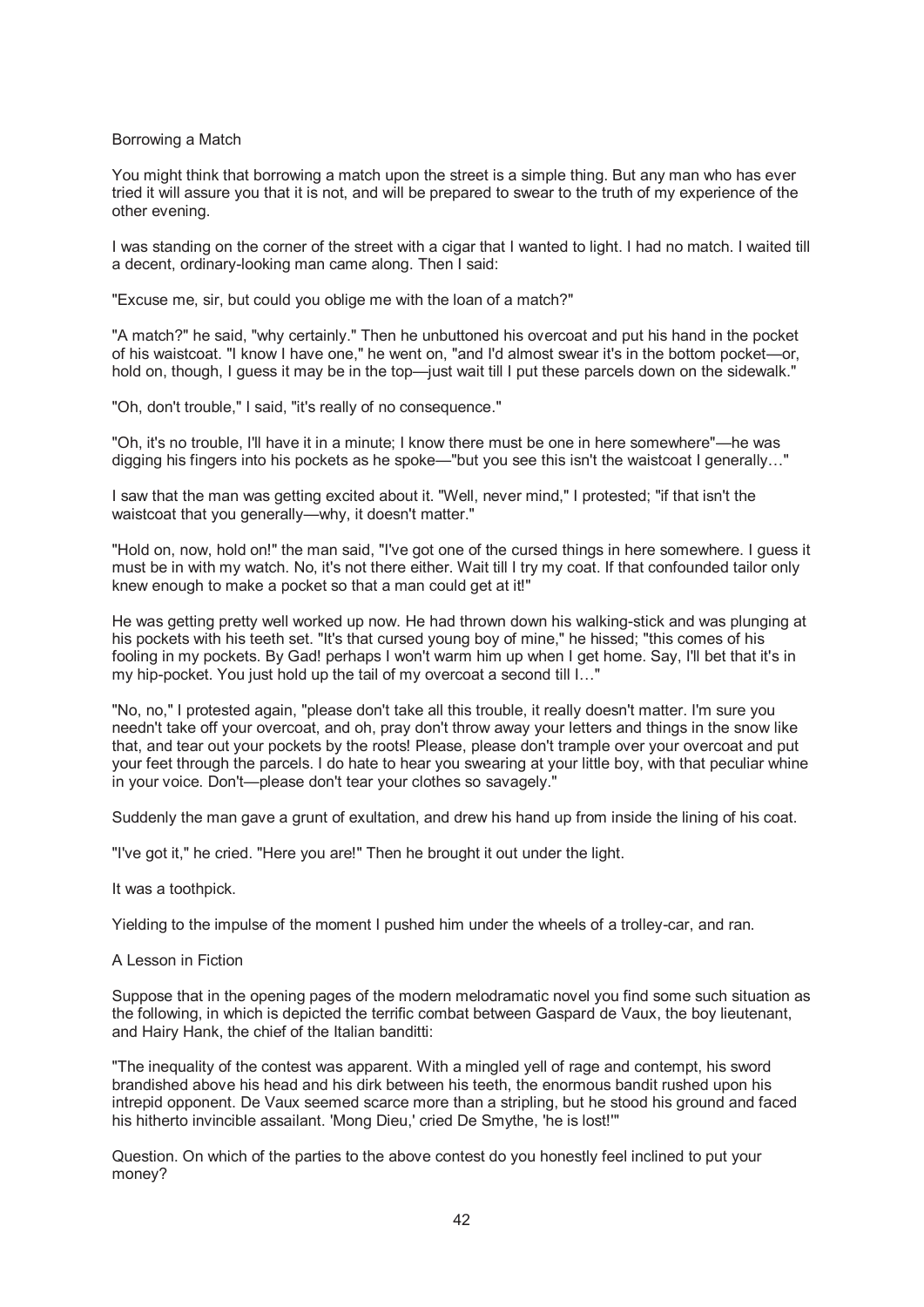Answer. On De Vaux. He'll win. Hairy Hank will force him down to one knee and with a brutal cry of "Har! har!" will be about to dirk him, when De Vaux will make a sudden lunge (one he had learnt at home out of a book of lunges) and—

Very good. You have answered correctly. Now, suppose you find, a little later in the book, that the killing of Hairy Hank has compelled De Vaux to flee from his native land to the East. Are you not fearful for his safety in the desert?

Answer. Frankly, I am not. De Vaux is all right. His name is on the title page, and you can't kill him.

Question. Listen to this, then: "The sun of Ethiopia beat fiercely upon the desert as De Vaux, mounted upon his faithful elephant, pursued his lonely way. Seated in his lofty hoo-doo, his eye scoured the waste. Suddenly a solitary horseman appeared on the horizon, then another, and another, and then six. In a few moments a whole crowd of solitary horsemen swooped down upon him. There was a fierce shout of 'Allah!' a rattle of firearms. De Vaux sank from his hoo-doo on to the sands, while the affrighted elephant dashed off in all directions. The bullet had struck him in the heart."

There now, what do you think of that? Isn't De Vaux killed now?

Answer. I am sorry. De Vaux is not dead. True, the ball had hit him, oh yes, it had hit him, but it had glanced off against a family Bible, which he carried in his waistcoat in case of illness, struck some hymns that he had in his hip-pocket, and, glancing off again, had flattened itself against De Vaux's diary of his life in the desert, which was in his knapsack.

Question. But even if this doesn't kill him, you must admit that he is near death when he is bitten in the jungle by the deadly dongola?

Answer. That's all right. A kindly Arab will take De Vaux to the Sheik's tent.

Question. What will De Vaux remind the Sheik of?

Answer. Too easy. Of his long-lost son, who disappeared years ago.

Question. Was this son Hairy Hank?

Answer. Of course he was. Anyone could see that, but the Sheik never suspects it, and heals De Vaux. He heals him with an herb, a thing called a simple, an amazingly simple, known only to the Sheik. Since using this herb, the Sheik has used no other.

Question. The Sheik will recognize an overcoat that De Vaux is wearing, and complications will arise in the matter of Hairy Hank deceased. Will this result in the death of the boy lieutenant?

Answer. No. By this time De Vaux has realized that the reader knows he won't die and resolves to quit the desert. The thought of his mother keeps recurring to him, and of his father, too, the grey, stooping old man—does he stoop still or has he stopped stooping? At times, too, there comes the thought of another, a fairer than his father; she whose—but enough, De Vaux returns to the old homestead in Piccadilly.

Question. When De Vaux returns to England, what will happen?

Answer. This will happen: "He who left England ten years before a raw boy, has returned a sunburnt soldierly man. But who is this that advances smilingly to meet him? Can the mere girl, the bright child that shared his hours of play, can she have grown into this peerless, graceful girl, at whose feet half the noble suitors of England are kneeling? 'Can this be her?' he asks himself in amazement."

Question. Is it her?

Answer. Oh, it's her all right. It is her, and it is him, and it is them. That girl hasn't waited fifty pages for nothing.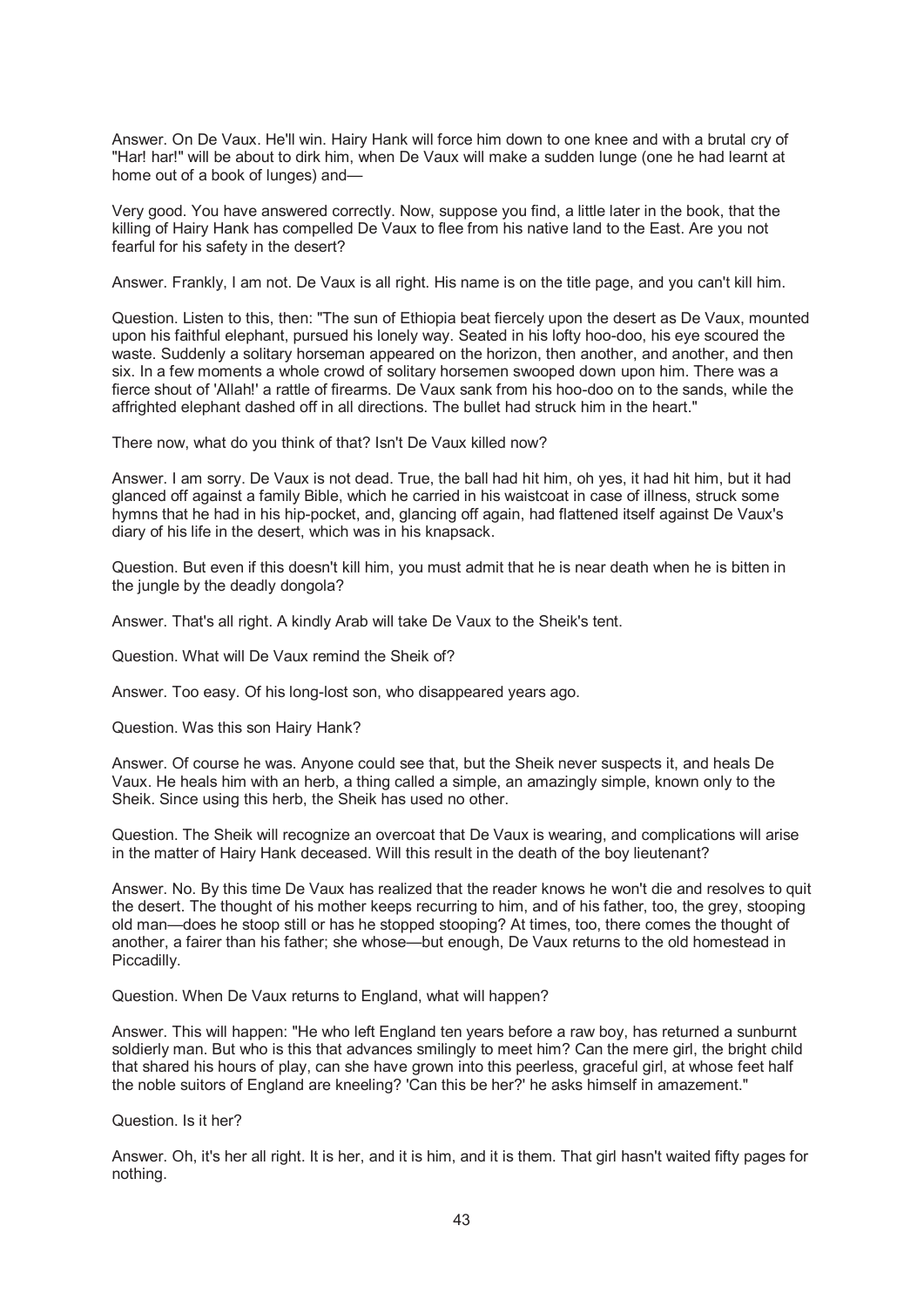Question. You evidently guess that a love affair will ensue between the boy lieutenant and the peerless girl with the broad feet. Do you imagine, however, that its course will run smoothly and leave nothing to record?

Answer. Not at all. I feel certain that the scene of the novel having edged itself around to London, the writer will not feel satisfied unless he introduces the following famous scene:

"Stunned by the cruel revelation which he had received, unconscious of whither his steps were taking him, Gaspard de Vaux wandered on in the darkness from street to street until he found himself upon London Bridge. He leaned over the parapet and looked down upon the whirling stream below. There was something in the still, swift rush of it that seemed to beckon, to allure him. After all, why not? What was life now that he should prize it? For a moment De Vaux paused irresolute."

#### Question. Will he throw himself in?

Answer. Well, say you don't know Gaspard. He will pause irresolute up to the limit, then, with a fierce struggle, will recall his courage and hasten from the Bridge.

Question. This struggle not to throw oneself in must be dreadfully difficult?

Answer. Oh! dreadfully! Most of us are so frail we should jump in at once. But Gaspard has the knack of it. Besides he still has some of the Sheik's herb; he chews it.

Question. What has happened to De Vaux anyway? Is it anything he has eaten?

Answer. No, it is nothing that he has eaten. It's about her. The blow has come. She has no use for sunburn, doesn't care for tan; she is going to marry a duke and the boy lieutenant is no longer in it. The real trouble is that the modern novelist has got beyond the happy-marriage mode of ending. He wants tragedy and a blighted life to wind up with.

#### Question. How will the book conclude?

Answer. Oh, De Vaux will go back to the desert, fall upon the Sheik's neck, and swear to be a second Hairy Hank to him. There will be a final panorama of the desert, the Sheik and his newly found son at the door of the tent, the sun setting behind a pyramid, and De Vaux's faithful elephant crouched at his feet and gazing up at him with dumb affection.

#### Helping the Armenians

The financial affairs of the parish church up at Doogalville have been getting rather into a tangle in the last six months. The people of the church were specially anxious to do something toward the general public subscription of the town on behalf of the unhappy Armenians, and to that purpose they determined to devote the collections taken up at a series of special evening services. To give the right sort of swing to the services and to stimulate generous giving, they put a new pipe organ into the church. In order to make a preliminary payment on the organ, it was decided to raise a mortgage on the parsonage.

To pay the interest on the mortgage, the choir of the church got up a sacred concert in the town hall.

To pay for the town hall, the Willing Workers' Guild held a social in the Sunday school. To pay the expenses of the social, the rector delivered a public lecture on "Italy and Her Past," illustrated by a magic lantern. To pay for the magic lantern, the curate and the ladies of the church got up some amateur theatricals.

Finally, to pay for the costumes for the theatricals, the rector felt it his duty to dispense with the curate.

So that is where the church stands just at present. What they chiefly want to do, is to raise enough money to buy a suitable gold watch as a testimonial to the curate. After that they hope to be able to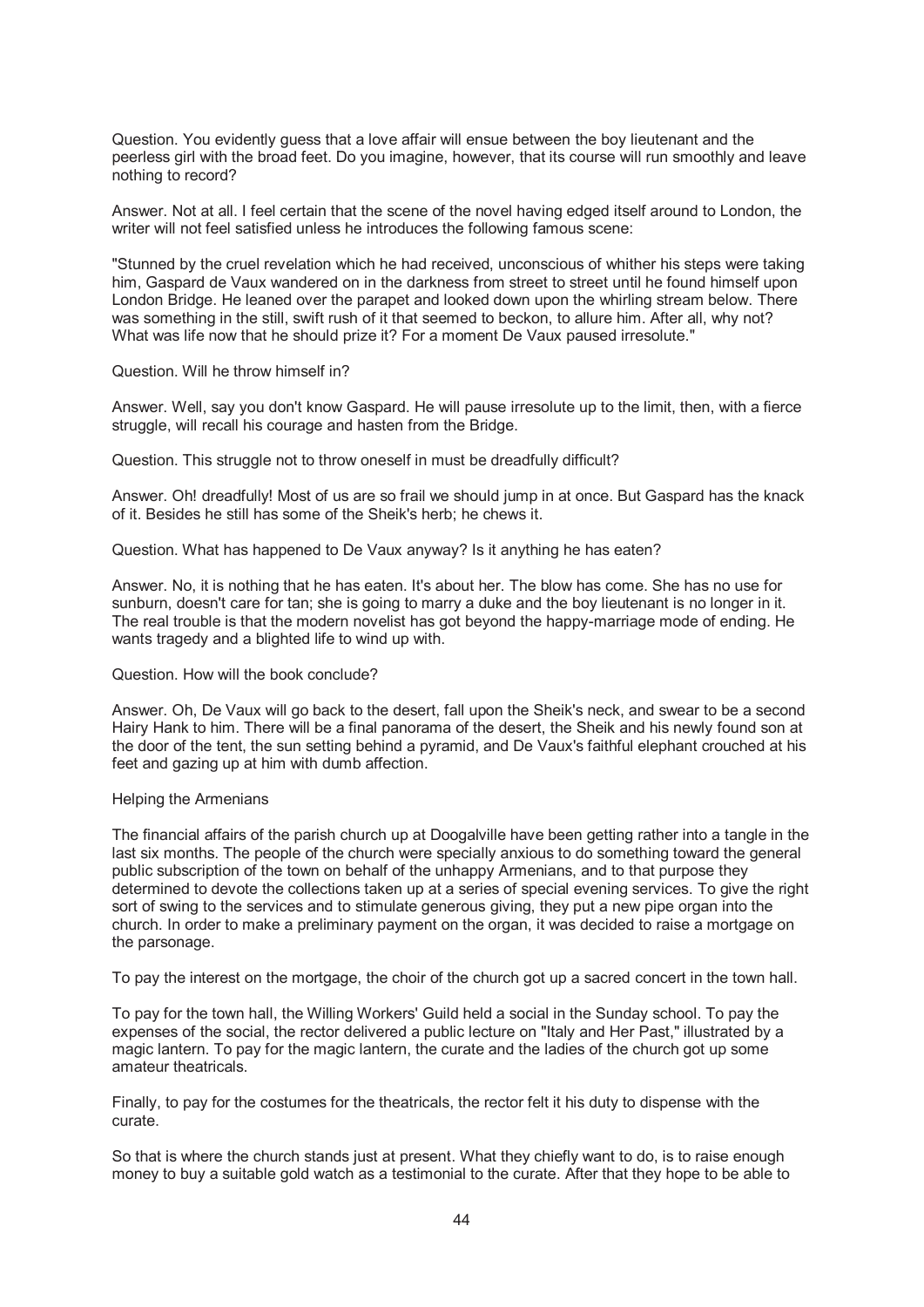do something for the Armenians. Meantime, of course, the Armenians, the ones right there in the town, are getting very troublesome. To begin with, there is the Armenian who rented the costumes for the theatricals: he has to be squared. Then there is the Armenian organ dealer, and the Armenian who owned the magic lantern. They want relief badly.

The most urgent case is that of the Armenian who holds the mortgage on the parsonage; indeed it is generally felt in the congregation, when the rector makes his impassioned appeals at the special services on behalf of the suffering cause, that it is to this man that he has special reference.

In the meanwhile the general public subscription is not getting along very fast; but the proprietor of the big saloon further down the street and the man with the short cigar that runs the Doogalville Midway Plaisance have been most liberal in their contributions.

A Study in Still Life.—The Country Hotel

The country hotel stands on the sunny side of Main Street. It has three entrances.

There is one in front which leads into the Bar. There is one at the side called the Ladies' Entrance which leads into the Bar from the side. There is also the Main Entrance which leads into the Bar through the Rotunda.

The Rotunda is the space between the door of the bar-room and the cigar-case.

In it is a desk and a book. In the book are written down the names of the guests, together with marks indicating the direction of the wind and the height of the barometer. It is here that the newly arrived guest waits until he has time to open the door leading to the Bar.

The bar-room forms the largest part of the hotel. It constitutes the hotel proper. To it are attached a series of bedrooms on the floor above, many of which contain beds.

The walls of the bar-room are perforated in all directions with trap-doors. Through one of these drinks are passed into the back sitting-room. Through others drinks are passed into the passages. Drinks are also passed through the floor and through the ceiling. Drinks once passed never return. The Proprietor stands in the doorway of the bar. He weighs two hundred pounds. His face is immovable as putty. He is drunk. He has been drunk for twelve years. It makes no difference to him. Behind the bar stands the Bar-tender. He wears wicker-sleeves, his hair is curled in a hook, and his name is Charlie.

Attached to the bar is a pneumatic beer-pump, by means of which the bar-tender can flood the bar with beer. Afterwards he wipes up the beer with a rag. By this means he polishes the bar. Some of the beer that is pumped up spills into glasses and has to be sold.

Behind the bar-tender is a mechanism called a cash-register, which, on being struck a powerful blow, rings a bell, sticks up a card marked NO SALE, and opens a till from which the bar-tender distributes money.

There is printed a tariff of drinks and prices on the wall.

It reads thus:

 Beer . . . . . . . . . . . . 5 cents. Whisky. . . . . . . . . . 5 cents. Whisky and Soda. . . . . . . 5 cents. Beer and Soda . . . . . . 5 cents. Whisky and Beer and Soda . . 5 cents. Whisky and Eggs . . . . . 5 cents. Beer and Eggs . . . . . . 5 cents. Champagne. . . . . . . 5 cents. Cigars . . . . . . . . 5 cents. Cigars, extra fine . . . . . 5 cents.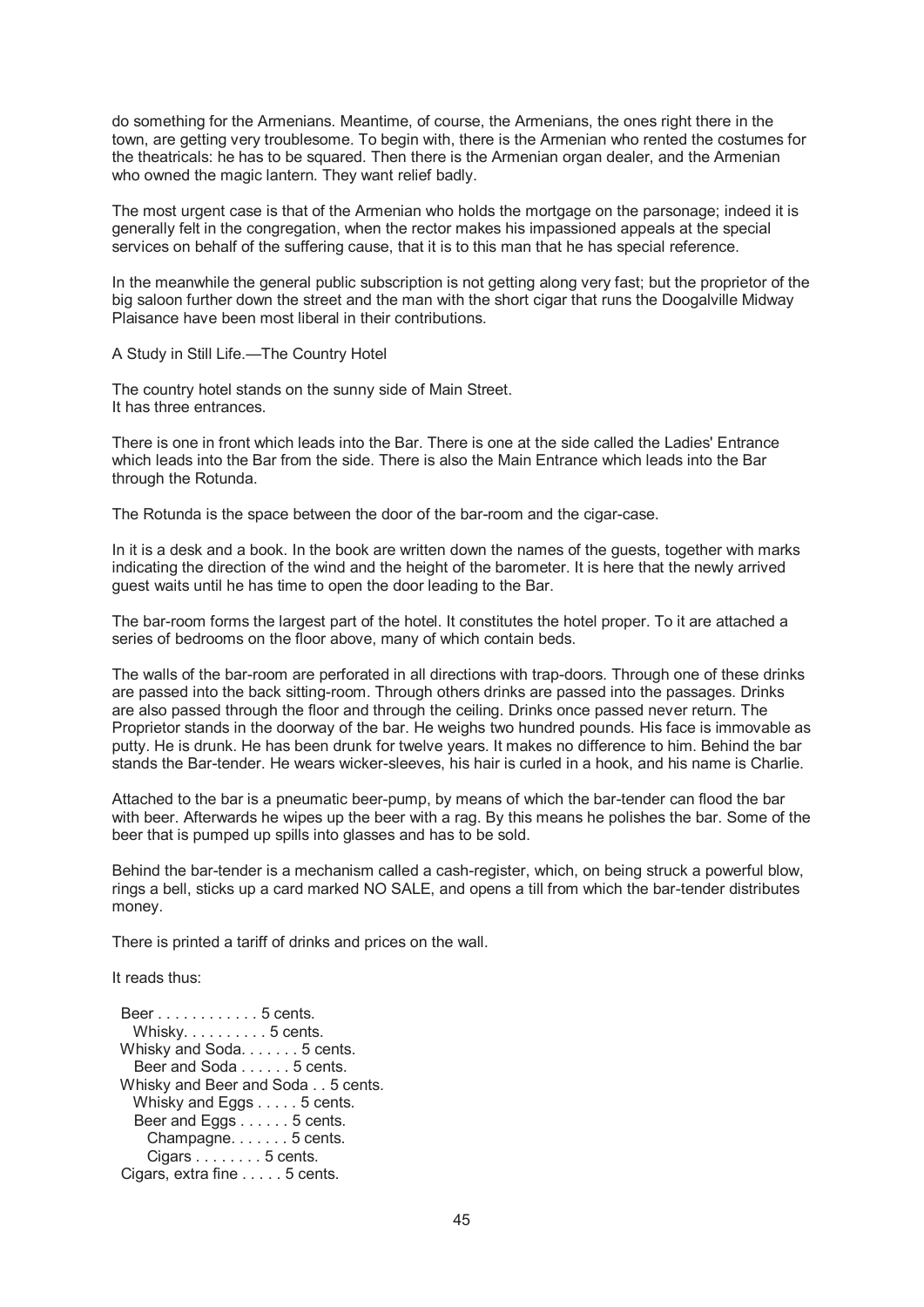All calculations are made on this basis and are worked out to three places of decimals. Every seventh drink is on the house and is not followed by a distribution of money.

The bar-room closes at midnight, provided there are enough people in it. If there is not a quorum the proprietor waits for a better chance. A careful closing of the bar will often catch as many as twentyfive people. The bar is not opened again till seven o'clock in the morning; after that the people may go home. There are also, nowadays, Local Option Hotels. These contain only one entrance, leading directly into the bar.

#### An Experiment With Policeman Hogan

Mr. Scalper sits writing in the reporters' room of The Daily Eclipse. The paper has gone to press and he is alone; a wayward talented gentleman, this Mr. Scalper, and employed by The Eclipse as a delineator of character from handwriting. Any subscriber who forwards a specimen of his handwriting is treated to a prompt analysis of his character from Mr. Scalper's facile pen. The literary genius has a little pile of correspondence beside him, and is engaged in the practice of his art. Outside the night is dark and rainy. The clock on the City Hall marks the hour of two. In front of the newspaper office Policeman Hogan walks drearily up and down his beat. The damp misery of Hogan is intense. A belated gentleman in clerical attire, returning home from a bed of sickness, gives him a side-look of timid pity and shivers past. Hogan follows the retreating figure with his eye; then draws forth a notebook and sits down on the steps of The Eclipse building to write in the light of the gas lamp. Gentlemen of nocturnal habits have often wondered what it is that Policeman Hogan and his brethren write in their little books. Here are the words that are fashioned by the big fist of the policeman:

"Two o'clock. All is well. There is a light in Mr. Scalper's room above. The night is very wet and I am unhappy and cannot sleep—my fourth night of insomnia. Suspicious-looking individual just passed. Alas, how melancholy is my life! Will the dawn never break! Oh, moist, moist stone."

Mr. Scalper up above is writing too, writing with the careless fluency of a man who draws his pay by the column. He is delineating with skill and rapidity. The reporters' room is gloomy and desolate. Mr. Scalper is a man of sensitive temperament and the dreariness of his surroundings depresses him. He opens the letter of a correspondent, examines the handwriting narrowly, casts his eye around the room for inspiration, and proceeds to delineate:

"G.H. You have an unhappy, despondent nature; your circumstances oppress you, and your life is filled with an infinite sadness. You feel that you are without hope—"

Mr. Scalper pauses, takes another look around the room, and finally lets his eye rest for some time upon a tall black bottle that stands on the shelf of an open cupboard. Then he goes on:

"—and you have lost all belief in Christianity and a future world and human virtue. You are very weak against temptation, but there is an ugly vein of determination in your character, when you make up your mind that you are going to have a thing—"

Here Mr. Scalper stops abruptly, pushes back his chair, and dashes across the room to the cupboard. He takes the black bottle from the shelf, applies it to his lips, and remains for some time motionless. He then returns to finish the delineation of G.H. with the hurried words:

"On the whole I recommend you to persevere; you are doing very well." Mr. Scalper's next proceeding is peculiar. He takes from the cupboard a roll of twine, about fifty feet in length, and attaches one end of it to the neck of the bottle. Going then to one of the windows, he opens it, leans out, and whistles softly. The alert ear of Policeman Hogan on the pavement below catches the sound, and he returns it. The bottle is lowered to the end of the string, the guardian of the peace applies it to his gullet, and for some time the policeman and the man of letters remain attached by a cord of sympathy. Gentlemen who lead the variegated life of Mr. Scalper find it well to propitiate the arm of the law, and attachments of this sort are not uncommon. Mr. Scalper hauls up the bottle, closes the window, and returns to his task; the policeman resumes his walk with a glow of internal satisfaction. A glance at the City Hall clock causes him to enter another note in his book.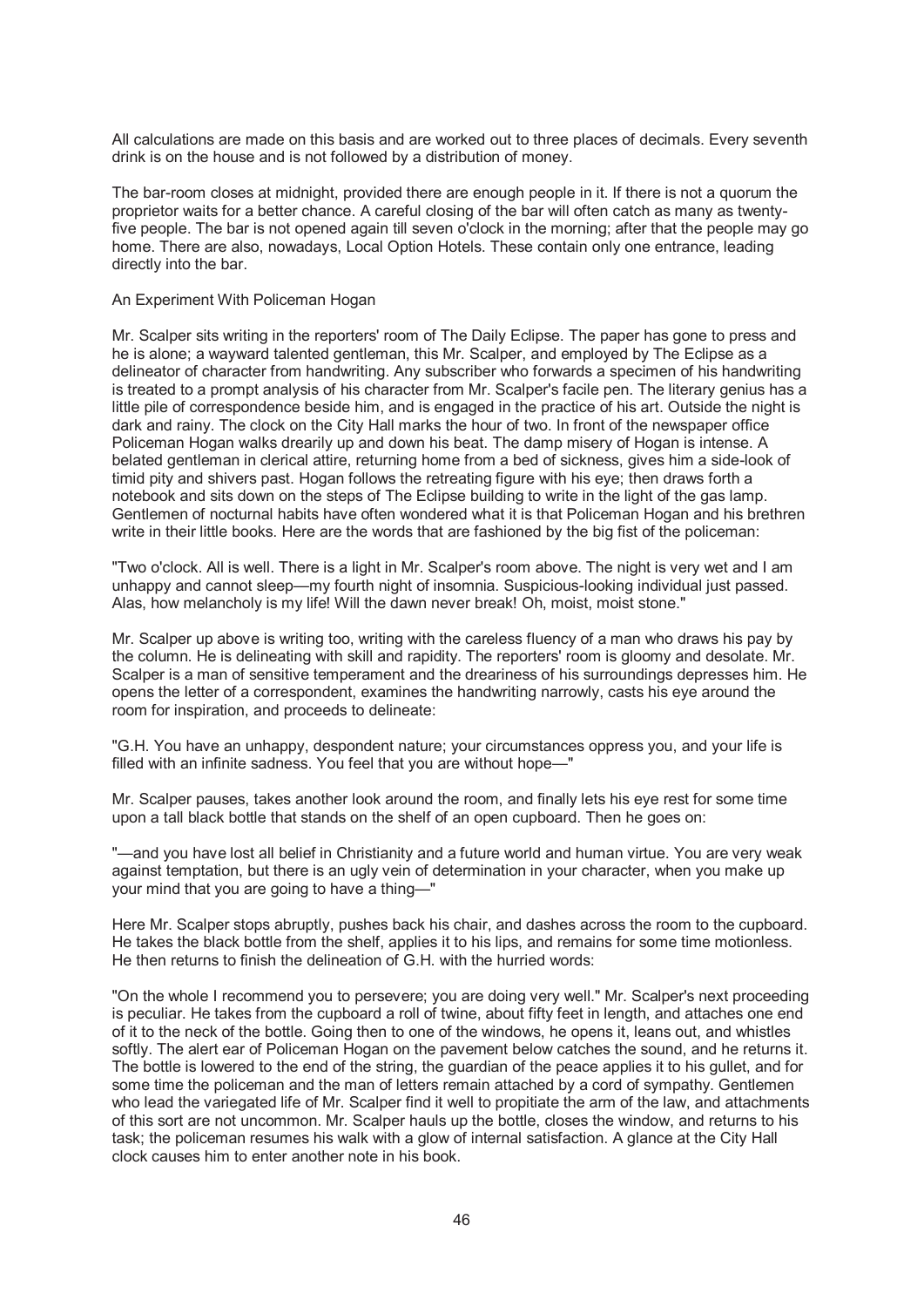"Half-past two. All is better. The weather is milder with a feeling of young summer in the air. Two lights in Mr. Scalper's room. Nothing has occurred which need be brought to the notice of the roundsman."

Things are going better upstairs too. The delineator opens a second envelope, surveys the writing of the correspondent with a critical yet charitable eye, and writes with more complacency.

"William H. Your writing shows a disposition which, though naturally melancholy, is capable of a temporary cheerfulness. You have known misfortune but have made up your mind to look on the bright side of things. If you will allow me to say so, you indulge in liquor but are quite moderate in your use of it. Be assured that no harm ever comes of this moderate use. It enlivens the intellect, brightens the faculties, and stimulates the dormant fancy into a pleasurable activity. It is only when carried to excess—"

At this point the feelings of Mr. Scalper, who had been writing very rapidly, evidently become too much for him. He starts up from his chair, rushes two or three times around the room, and finally returns to finish the delineation thus: "it is only when carried to excess that this moderation becomes pernicious."

Mr. Scalper succumbs to the train of thought suggested and gives an illustration of how moderation to excess may be avoided, after which he lowers the bottle to Policeman Hogan with a cheery exchange of greetings.

The half-hours pass on. The delineator is writing busily and feels that he is writing well. The characters of his correspondents lie bare to his keen eye and flow from his facile pen. From time to time he pauses and appeals to the source of his inspiration; his humanity prompts him to extend the inspiration to Policeman Hogan. The minion of the law walks his beat with a feeling of more than tranquillity. A solitary Chinaman, returning home late from his midnight laundry, scuttles past. The literary instinct has risen strong in Hogan from his connection with the man of genius above him, and the passage of the lone Chinee gives him occasion to write in his book:

"Four-thirty. Everything is simply great. There are four lights in Mr. Scalper's room. Mild, balmy weather with prospects of an earthquake, which may be held in check by walking with extreme caution. Two Chinamen have just passed—mandarins, I presume. Their walk was unsteady, but their faces so benign as to disarm suspicion."

Up in the office Mr. Scalper has reached the letter of a correspondent which appears to give him particular pleasure, for he delineates the character with a beaming smile of satisfaction. To the unpractised eye the writing resembles the prim, angular hand of an elderly spinster. Mr. Scalper, however, seems to think otherwise, for he writes:

"Aunt Dorothea. You have a merry, rollicking nature. At times you are seized with a wild, tumultuous hilarity to which you give ample vent in shouting and song. You are much addicted to profanity, and you rightly feel that this is part of your nature and you must not check it. The world is a very bright place to you, Aunt Dorothea. Write to me again soon. Our minds seem cast in the same mould."

Mr. Scalper seems to think that he has not done full justice to the subject he is treating, for he proceeds to write a long private letter to Aunt Dorothea in addition to the printed delineation. As he finishes the City Hall clock points to five, and Policeman Hogan makes the last entry in his chronicle. Hogan has seated himself upon the steps of The Eclipse building for greater comfort and writes with a slow, leisurely fist:

"The other hand of the clock points north and the second longest points south-east by south. I infer that it is five o'clock. The electric lights in Mr. Scalper's room defy the eye. The roundsman has passed and examined my notes of the night's occurrences. They are entirely satisfactory, and he is pleased with their literary form. The earthquake which I apprehended was reduced to a few minor oscillations which cannot reach me where I sit—"

The lowering of the bottle interrupts Policeman Hogan. The long letter to Aunt Dorothea has cooled the ardour of Mr. Scalper. The generous blush has passed from his mind and he has been trying in vain to restore it. To afford Hogan a similar opportunity, he decides not to haul the bottle up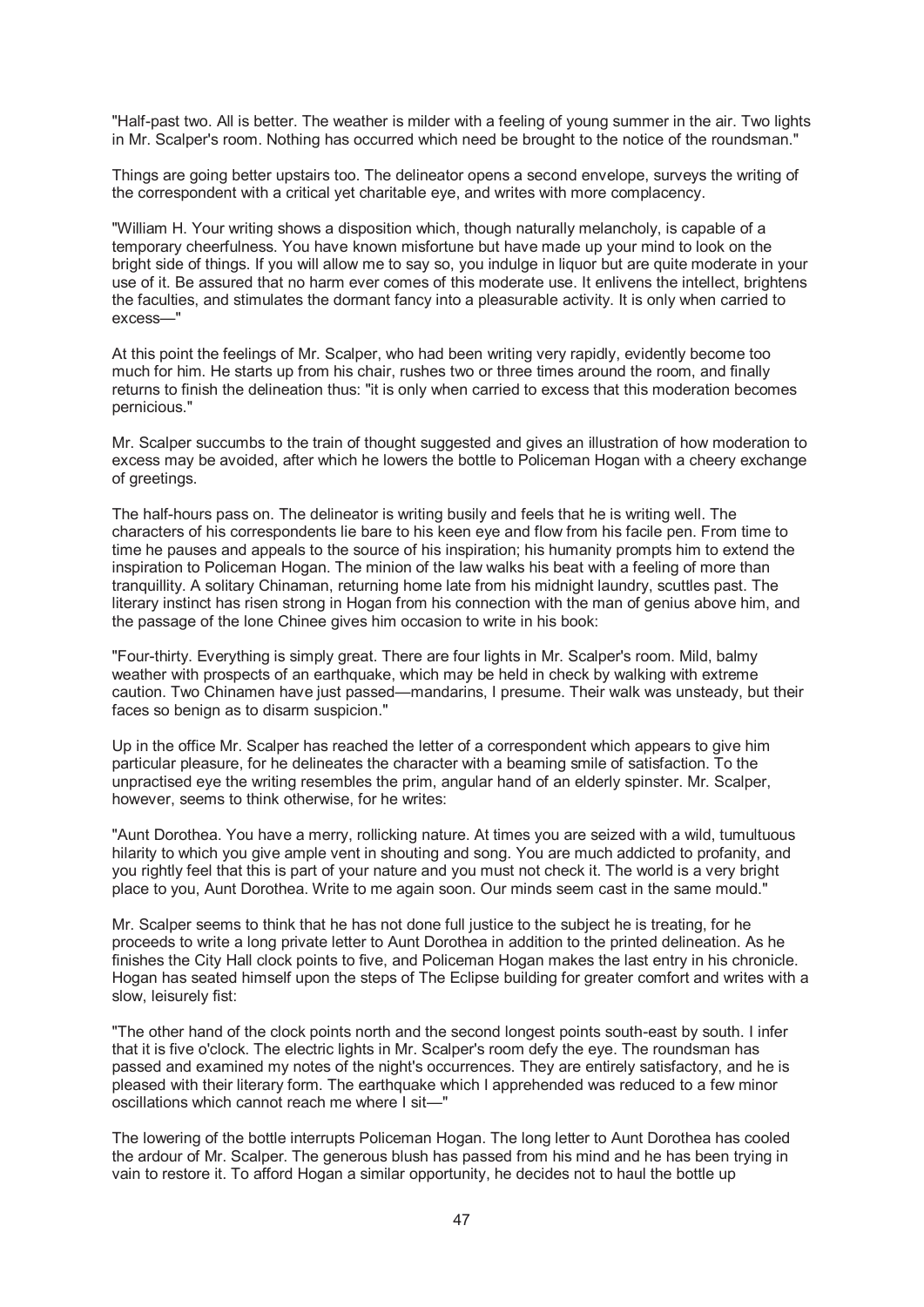immediately, but to leave it in his custody while he delineates a character. The writing of this correspondent would seem to the inexperienced eye to be that of a timid little maiden in her teens. Mr. Scalper is not to be deceived by appearances. He shakes his head mournfully at the letter and writes:

"Little Emily. You have known great happiness, but it has passed. Despondency has driven you to seek forgetfulness in drink. Your writing shows the worst phase of the liquor habit. I apprehend that you will shortly have delirium tremens. Poor little Emily! Do not try to break off; it is too late."

Mr. Scalper is visibly affected by his correspondent's unhappy condition. His eye becomes moist, and he decides to haul up the bottle while there is still time to save Policeman Hogan from acquiring a taste for liquor. He is surprised and alarmed to find the attempt to haul it up ineffectual. The minion of the law has fallen into a leaden slumber, and the bottle remains tight in his grasp. The baffled delineator lets fall the string and returns to finish his task. Only a few lines are now required to fill the column, but Mr. Scalper finds on examining the correspondence that he has exhausted the subjects. This, however, is quite a common occurrence and occasions no dilemma in the mind of the talented gentleman. It is his custom in such cases to fill up the space with an imaginary character or two, the analysis of which is a task most congenial to his mind. He bows his head in thought for a few moments, and then writes as follows:

"Policeman H. Your hand shows great firmness; when once set upon a thing you are not easily moved. But you have a mean, grasping disposition and a tendency to want more than your share. You have formed an attachment which you hope will be continued throughout life, but your selfishness threatens to sever the bond."

Having written which, Mr. Scalper arranges his manuscript for the printer next day, dons his hat and coat, and wends his way home in the morning twilight, feeling that his pay is earned.

## The Passing of the Poet

Studies in what may be termed collective psychology are essentially in keeping with the spirit of the present century. The examination of the mental tendencies, the intellectual habits which we display not as individuals, but as members of a race, community, or crowd, is offering a fruitful field of speculation as yet but little exploited. One may, therefore, not without profit, pass in review the relation of the poetic instinct to the intellectual development of the present era.

Not the least noticeable feature in the psychological evolution of our time is the rapid disappearance of poetry. The art of writing poetry, or perhaps more fairly, the habit of writing poetry, is passing from us. The poet is destined to become extinct.

To a reader of trained intellect the initial difficulty at once suggests itself as to what is meant by poetry. But it is needless to quibble at a definition of the term. It may be designated, simply and fairly, as the art of expressing a simple truth in a concealed form of words, any number of which, at intervals greater or less, may or may not rhyme.

The poet, it must be said, is as old as civilization. The Greeks had him with them, stamping out his iambics with the sole of his foot. The Romans, too, knew him—endlessly juggling his syllables together, long and short, short and long, to make hexameters. This can now be done by electricity, but the Romans did not know it.

But it is not my present purpose to speak of the poets of an earlier and ruder time. For the subject before us it is enough to set our age in comparison with the era that preceded it. We have but to contrast ourselves with our early Victorian grandfathers to realize the profound revolution that has taken place in public feeling. It is only with an effort that the practical common sense of the twentieth century can realize the excessive sentimentality of the earlier generation.

In those days poetry stood in high and universal esteem. Parents read poetry to their children. Children recited poetry to their parents. And he was a dullard, indeed, who did not at least profess, in his hours of idleness, to pour spontaneous rhythm from his flowing quill.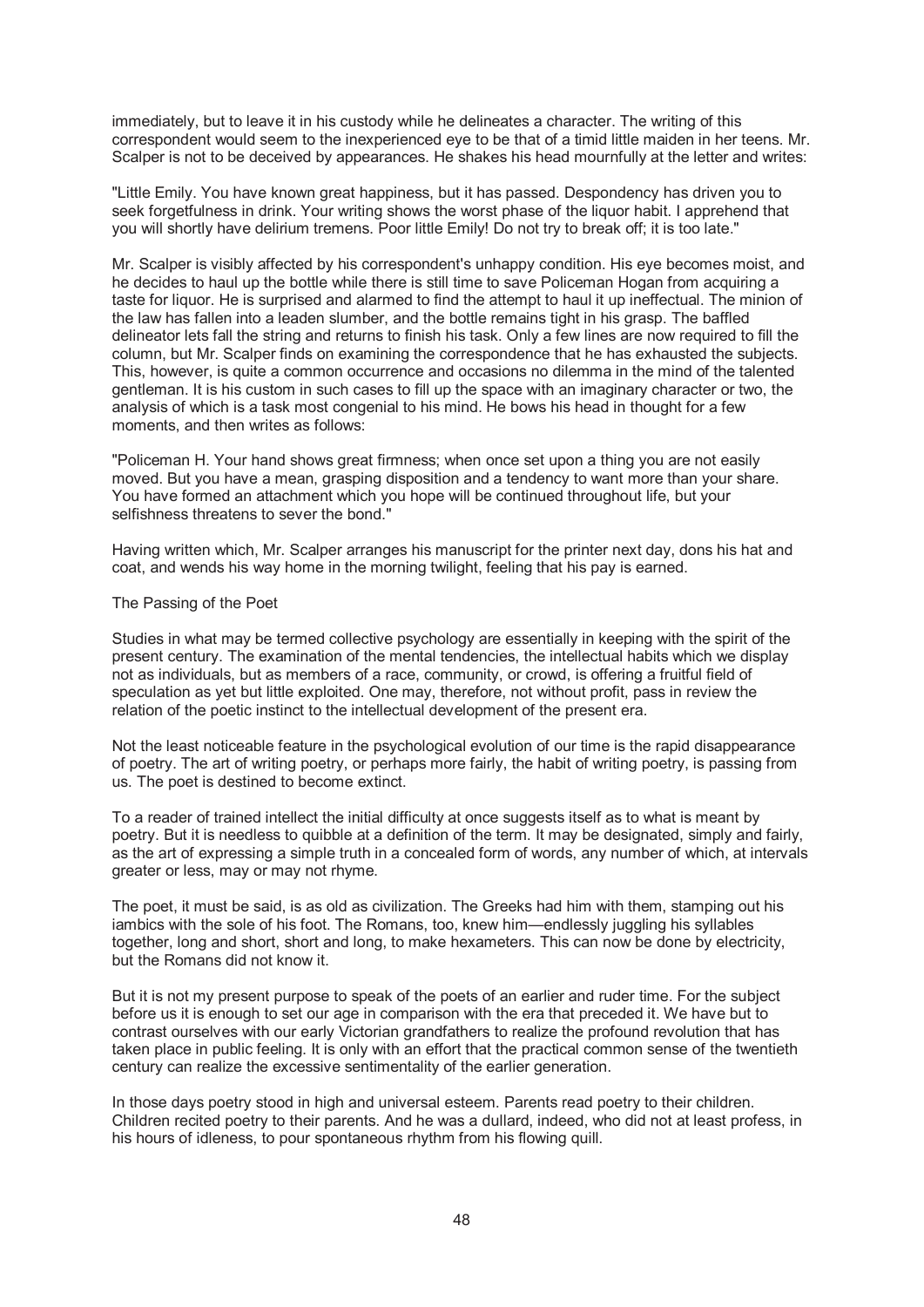Should one gather statistics of the enormous production of poetry some sixty or seventy years ago, they would scarcely appear credible. Journals and magazines teemed with it. Editors openly countenanced it. Even the daily press affected it. Love sighed in home-made stanzas. Patriotism rhapsodized on the hustings, or cited rolling hexameters to an enraptured legislature. Even melancholy death courted his everlasting sleep in elegant elegiacs.

In that era, indeed, I know not how, polite society was haunted by the obstinate fiction that it was the duty of a man of parts to express himself from time to time in verse. Any special occasion of expansion or exuberance, of depression, torsion, or introspection, was sufficient to call it forth. So we have poems of dejection, of reflection, of deglutition, of indigestion.

Any particular psychological disturbance was enough to provoke an excess of poetry. The character and manner of the verse might vary with the predisposing cause. A gentleman who had dined too freely might disexpand himself in a short fit of lyric doggerel in which "bowl" and "soul" were freely rhymed. The morning's indigestion inspired a long-drawn elegiac, with "bier" and "tear," "mortal" and "portal" linked in sonorous sadness. The man of politics, from time to time, grateful to an appreciative country, sang back to it, "Ho, Albion, rising from the brine!" in verse whose intention at least was meritorious.

And yet it was but a fiction, a purely fictitious obligation, self-imposed by a sentimental society. In plain truth, poetry came no more easily or naturally to the early Victorian than to you or me. The lover twanged his obdurate harp in vain for hours for the rhymes that would not come, and the man of politics hammered at his heavy hexameter long indeed before his Albion was finally "hoed" into shape; while the beer-besotted convivialist cudgelled his poor wits cold sober in rhyming the light little bottle-ditty that should have sprung like Aphrodite from the froth of the champagne.

I have before me a pathetic witness of this fact. It is the note-book once used for the random jottings of a gentleman of the period. In it I read: "Fair Lydia, if my earthly harp." This is crossed out, and below it appears, "Fair Lydia, COULD my earthly harp." This again is erased, and under it appears, "Fair Lydia, SHOULD my earthly harp." This again is struck out with a despairing stroke, and amended to read: "Fair Lydia, DID my earthly harp." So that finally, when the lines appeared in the Gentleman's Magazine (1845) in their ultimate shape—"Fair Edith, when with fluent pen," etc., etc. one can realize from what a desperate congelation the fluent pen had been so perseveringly rescued.

There can be little doubt of the deleterious effect occasioned both to public and private morals by this deliberate exaltation of mental susceptibility on the part of the early Victorian. In many cases we can detect the evidences of incipient paresis. The undue access of emotion frequently assumed a pathological character. The sight of a daisy, of a withered leaf or an upturned sod, seemed to disturb the poet's mental equipoise. Spring unnerved him. The lambs distressed him. The flowers made him cry. The daffodils made him laugh. Day dazzled him. Night frightened him.

This exalted mood, combined with the man's culpable ignorance of the plainest principles of physical science, made him see something out of the ordinary in the flight of a waterfowl or the song of a skylark. He complained that he could HEAR it, but not SEE it—a phenomenon too familiar to the scientific observer to occasion any comment.

In such a state of mind the most inconsequential inferences were drawn. One said that the brightness of the dawn—a fact easily explained by the diurnal motion of the globe—showed him that his soul was immortal. He asserted further that he had, at an earlier period of his life, trailed bright clouds behind him. This was absurd.

With the disturbance thus set up in the nervous system were coupled, in many instances, mental aberrations, particularly in regard to pecuniary matters. "Give me not silk, nor rich attire," pleaded one poet of the period to the British public, "nor gold nor jewels rare." Here was an evident hallucination that the writer was to become the recipient of an enormous secret subscription. Indeed, the earnest desire NOT to be given gold was a recurrent characteristic of the poetic temperament. The repugnance to accept even a handful of gold was generally accompanied by a desire for a draught of pure water or a night's rest.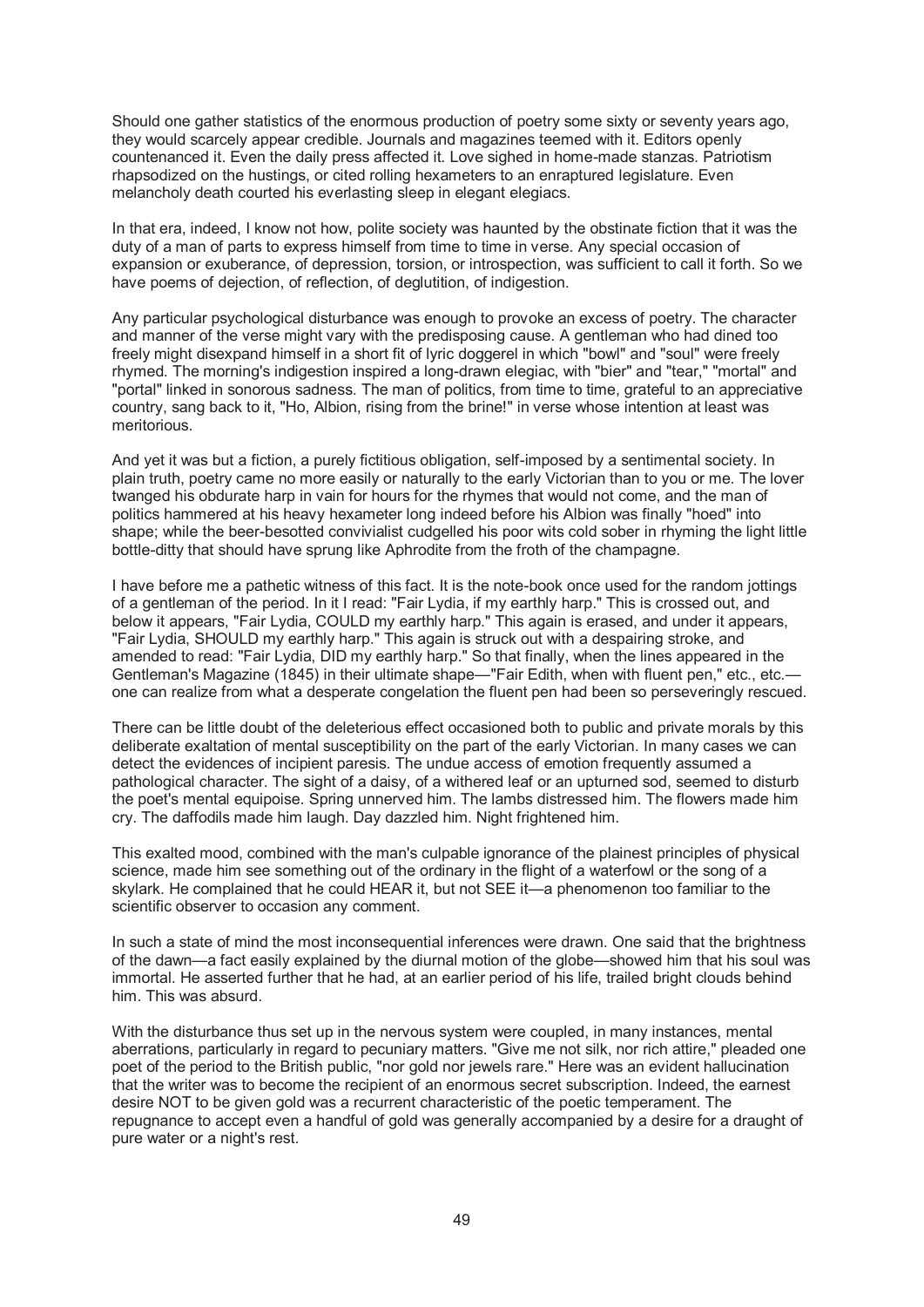It is pleasing to turn from this excessive sentimentality of thought and speech to the practical and concise diction of our time. We have learned to express ourselves with equal force, but greater simplicity. To illustrate this I have gathered from the poets of the earlier generation and from the prose writers of to-day parallel passages that may be fairly set in contrast. Here, for example, is a passage from the poet Grey, still familiar to scholars:

 "Can storied urn or animated bust Back to its mansion call the fleeting breath? Can honour's voice invoke the silent dust Or flattery soothe the dull cold ear of death?"

Precisely similar in thought, though different in form, is the more modern presentation found in Huxley's Physiology:

"Whether after the moment of death the ventricles of the heart can be again set in movement by the artificial stimulus of oxygen, is a question to which we must impose a decided negative."

How much simpler, and yet how far superior to Grey's elaborate phraseology! Huxley has here seized the central point of the poet's thought, and expressed it with the dignity and precision of exact science.

I cannot refrain, even at the risk of needless iteration, from quoting a further example. It is taken from the poet Burns. The original dialect being written in inverted hiccoughs, is rather difficult to reproduce. It describes the scene attendant upon the return of a cottage labourer to his home on Saturday night:

 "The cheerfu' supper done, wi' serious face They round the ingle form in a circle wide; The sire turns o'er, wi' patriarchal grace, The big ha' Bible, ance his father's pride: His bonnet rev'rently is laid aside, His lyart haffets wearing thin an' bare: Those strains that once did sweet in Zion glide. He wales a portion wi' judeecious care."

Now I find almost the same scene described in more apt phraseology in the police news of the Dumfries Chronicle (October 3, 1909), thus: "It appears that the prisoner had returned to his domicile at the usual hour, and, after partaking of a hearty meal, had seated himself on his oaken settle, for the ostensible purpose of reading the Bible. It was while so occupied that his arrest was effected." With the trifling exception that Burns omits all mention of the arrest, for which, however, the whole tenor of the poem gives ample warrant, the two accounts are almost identical.

In all that I have thus said I do not wish to be misunderstood. Believing, as I firmly do, that the poet is destined to become extinct, I am not one of those who would accelerate his extinction. The time has not yet come for remedial legislation, or the application of the criminal law. Even in obstinate cases where pronounced delusions in reference to plants, animals, and natural phenomena are seen to exist, it is better that we should do nothing that might occasion a mistaken remorse. The inevitable natural evolution which is thus shaping the mould of human thought may safely be left to its own course.

#### Self-made Men

They were both what we commonly call successful business men—men with well-fed faces, heavy signet rings on fingers like sausages, and broad, comfortable waistcoats, a yard and a half round the equator. They were seated opposite each other at a table of a first-class restaurant, and had fallen into conversation while waiting to give their order to the waiter. Their talk had drifted back to their early days and how each had made his start in life when he first struck New York.

"I tell you what, Jones," one of them was saying, "I shall never forget my first few years in this town. By George, it was pretty uphill work! Do you know, sir, when I first struck this place, I hadn't more than fifteen cents to my name, hadn't a rag except what I stood up in, and all the place I had to sleep in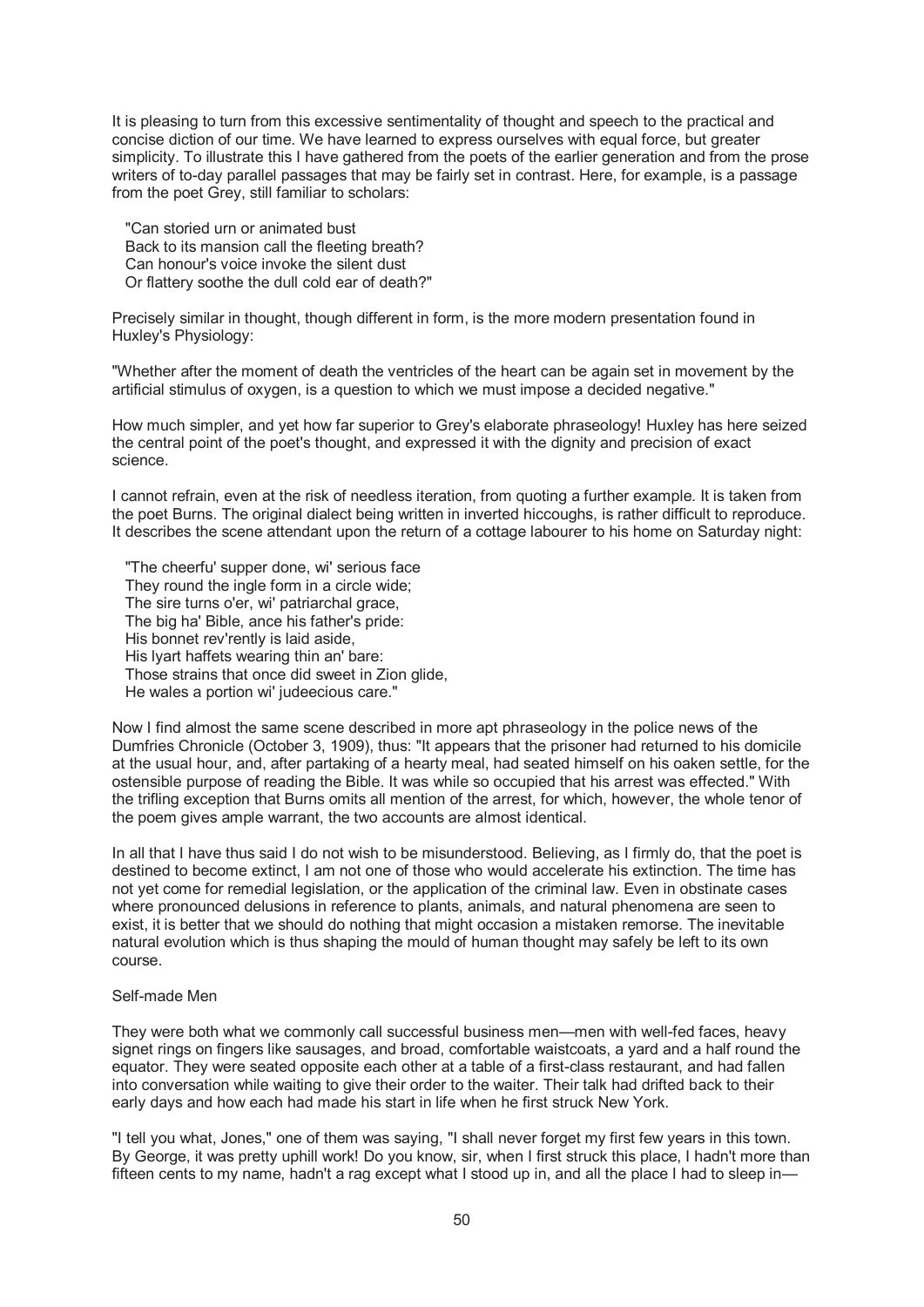you won't believe it, but it's a gospel fact just the same—was an empty tar barrel. No, sir," he went on, leaning back and closing up his eyes into an expression of infinite experience, "no, sir, a fellow accustomed to luxury like you has simply no idea what sleeping out in a tar barrel and all that kind of thing is like."

"My dear Robinson," the other man rejoined briskly, "if you imagine I've had no experience of hardship of that sort, you never made a bigger mistake in your life. Why, when I first walked into this town I hadn't a cent, sir, not a cent, and as for lodging, all the place I had for months and months was an old piano box up a lane, behind a factory. Talk about hardship, I guess I had it pretty rough! You take a fellow that's used to a good warm tar barrel and put him into a piano box for a night or two, and you'll see mighty soon—"

"My dear fellow," Robinson broke in with some irritation, "you merely show that you don't know what a tar barrel's like. Why, on winter nights, when you'd be shut in there in your piano box just as snug as you please, I used to lie awake shivering, with the draught fairly running in at the bunghole at the back."

"Draught!" sneered the other man, with a provoking laugh, "draught! Don't talk to me about draughts. This box I speak of had a whole darned plank off it, right on the north side too. I used to sit there studying in the evenings, and the snow would blow in a foot deep. And yet, sir," he continued more quietly, "though I know you'll not believe it, I don't mind admitting that some of the happiest days of my life were spent in that same old box. Ah, those were good old times! Bright, innocent days, I can tell you. I'd wake up there in the mornings and fairly shout with high spirits. Of course, you may not be able to stand that kind of life—"

"Not stand it!" cried Robinson fiercely; "me not stand it! By gad! I'm made for it. I just wish I had a taste of the old life again for a while. And as for innocence! Well, I'll bet you you weren't one-tenth as innocent as I was; no, nor one-fifth, nor one-third! What a grand old life it was! You'll swear this is a darned lie and refuse to believe it—but I can remember evenings when I'd have two or three fellows in, and we'd sit round and play pedro by a candle half the night."

"Two or three!" laughed Jones; "why, my dear fellow, I've known half a dozen of us to sit down to supper in my piano box, and have a game of pedro afterwards; yes, and charades and forfeits, and every other darned thing. Mighty good suppers they were too! By Jove, Robinson, you fellows round this town who have ruined your digestions with high living, have no notion of the zest with which a man can sit down to a few potato peelings, or a bit of broken pie crust, or—"

"Talk about hard food," interrupted the other, "I guess I know all about that. Many's the time I've breakfasted off a little cold porridge that somebody was going to throw away from a back-door, or that I've gone round to a livery stable and begged a little bran mash that they intended for the pigs. I'll venture to say I've eaten more hog's food—"

"Hog's food!" shouted Robinson, striking his fist savagely on the table, "I tell you hog's food suits me better than—"

He stopped speaking with a sudden grunt of surprise as the waiter appeared with the question:

"What may I bring you for dinner, gentlemen?"

"Dinner!" said Jones, after a moment of silence, "dinner! Oh, anything, nothing—I never care what I eat—give me a little cold porridge, if you've got it, or a chunk of salt pork—anything you like, it's all the same to me."

The waiter turned with an impassive face to Robinson.

"You can bring me some of that cold porridge too," he said, with a defiant look at Jones; "yesterday's, if you have it, and a few potato peelings and a glass of skim milk."

There was a pause. Jones sat back in his chair and looked hard across at Robinson. For some moments the two men gazed into each other's eyes with a stern, defiant intensity. Then Robinson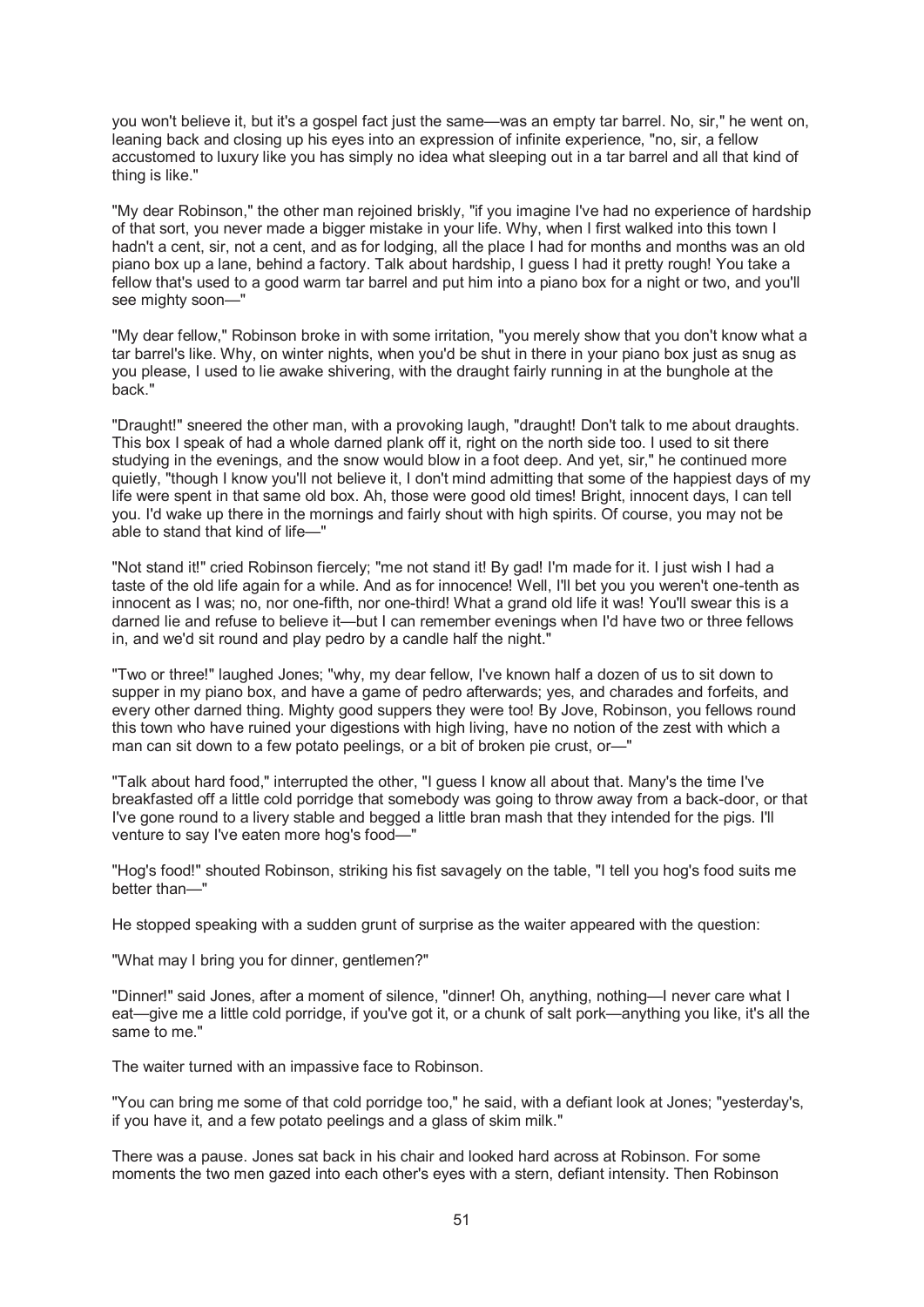turned slowly round in his seat and beckoned to the waiter, who was moving off with the muttered order on his lips.

"Here, waiter," he said with a savage scowl, "I guess I'll change that order a little. Instead of that cold porridge I'll take—um, yes—a little hot partridge. And you might as well bring me an oyster or two on the half shell, and a mouthful of soup (mock-turtle, consomme, anything), and perhaps you might fetch along a dab of fish, and a little peck of Stilton, and a grape, or a walnut."

The waiter turned to Jones.

"I guess I'll take the same," he said simply, and added; "and you might bring a quart of champagne at the same time."

And nowadays, when Jones and Robinson meet, the memory of the tar barrel and the piano box is buried as far out of sight as a home for the blind under a landslide.

A Model Dialogue

In which is shown how the drawing-room juggler may be permanently cured of his card trick.

The drawing-room juggler, having slyly got hold of the pack of cards at the end of the game of whist, says:

"Ever see any card tricks? Here's rather a good one; pick a card."

"Thank you, I don't want a card."

"No, but just pick one, any one you like, and I'll tell which one you pick."

"You'll tell who?"

"No, no; I mean, I'll know which it is don't you see? Go on now, pick a card."

"Any one I like?"

"Yes."

"Any colour at all?"

"Yes, yes."

"Any suit?"

"Oh, yes; do go on."

"Well, let me see, I'll—pick—the—ace of spades."

"Great Caesar! I mean you are to pull a card out of the pack."

"Oh, to pull it out of the pack! Now I understand. Hand me the pack. All right—I've got it."

"Have you picked one?"

"Yes, it's the three of hearts. Did you know it?"

"Hang it! Don't tell me like that. You spoil the thing. Here, try again. Pick a card."

"All right, I've got it."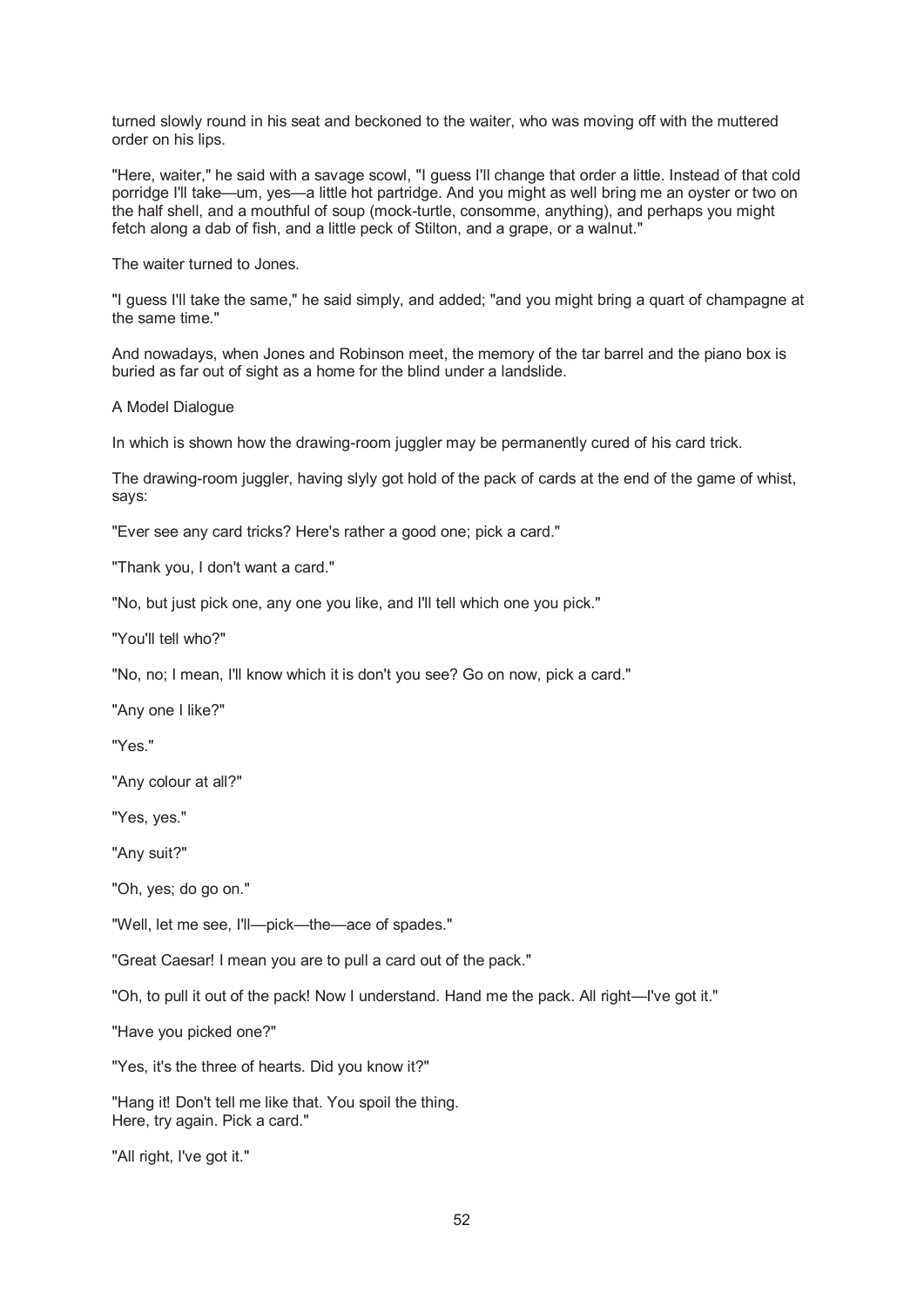"Put it back in the pack. Thanks. (Shuffle, shuffle, shuffle—flip)—There, is that it?" (triumphantly).

"I don't know. I lost sight of it."

"Lost sight of it! Confound it, you have to look at it and see what it is."

"Oh, you want me to look at the front of it!"

"Why, of course! Now then, pick a card."

"All right. I've picked it. Go ahead." (Shuffle, shuffle, shuffle—flip.)

"Say, confound you, did you put that card back in the pack?"

"Why, no. I kept it."

"Holy Moses! Listen. Pick—a—card—just one—look at it—see what it is—then put it back—do you understand?"

"Oh, perfectly. Only I don't see how you are ever going to do it. You must be awfully clever."

(Shuffle, shuffle, shuffle—flip.)

"There you are; that's your card, now, isn't it?" (This is the supreme moment.)

"NO. THAT IS NOT MY CARD." (This is a flat lie, but Heaven will pardon you for it.)

"Not that card!!!! Say—just hold on a second. Here, now, watch what you're at this time. I can do this cursed thing, mind you, every time. I've done it on father, on mother, and on every one that's ever come round our place. Pick a card. (Shuffle, shuffle, shuffle—flip, bang.) There, that's your card."

"NO. I AM SORRY. THAT IS NOT MY CARD. But won't you try it again? Please do. Perhaps you are a little excited—I'm afraid I was rather stupid. Won't you go and sit quietly by yourself on the back verandah for half an hour and then try? You have to go home? Oh, I'm so sorry. It must be such an awfully clever little trick. Good night!"

Back to the Bush

I have a friend called Billy, who has the Bush Mania. By trade he is a doctor, but I do not think that he needs to sleep out of doors. In ordinary things his mind appears sound. Over the tops I of his goldrimmed spectacles, as he bends forward to speak to you, there gleams nothing but amiability and kindliness. Like all the rest of us he is, or was until he forgot it all, an extremely well-educated man.

I am aware of no criminal strain in his blood. Yet Billy is in reality hopelessly unbalanced. He has the Mania of the Open Woods.

Worse than that, he is haunted with the desire to drag his friends with him into the depths of the Bush.

Whenever we meet he starts to talk about it.

Not long ago I met him in the club.

"I wish," he said, "you'd let me take you clear away up the Gatineau."

"Yes, I wish I would, I don't think," I murmured to myself, but I humoured him and said:

"How do we go, Billy, in a motor-car or by train?"

"No, we paddle."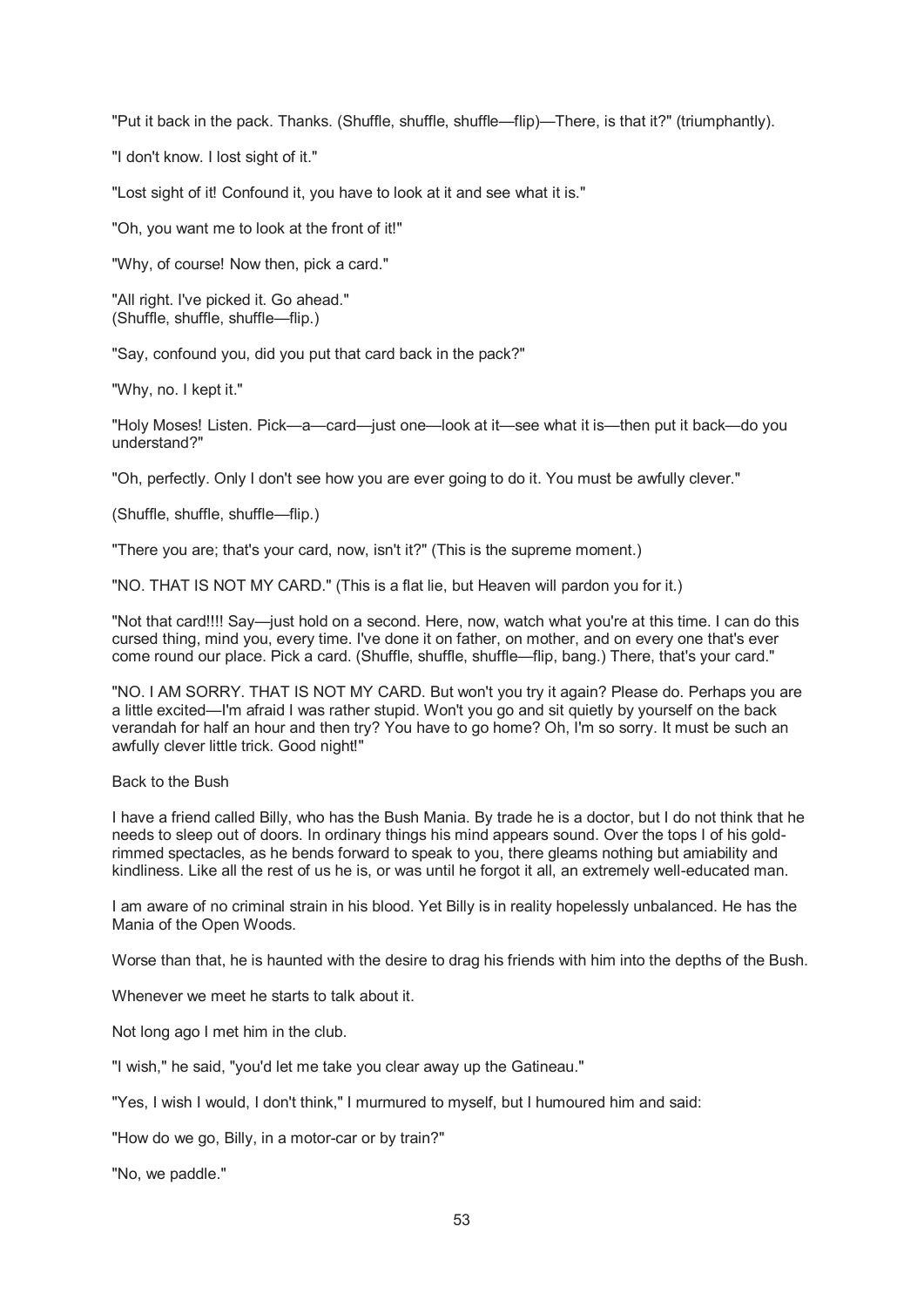"And is it up-stream all the way?"

"Oh, yes," Billy said enthusiastically.

"And how many days do we paddle all day to get up?"

"Six."

"Couldn't we do it in less?"

"Yes," Billy answered, feeling that I was entering into the spirit of the thing, "if we start each morning just before daylight and paddle hard till moonlight, we could do it in five days and a half."

"Glorious! and are there portages?"

"Lots of them."

"And at each of these do I carry two hundred pounds of stuff up a hill on my back?"

"Yes."

"And will there be a guide, a genuine, dirty-looking Indian guide?"

"Yes."

"And can I sleep next to him?"

"Oh, yes, if you want to."

"And when we get to the top, what is there?"

"Well, we go over the height of land."

"Oh, we do, do we? And is the height of land all rock and about three hundred yards up-hill? And do I carry a barrel of flour up it? And does it roll down and crush me on the other side? Look here, Billy, this trip is a great thing, but it is too luxurious for me. If you will have me paddled up the river in a large iron canoe with an awning, carried over the portages in a sedan-chair, taken across the height of land in a palanquin or a howdah, and lowered down the other side in a derrick, I'll go. Short of that, the thing would be too fattening."

Billy was discouraged and left me. But he has since returned repeatedly to the attack.

He offers to take me to the head-waters of the Batiscan. I am content at the foot.

He wants us to go to the sources of the Attahwapiscat. I don't.

He says I ought to see the grand chutes of the Kewakasis. Why should I?

I have made Billy a counter-proposition that we strike through the Adirondacks (in the train) to New York, from there portage to Atlantic City, then to Washington, carrying our own grub (in the diningcar), camp there a few days (at the Willard), and then back, I to return by train and Billy on foot with the outfit.

The thing is still unsettled.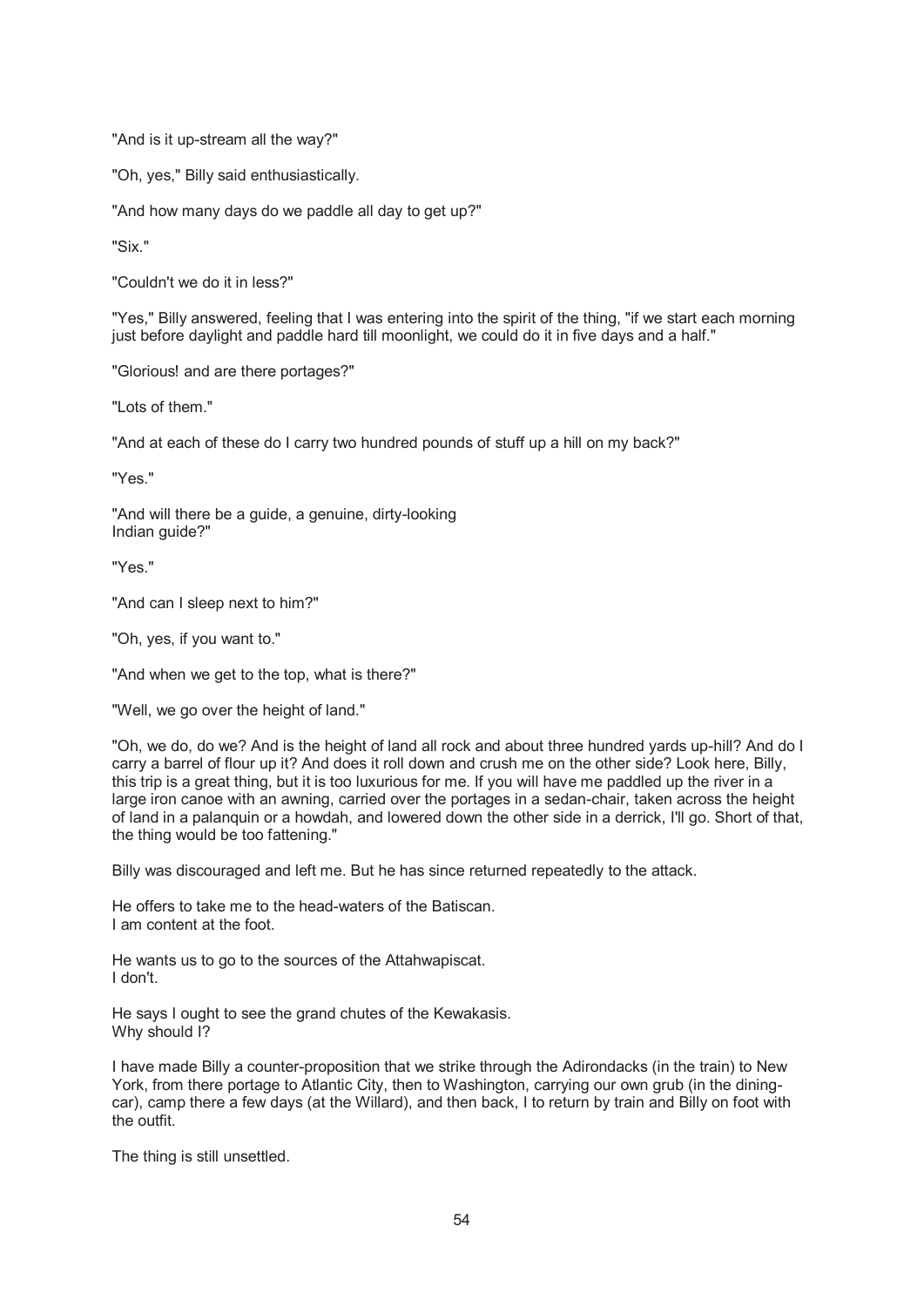Billy, of course, is only one of thousands that have got this mania. And the autumn is the time when it rages at its worst.

Every day there move northward trains, packed full of lawyers, bankers, and brokers, headed for the bush. They are dressed up to look like pirates. They wear slouch hats, flannel shirts, and leather breeches with belts. They could afford much better clothes than these, but they won't use them. I don't know where they get these clothes. I think the railroad lends them out. They have guns between their knees and big knives at their hips. They smoke the worst tobacco they can find, and they carry ten gallons of alcohol per man in the baggage car.

In the intervals of telling lies to one another they read the railroad pamphlets about hunting. This kind of literature is deliberately and fiendishly contrived to infuriate their mania. I know all about these pamphlets because I write them. I once, for instance, wrote up, from imagination, a little place called Dog Lake at the end of a branch line. The place had failed as a settlement, and the railroad had decided to turn it into a hunting resort. I did the turning. I think I did it rather well, rechristening the lake and stocking the place with suitable varieties of game. The pamphlet ran like this.

"The limpid waters of Lake Owatawetness (the name, according to the old Indian legends of the place, signifies, The Mirror of the Almighty) abound with every known variety of fish. Near to its surface, so close that the angler may reach out his hand and stroke them, schools of pike, pickerel, mackerel, doggerel, and chickerel jostle one another in the water. They rise instantaneously to the bait and swim gratefully ashore holding it in their mouths. In the middle depth of the waters of the lake, the sardine, the lobster, the kippered herring, the anchovy and other tinned varieties of fish disport themselves with evident gratification, while even lower in the pellucid depths the dog-fish, the hog-fish, the log-fish, and the sword-fish whirl about in never-ending circles.

"Nor is Lake Owatawetness merely an Angler's Paradise. Vast forests of primeval pine slope to the very shores of the lake, to which descend great droves of bears—brown, green, and bear-coloured while as the shades of evening fall, the air is loud with the lowing of moose, cariboo, antelope, cantelope, musk-oxes, musk-rats, and other graminivorous mammalia of the forest. These enormous quadrumana generally move off about 10.30 p.m., from which hour until 11.45 p.m. the whole shore is reserved for bison and buffalo.

"After midnight hunters who so desire it can be chased through the woods, for any distance and at any speed they select, by jaguars, panthers, cougars, tigers, and jackals whose ferocity is reputed to be such that they will tear the breeches off a man with their teeth in their eagerness to sink their fangs in his palpitating flesh. Hunters, attention! Do not miss such attractions as these!"

I have seen men—quiet, reputable, well-shaved men— reading that pamphlet of mine in the rotundas of hotels, with their eyes blazing with excitement. I think it is the jaguar attraction that hits them the hardest, because I notice them rub themselves sympathetically with their hands while they read.

Of course, you can imagine the effect of this sort of literature on the brains of men fresh from their offices, and dressed out as pirates.

They just go crazy and stay crazy.

Just watch them when they get into the bush.

Notice that well-to-do stockbroker crawling about on his stomach in the underbrush, with his spectacles shining like gig-lamps. What is he doing? He is after a cariboo that isn't there. He is "stalking" it. With his stomach. Of course, away down in his heart he knows that the cariboo isn't there and never was; but that man read my pamphlet and went crazy. He can't help it: he's GOT to stalk something. Mark him as he crawls along; see him crawl through a thimbleberry bush (very quietly so that the cariboo won't hear the noise of the prickles going into him), then through a bee's nest, gently and slowly, so that the cariboo will not take fright when the bees are stinging him. Sheer woodcraft! Yes, mark him. Mark him any way you like. Go up behind him and paint a blue cross on the seat of his pants as he crawls. He'll never notice. He thinks he's a hunting dog. Yet this is the man who laughs at his little son of ten for crawling round under the dining-room table with a mat over his shoulders, and pretending to be a bear.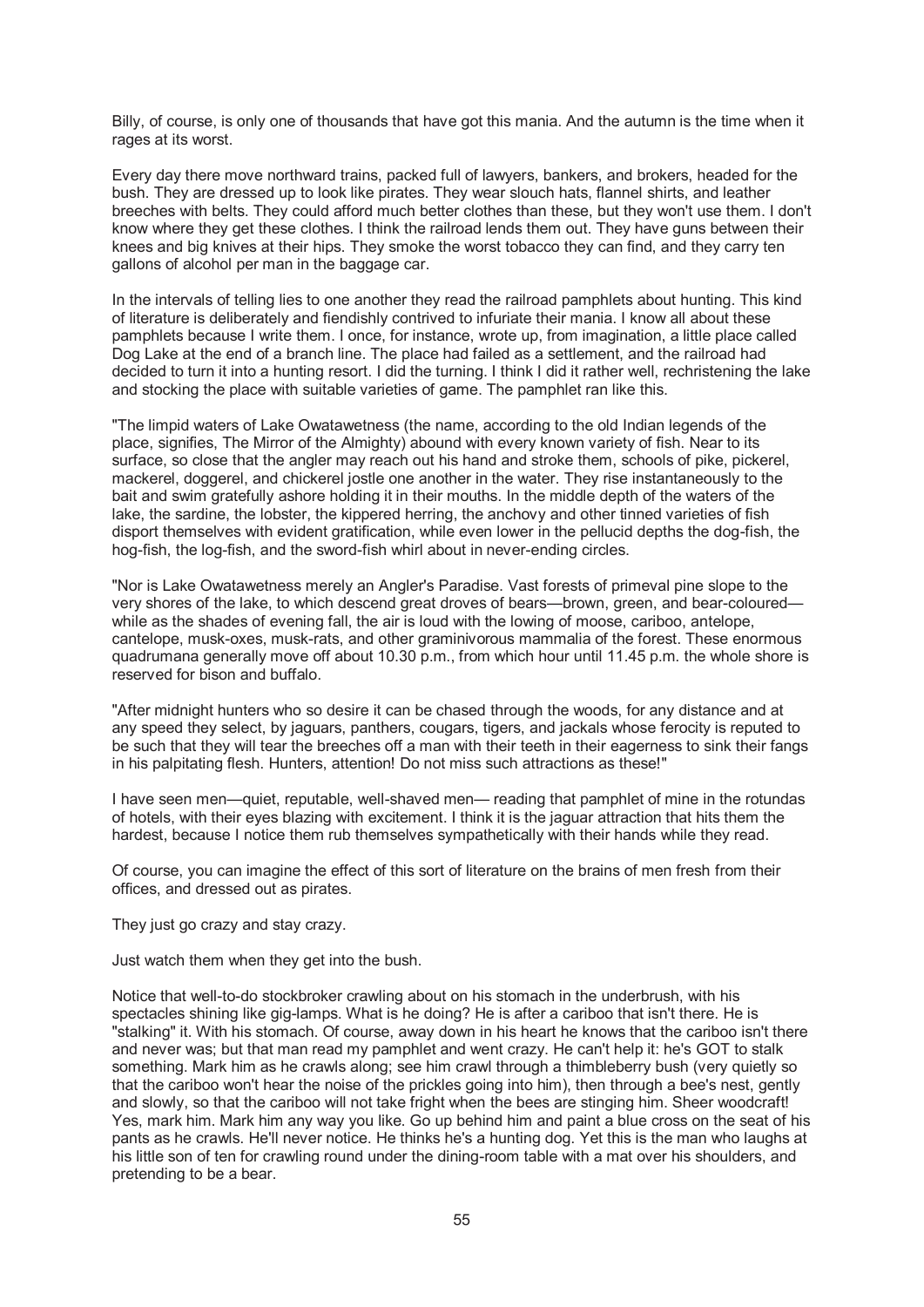#### Now see these other men in camp.

Someone has told them—I think I first started the idea in my pamphlet—that the thing is to sleep on a pile of hemlock branches. I think I told them to listen to the wind sowing (you know the word I mean), sowing and crooning in the giant pines. So there they are upside-down, doubled up on a couch of green spikes that would have killed St. Sebastian. They stare up at the sky with blood-shot, restless eyes, waiting for the crooning to begin. And there isn't a sow in sight.

Here is another man, ragged and with a six days' growth of beard, frying a piece of bacon on a stick over a little fire. Now what does he think he is? The CHEF of the Waldorf Astoria? Yes, he does, and what's more he thinks that that miserable bit of bacon, cut with a tobacco knife from a chunk of meat that lay six days in the rain, is fit to eat. What's more, he'll eat it. So will the rest. They're all crazy together.

There's another man, the Lord help him who thinks he has the "knack" of being a carpenter. He is hammering up shelves to a tree. Till the shelves fall down he thinks he is a wizard. Yet this is the same man who swore at his wife for asking him to put up a shelf in the back kitchen. "How the blazes," he asked, "could he nail the damn thing up? Did she think he was a plumber?"

After all, never mind.

Provided they are happy up there, let them stay.

Personally, I wouldn't mind if they didn't come back and lie about it. They get back to the city dead fagged for want of sleep, sogged with alcohol, bitten brown by the bush-flies, trampled on by the moose and chased through the brush by bears and skunks—and they have the nerve to say that they like it.

Sometimes I think they do.

Men are only animals anyway. They like to get out into the woods and growl round at night and feel something bite them.

Only why haven't they the imagination to be able to do the same thing with less fuss? Why not take their coats and collars off in the office and crawl round on the floor and growl at one another. It would be just as good.

#### Reflections on Riding

The writing of this paper has been inspired by a debate recently held at the literary society of my native town on the question, "Resolved: that the bicycle is a nobler animal than the horse." In order to speak for the negative with proper authority, I have spent some weeks in completely addicting myself to the use of the horse. I find that the difference between the horse and the bicycle is greater than I had supposed.

The horse is entirely covered with hair; the bicycle is not entirely covered with hair, except the '89 model they are using in Idaho.

In riding a horse the performer finds that the pedals in which he puts his feet will not allow of a good circular stroke. He will observe, however, that there is a saddle in which—especially while the horse is trotting—he is expected to seat himself from time to time. But it is simpler to ride standing up, with the feet in the pedals.

There are no handles to a horse, but the 1910 model has a string to each side of its face for turning its head when there is anything you want it to see.

Coasting on a good horse is superb, but should be under control. I have known a horse to suddenly begin to coast with me about two miles from home, coast down the main street of my native town at a terrific rate, and finally coast through a plantoon of the Salvation Army into its livery stable.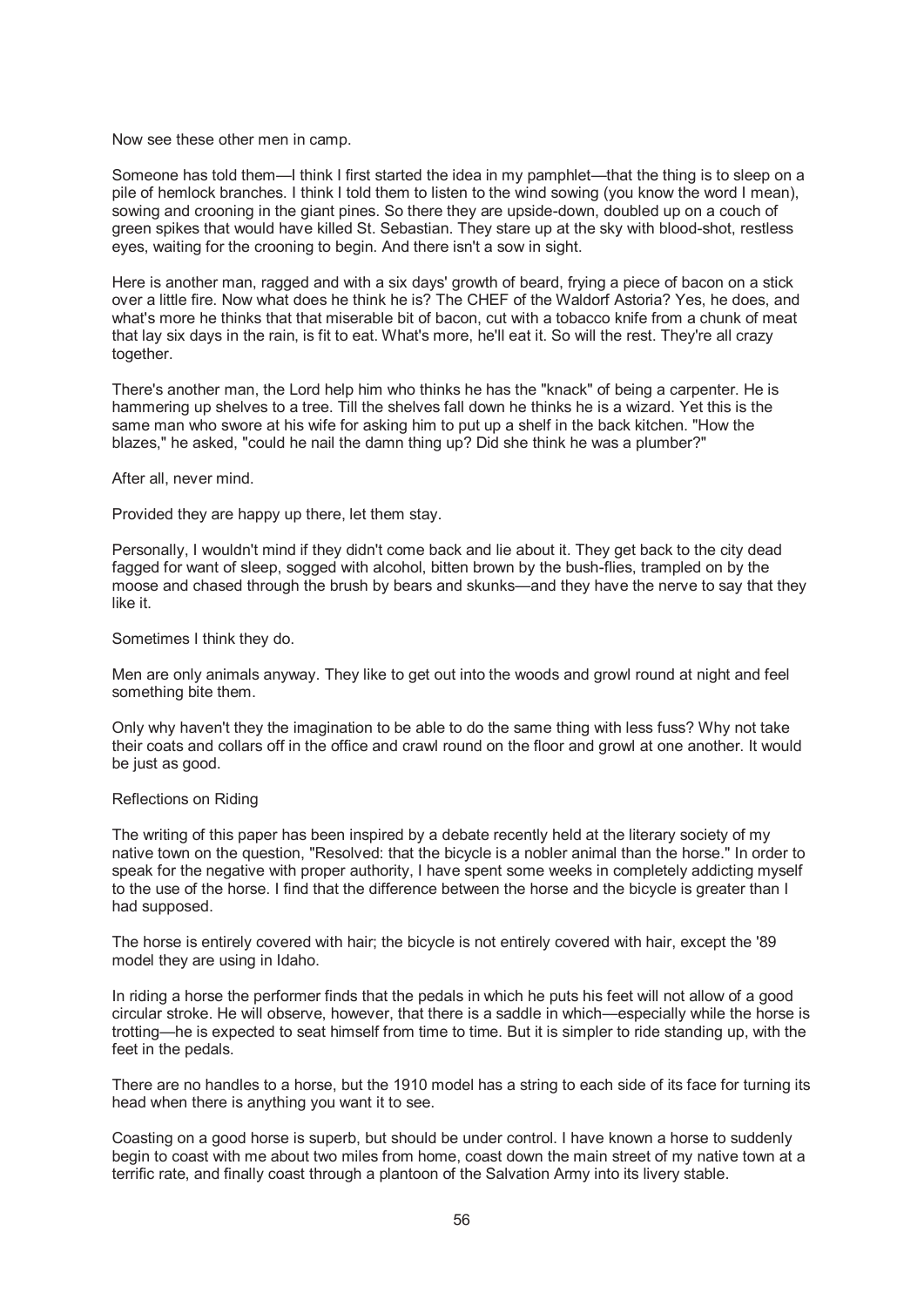I cannot honestly deny that it takes a good deal of physical courage to ride a horse. This, however, I have. I get it at about forty cents a flask, and take it as required.

I find that in riding a horse up the long street of a country town, it is not well to proceed at a trot. It excites unkindly comment. It is better to let the horse walk the whole distance. This may be made to seem natural by turning half round in the saddle with the hand on the horse's back, and gazing intently about two miles up the road. It then appears that you are the first in of about fourteen men.

Since learning to ride, I have taken to noticing the things that people do on horseback in books. Some of these I can manage, but most of them are entirely beyond me. Here, for instance, is a form of equestrian performance that every reader will recognize and for which I have only a despairing admiration:

"With a hasty gesture of farewell, the rider set spurs to his horse and disappeared in a cloud of dust."

With a little practice in the matter of adjustment, I think I could set spurs to any size of horse, but I could never disappear in a cloud of dust—at least, not with any guarantee of remaining disappeared when the dust cleared away.

Here, however, is one that I certainly can do:

"The bridle-rein dropped from Lord Everard's listless hand, and, with his head bowed upon his bosom, he suffered his horse to move at a foot's pace up the sombre avenue. Deep in thought, he heeded not the movement of the steed which bore him."

That is, he looked as if he didn't; but in my case Lord Everard has his eye on the steed pretty closely, just the same.

This next I am doubtful about:

"To horse! to horse!" cried the knight, and leaped into the saddle.

I think I could manage it if it read:

"To horse!" cried the knight, and, snatching a step-ladder from the hands of his trusty attendant, he rushed into the saddle.

As a concluding remark, I may mention that my experience of riding has thrown a very interesting sidelight upon a rather puzzling point in history. It is recorded of the famous Henry the Second that he was "almost constantly in the saddle, and of so restless a disposition that he never sat down, even at meals." I had hitherto been unable to understand Henry's idea about his meals, but I think I can appreciate it now.

Saloonio

### **A STUDY IN SHAKESPEAREAN CRITICISM**

They say that young men fresh from college are pretty positive about what they know. But from my own experience of life, I should say that if you take a comfortable, elderly man who hasn't been near a college for about twenty years, who has been pretty liberally fed and dined ever since, who measures about fifty inches around the circumference, and has a complexion like a cranberry by candlelight, you will find that there is a degree of absolute certainty about what he thinks he knows that will put any young man to shame. I am specially convinced of this from the case of my friend Colonel Hogshead, a portly, choleric gentleman who made a fortune in the cattle-trade out in Wyoming, and who, in his later days, has acquired a chronic idea that the plays of Shakespeare are the one subject upon which he is most qualified to speak personally.

He came across me the other evening as I was sitting by the fire in the club sitting-room looking over the leaves of The Merchant of Venice, and began to hold forth to me about the book.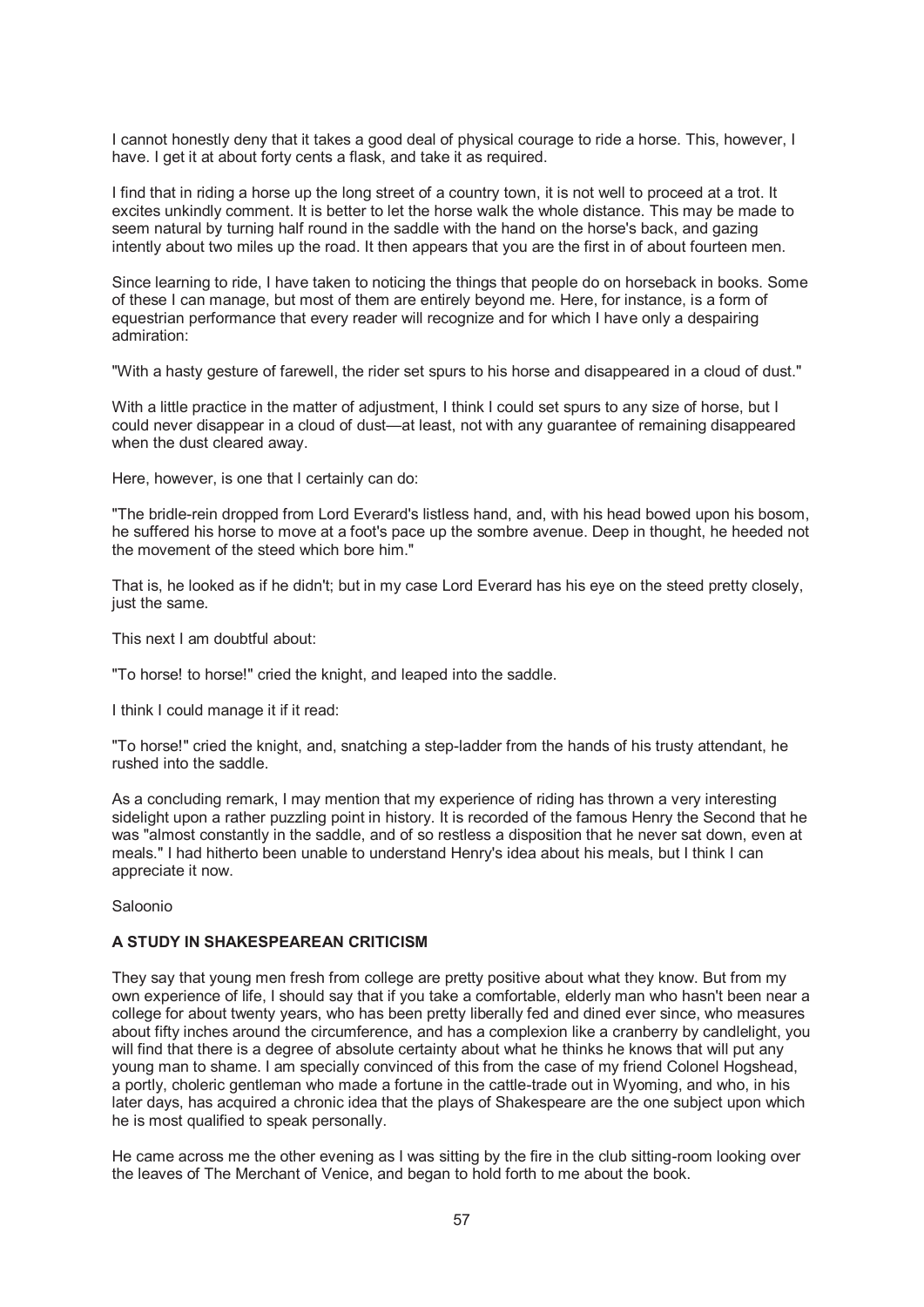"Merchant of Venice, eh? There's a play for you, sir! There's genius! Wonderful, sir, wonderful! You take the characters in that play and where will you find anything like them? You take Antonio, take Sherlock, take Saloonio—"

"Saloonio, Colonel?" I interposed mildly, "aren't you making a mistake? There's a Bassanio and a Salanio in the play, but I don't think there's any Saloonio, is there?"

For a moment Colonel Hogshead's eye became misty with doubt, but he was not the man to admit himself in error:

"Tut, tut! young man," he said with a frown, "don't skim through your books in that way. No Saloonio? Why, of course there's a Saloonio!"

"But I tell you, Colonel," I rejoined, "I've just been reading the play and studying it, and I know there's no such character—"

"Nonsense, sir, nonsense!" said the Colonel, "why he comes in all through; don't tell me, young man, I've read that play myself. Yes, and seen it played, too, out in Wyoming, before you were born, by fellers, sir, that could act. No Saloonio, indeed! why, who is it that is Antonio's friend all through and won't leave him when Bassoonio turns against him? Who rescues Clarissa from Sherlock, and steals the casket of flesh from the Prince of Aragon? Who shouts at the Prince of Morocco, 'Out, out, you damned candlestick'? Who loads up the jury in the trial scene and fixes the doge? No Saloonio! By gad! in my opinion, he's the most important character in the play—"

"Colonel Hogshead," I said very firmly, "there isn't any Saloonio and you know it."

But the old man had got fairly started on whatever dim recollection had given birth to Saloonio; the character seemed to grow more and more luminous in the Colonel's mind, and he continued with increasing animation:

"I'll just tell you what Saloonio is: he's a type. Shakespeare means him to embody the type of the perfect Italian gentleman. He's an idea, that's what he is, he's a symbol, he's a unit—"

Meanwhile I had been searching among the leaves of the play. "Look here," I said, "here's the list of the Dramatis Personae. There's no Saloonio there."

But this didn't dismay the Colonel one atom. "Why, of course there isn't," he said. "You don't suppose you'd find Saloonio there! That's the whole art of it! That's Shakespeare! That's the whole gist of it! He's kept clean out of the Personae—gives him scope, gives him a free hand, makes him more of a type than ever. Oh, it's a subtle thing, sir, the dramatic art!" continued the Colonel, subsiding into quiet reflection; "it takes a feller quite a time to get right into Shakespeare's mind and see what he's at all the time."

I began to see that there was no use in arguing any further with the old man. I left him with the idea that the lapse of a little time would soften his views on Saloonio. But I had not reckoned on the way in which old men hang on to a thing. Colonel Hogshead quite took up Saloonio. From that time on Saloonio became the theme of his constant conversation. He was never tired of discussing the character of Saloonio, the wonderful art of the dramatist in creating him, Saloonio's relation to modern life, Saloonio's attitude toward women, the ethical significance of Saloonio, Saloonio as compared with Hamlet, Hamlet as compared with Saloonio—and so on, endlessly. And the more he looked into Saloonio, the more he saw in him.

Saloonio seemed inexhaustible. There were new sides to him—new phases at every turn. The Colonel even read over the play, and finding no mention of Saloonio's name in it, he swore that the books were not the same books they had had out in Wyoming; that the whole part had been cut clean out to suit the book to the infernal public schools, Saloonio's language being—at any rate, as the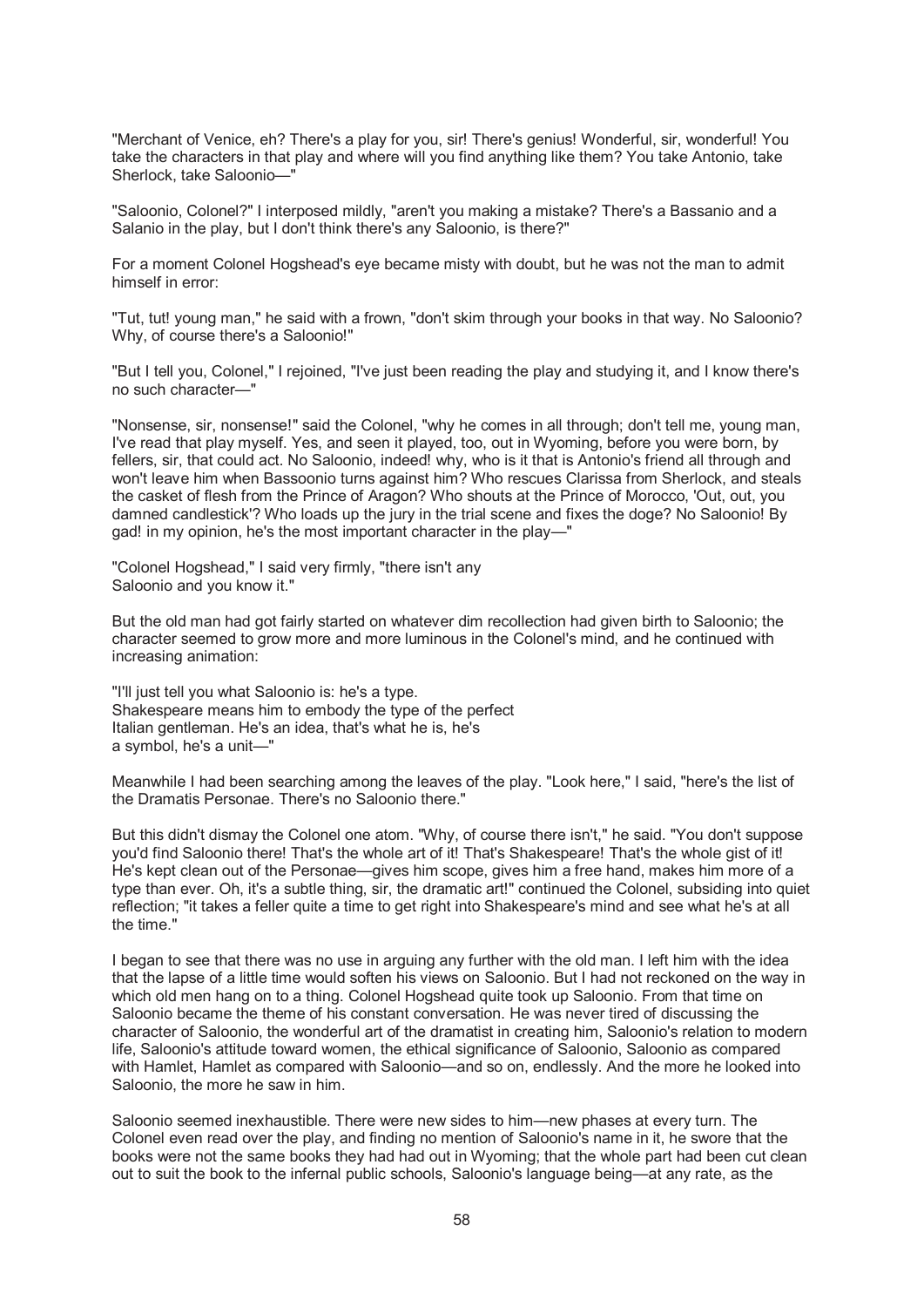Colonel quoted it—undoubtedly a trifle free. Then the Colonel took to annotating his book at the side with such remarks as, "Enter Saloonio," or "A tucket sounds; enter Saloonio, on the arm of the Prince of Morocco." When there was no reasonable excuse for bringing Saloonio on the stage the Colonel swore that he was concealed behind the arras, or feasting within with the doge.

But he got satisfaction at last. He had found that there was nobody in our part of the country who knew how to put a play of Shakespeare on the stage, and took a trip to New York to see Sir Henry Irving and Miss Terry do the play. The Colonel sat and listened all through with his face just beaming with satisfaction, and when the curtain fell at the close of Irving's grand presentation of the play, he stood up in his seat, and cheered and yelled to his friends: "That's it! That's him! Didn't you see that man that came on the stage all the time and sort of put the whole play through, though you couldn't understand a word he said? Well, that's him! That's Saloonio!"

Half-hours with the Poets

## **I.—MR. WORDSWORTH AND THE LITTLE COTTAGE GIRL.**

 "I met a little cottage girl, She was eight years old she said, Her hair was thick with many a curl That clustered round her head."

#### **WORDSWORTH.**

This is what really happened.

Over the dreary downs of his native Cumberland the aged laureate was wandering with bowed head and countenance of sorrow.

Times were bad with the old man.

In the south pocket of his trousers, as he set his face to the north, jingled but a few odd coins and a cheque for St. Leon water. Apparently his cup of bitterness was full.

In the distance a child moved—a child in form, yet the deep lines upon her face bespoke a countenance prematurely old.

The poet espied, pursued and overtook the infant. He observed that apparently she drew her breath lightly and felt her life in every limb, and that presumably her acquaintance with death was of the most superficial character.

"I must sit awhile and ponder on that child," murmured the poet. So he knocked her down with his walking-stick and seating himself upon her, he pondered.

Long he sat thus in thought. "His heart is heavy," sighed the child.

At length he drew forth a note-book and pencil and prepared to write upon his knee. "Now then, my dear young friend," he said, addressing the elfin creature, "I want those lines upon your face. Are you seven?"

"Yes, we are seven," said the girl sadly, and added, "I know what you want. You are going to question me about my afflicted family. You are Mr. Wordsworth, and you are collecting mortuary statistics for the Cottagers' Edition of the Penny Encyclopaedia."

"You are eight years old?" asked the bard.

"I suppose so," answered she. "I have been eight years old for years and years."

"And you know nothing of death, of course?" said the poet cheerfully.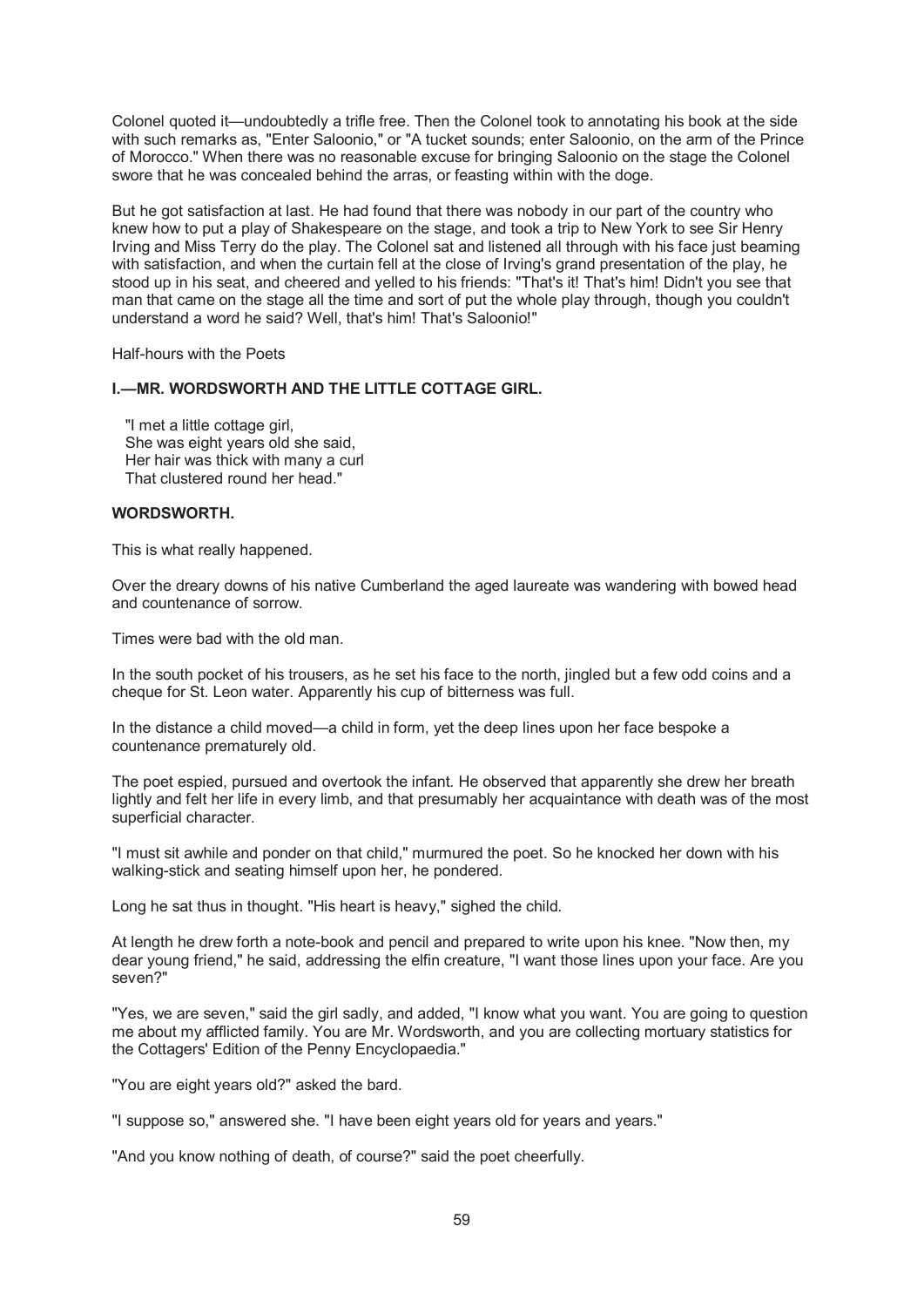"How can I?" answered the child.

"Now then," resumed the venerable William, "let us get to business. Name your brothers and sisters."

"Let me see," began the child wearily; "there was Rube and Ike, two I can't think of, and John and Jane."

"You must not count John and Jane," interrupted the bard reprovingly; "they're dead, you know, so that doesn't make seven."

"I wasn't counting them, but perhaps I added up wrongly," said the child; "and will you please move your overshoe off my neck?"

"Pardon," said the old man. "A nervous trick, I have been absorbed; indeed, the exigency of the metre almost demands my doubling up my feet. To continue, however; which died first?"

"The first to go was little Jane," said the child.

"She lay moaning in bed, I presume?"

"In bed she moaning lay."

"What killed her?"

"Insomnia," answered the girl. "The gaiety of our cottage life, previous to the departure of our elder brothers for Conway, and the constant field-sports in which she indulged with John, proved too much for a frame never too robust."

"You express yourself well," said the poet. "Now, in regard to your unfortunate brother, what was the effect upon him in the following winter of the ground being white with snow and your being able to run and slide?"

"My brother John was forced to go," answered she. "We have been at a loss to understand the cause of his death. We fear that the dazzling glare of the newly fallen snow, acting upon a restless brain, may have led him to a fatal attempt to emulate my own feats upon the ice. And, oh, sir," the child went on, "speak gently of poor Jane. You may rub it into John all you like; we always let him slide."

"Very well," said the bard, "and allow me, in conclusion, one rather delicate question: Do you ever take your little porringer?"

"Oh, yes," answered the child frankly—

 "'Quite often after sunset, When all is light and fair, I take my little porringer'—

"I can't quite remember what I do after that, but I know that I like it."

"That is immaterial," said Wordsworth. "I can say that you take your little porringer neat, or with bitters, or in water after every meal. As long as I can state that you take a little porringer regularly, but never to excess, the public is satisfied. And now," rising from his seat, "I will not detain you any longer. Here is sixpence—or stay," he added hastily, "here is a cheque for St. Leon water. Your information has been most valuable, and I shall work it, for all I am Wordsworth." With these words the aged poet bowed deferentially to the child and sauntered off in the direction of the Duke of Cumberland's Arms, with his eyes on the ground, as if looking for the meanest flower that blows itself.

# **II:—HOW TENNYSON KILLED THE MAY QUEEN**

"If you're waking call me early, call me early, mother dear."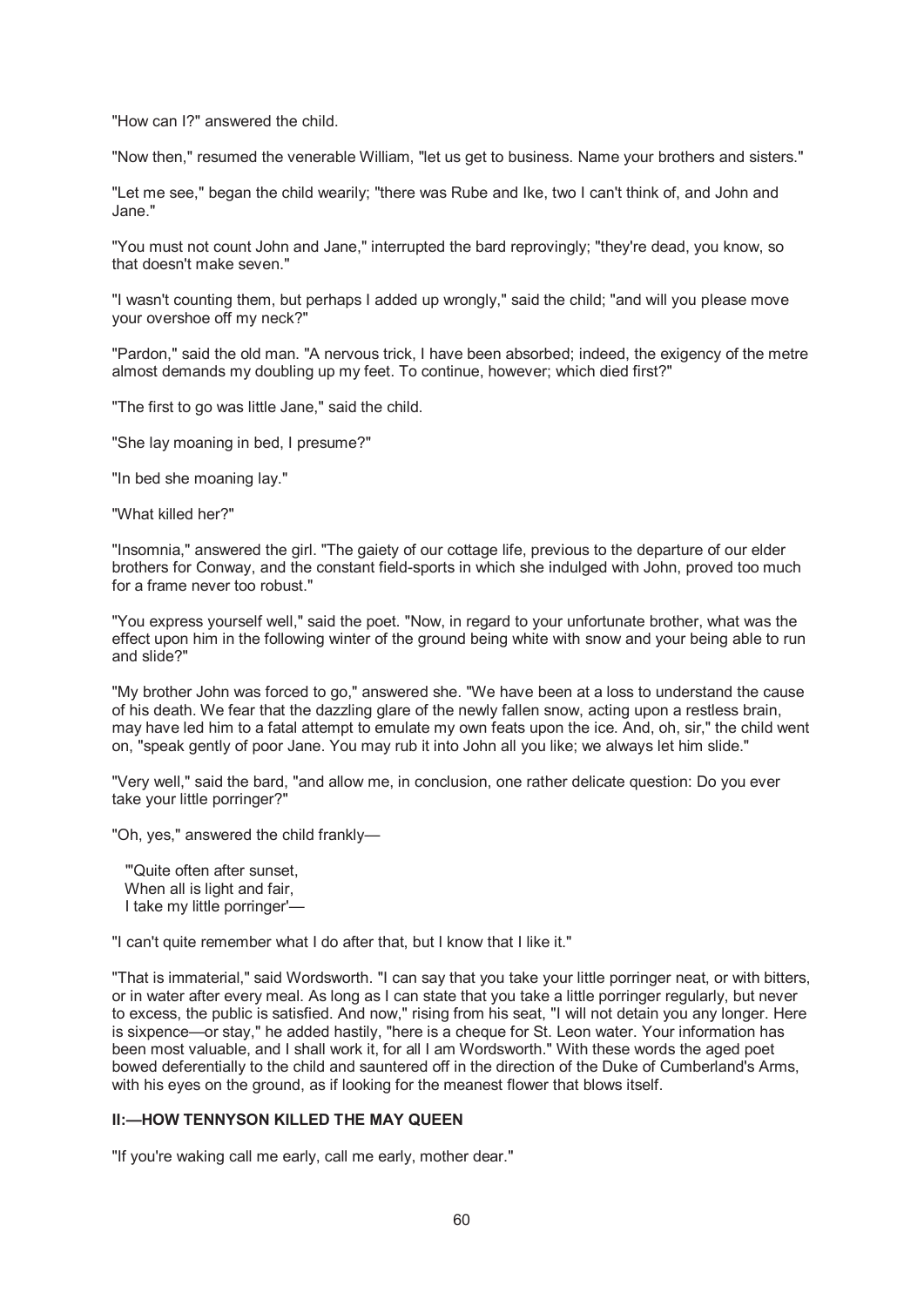# **PART I**

As soon as the child's malady had declared itself the afflicted parents of the May Queen telegraphed to Tennyson, "Our child gone crazy on subject of early rising, could you come and write some poetry about her?"

Alfred, always prompt to fill orders in writing from the country, came down on the evening train. The old cottager greeted the poet warmly, and began at once to speak of the state of his unfortunate daughter.

"She was took queer in May," he said, "along of a sort of bee that the young folks had; she ain't been just right since; happen you might do summat."

With these words he opened the door of an inner room.

The girl lay in feverish slumber. Beside her bed was an alarm-clock set for half-past three. Connected with the clock was an ingenious arrangement of a falling brick with a string attached to the child's toe.

At the entrance of the visitor she started up in bed. "Whoop," she yelled, "I am to be Queen of the May, mother, ye-e!"

Then perceiving Tennyson in the doorway, "If that's a caller," she said, "tell him to call me early."

The shock caused the brick to fall. In the subsequent confusion Alfred modestly withdrew to the sitting-room.

"At this rate," he chuckled, "I shall not have long to wait. A few weeks of that strain will finish her."

## **PART II**

Six months had passed.

It was now mid-winter.

And still the girl lived. Her vitality appeared inexhaustible.

She got up earlier and earlier. She now rose yesterday afternoon.

At intervals she seemed almost sane, and spoke in a most pathetic manner of her grave and the probability of the sun shining on it early in the morning, and her mother walking on it later in the day. At other times her malady would seize her, and she would snatch the brick off the string and throw it fiercely at Tennyson. Once, in an uncontrollable fit of madness, she gave her sister Effie a half-share in her garden tools and an interest in a box of mignonette.

The poet stayed doggedly on. In the chill of the morning twilight he broke the ice in his water-basin and cursed the girl. But he felt that he had broken the ice and he stayed.

On the whole, life at the cottage, though rugged, was not cheerless. In the long winter evenings they would gather around a smoking fire of peat, while Tennyson read aloud the Idylls of the King to the rude old cottager. Not to show his rudeness, the old man kept awake by sitting on a tin-tack. This also kept his mind on the right tack. The two found that they had much in common, especially the old cottager. They called each other "Alfred" and "Hezekiah" now.

## **PART III**

Time moved on and spring came.

Still the girl baffled the poet.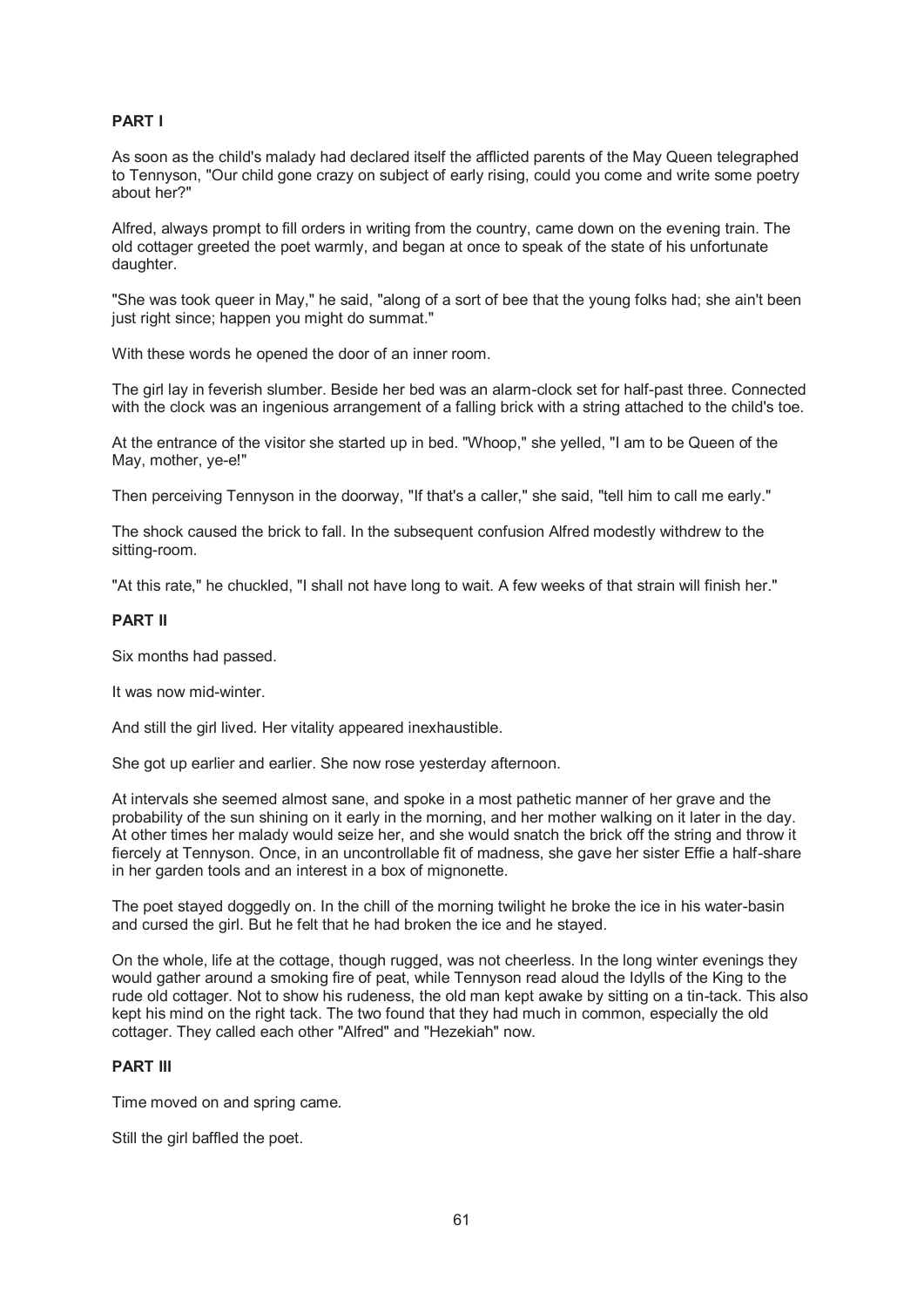"I thought to pass away before," she would say with a mocking grin, "but yet alive I am, Alfred, alive I am."

Tennyson was fast losing hope.

Worn out with early rising, they engaged a retired Pullman-car porter to take up his quarters, and being a negro his presence added a touch of colour to their life.

The poet also engaged a neighbouring divine at fifty cents an evening to read to the child the best hundred books, with explanations. The May Queen tolerated him, and used to like to play with his silver hair, but protested that he was prosy.

At the end of his resources the poet resolved upon desperate measures.

He chose an evening when the cottager and his wife were out at a dinner-party.

At nightfall Tennyson and his accomplices entered the girl's room.

She defended herself savagely with her brick, but was overpowered.

The negro seated himself upon her chest, while the clergyman hastily read a few verses about the comfort of early rising at the last day.

As he concluded, the poet drove his pen into her eye.

"Last call!" cried the negro porter triumphantly.

# **III.—OLD MR. LONGFELLOW ON BOARD THE HESPERUS.**

 "It was the schooner Hesperus that sailed the wintry sea, And the skipper had taken his little daughter to bear him company."—LONGFELLOW.

There were but three people in the cabin party of the Hesperus: old Mr. Longfellow, the skipper, and the skipper's daughter.

The skipper was much attached to the child, owing to the singular whiteness of her skin and the exceptionally limpid blue of her eyes; she had hitherto remained on shore to fill lucrative engagements as albino lady in a circus.

This time, however, her father had taken her with him for company. The girl was an endless source of amusement to the skipper and the crew. She constantly got up games of puss-in-the-corner, forfeits, and Dumb Crambo with her father and Mr. Longfellow, and made Scripture puzzles and geographical acrostics for the men.

Old Mr. Longfellow was taking the voyage to restore his shattered nerves. From the first the captain disliked Henry. He was utterly unused to the sea and was nervous and fidgety in the extreme. He complained that at sea his genius had not a sufficient degree of latitude. Which was unparalleled presumption.

On the evening of the storm there had been a little jar between Longfellow and the captain at dinner. The captain had emptied it several times, and was consequently in a reckless, quarrelsome humour.

"I confess I feel somewhat apprehensive," said old Henry nervously, "of the state of the weather. I have had some conversation about it with an old gentleman on deck who professed to have sailed the Spanish main. He says you ought to put into yonder port."

"I have," hiccoughed the skipper, eyeing the bottle, and added with a brutal laugh that "he could weather the roughest gale that ever wind did blow." A whole Gaelic society, he said, wouldn't fizz on him.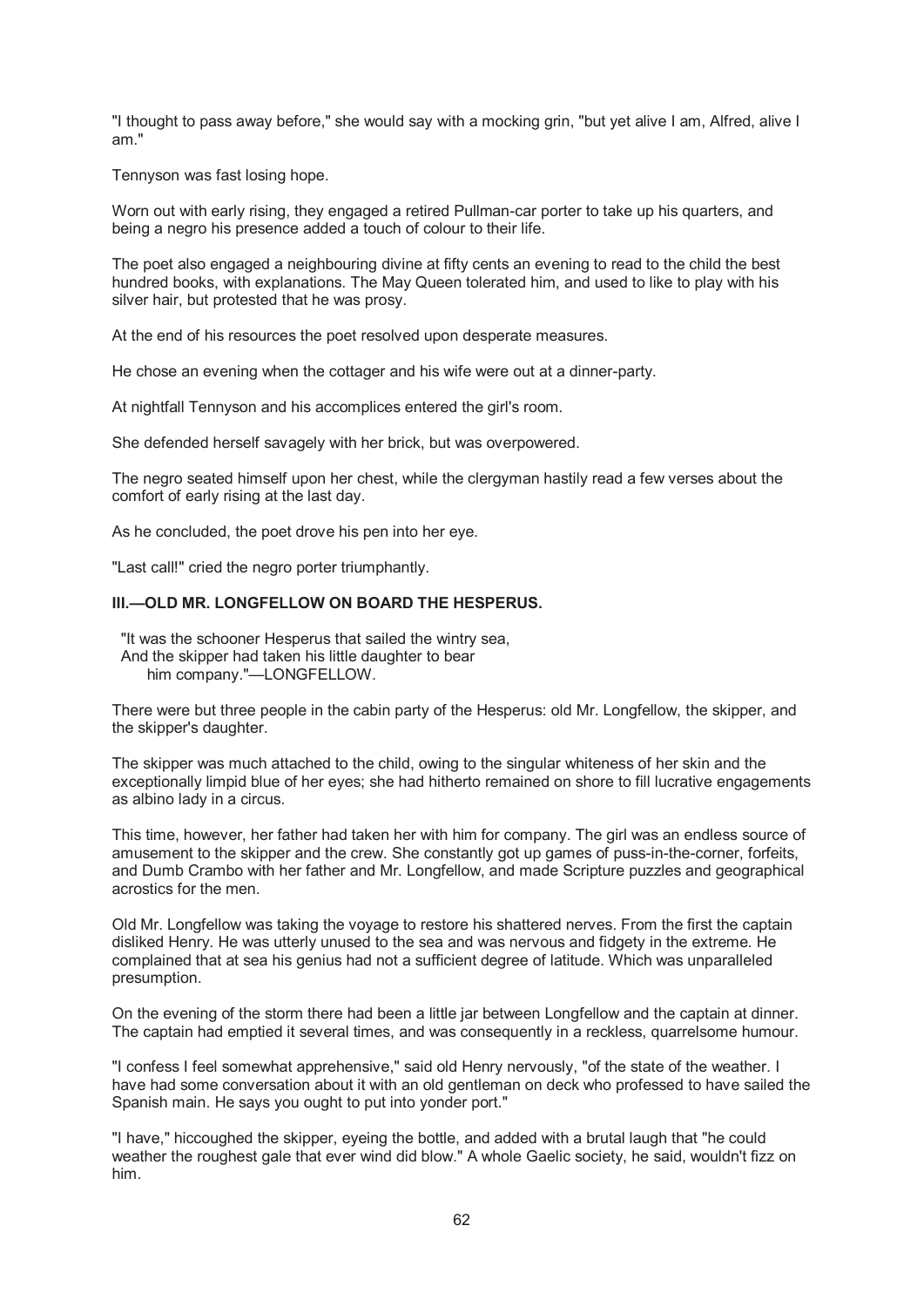Draining a final glass of grog, he rose from his chair, said grace, and staggered on deck.

All the time the wind blew colder and louder.

The billows frothed like yeast. It was a yeast wind.

The evening wore on.

Old Henry shuffled about the cabin in nervous misery.

The skipper's daughter sat quietly at the table selecting verses from a Biblical clock to amuse the ship's bosun, who was suffering from toothache.

At about ten Longfellow went to his bunk, requesting the girl to remain up in his cabin.

For half an hour all was quiet, save the roaring of the winter wind.

Then the girl heard the old gentleman start up in bed.

"What's that bell, what's that bell?" he gasped.

A minute later he emerged from his cabin wearing a cork jacket and trousers over his pyjamas.

"Sissy," he said, "go up and ask your pop who rang that bell."

The obedient child returned.

"Please, Mr. Longfellow," she said, "pa says there weren't no bell."

The old man sank into a chair and remained with his head buried in his hands.

"Say," he exclaimed presently, "someone's firing guns and there's a glimmering light somewhere. You'd better go upstairs again."

Again the child returned.

"The crew are guessing at an acrostic, and occasionally they get a glimmering of it."

Meantime the fury of the storm increased.

The skipper had the hatches battered down.

Presently Longfellow put his head out of a porthole and called out, "Look here, you may not care, but the cruel rocks are goring the sides of this boat like the horns of an angry bull."

The brutal skipper heaved the log at him. A knot in it struck a plank and it glanced off.

Too frightened to remain below, the poet raised one of the hatches by picking out the cotton batting and made his way on deck. He crawled to the wheel-house.

The skipper stood lashed to the helm all stiff and stark. He bowed stiffly to the poet. The lantern gleamed through the gleaming snow on his fixed and glassy eyes. The man was hopelessly intoxicated.

All the crew had disappeared. When the missile thrown by the captain had glanced off into the sea, they glanced after it and were lost.

At this moment the final crash came.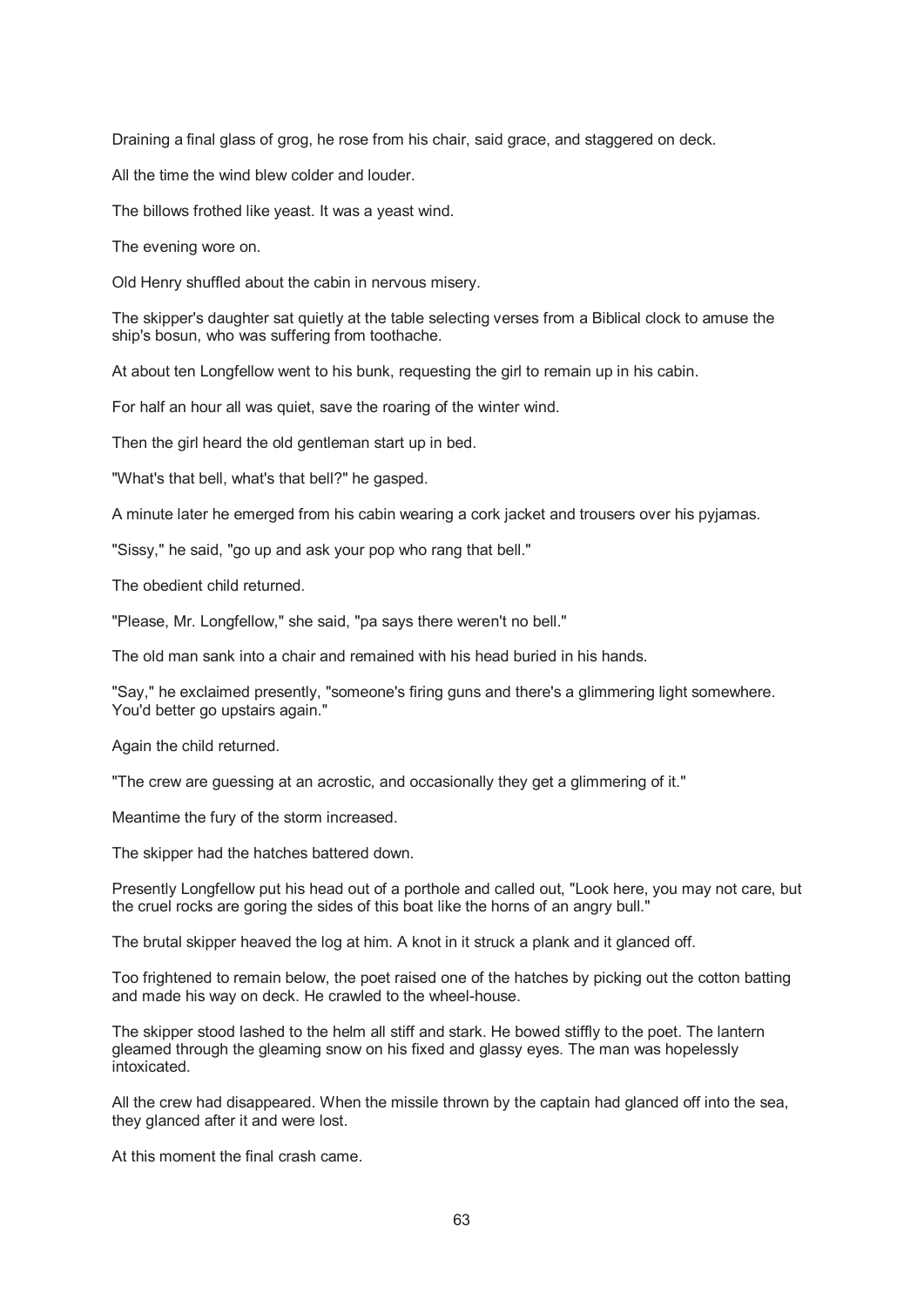Something hit something. There was an awful click followed by a peculiar grating sound, and in less time than it takes to write it (unfortunately), the whole wreck was over.

As the vessel sank, Longfellow's senses left him. When he reopened his eyes he was in his own bed at home, and the editor of his local paper was bending over him.

"You have made a first-rate poem of it, Mr. Longfellow," he was saying, unbending somewhat as he spoke, "and I am very happy to give you our cheque for a dollar and a quarter for it."

"Your kindness checks my utterance," murmured Henry feebly, very feebly.

## A, B, and C

## **THE HUMAN ELEMENT IN MATHEMATICS**

The student of arithmetic who has mastered the first four rules of his art, and successfully striven with money sums and fractions, finds himself confronted by an unbroken expanse of questions known as problems. These are short stories of adventure and industry with the end omitted, and though betraying a strong family resemblance, are not without a certain element of romance.

The characters in the plot of a problem are three people called A, B, and C. The form of the question is generally of this sort:

"A, B, and C do a certain piece of work. A can do as much work in one hour as B in two, or C in four. Find how long they work at it."

Or thus:

"A, B, and C are employed to dig a ditch. A can dig as much in one hour as B can dig in two, and B can dig twice as fast as C. Find how long, etc. etc."

Or after this wise:

"A lays a wager that he can walk faster than B or C. A can walk half as fast again as B, and C is only an indifferent walker. Find how far, and so forth."

The occupations of A, B, and C are many and varied. In the older arithmetics they contented themselves with doing "a certain piece of work." This statement of the case however, was found too sly and mysterious, or possibly lacking in romantic charm. It became the fashion to define the job more clearly and to set them at walking matches, ditch-digging, regattas, and piling cord wood. At times, they became commercial and entered into partnership, having with their old mystery a "certain" capital. Above all they revel in motion. When they tire of walking-matches—A rides on horseback, or borrows a bicycle and competes with his weaker-minded associates on foot. Now they race on locomotives; now they row; or again they become historical and engage stage-coaches; or at times they are aquatic and swim. If their occupation is actual work they prefer to pump water into cisterns, two of which leak through holes in the bottom and one of which is water-tight. A, of course, has the good one; he also takes the bicycle, and the best locomotive, and the right of swimming with the current. Whatever they do they put money on it, being all three sports. A always wins.

In the early chapters of the arithmetic, their identity is concealed under the names John, William, and Henry, and they wrangle over the division of marbles. In algebra they are often called X, Y, Z. But these are only their Christian names, and they are really the same people.

Now to one who has followed the history of these men through countless pages of problems, watched them in their leisure hours dallying with cord wood, and seen their panting sides heave in the full frenzy of filling a cistern with a leak in it, they become something more than mere symbols. They appear as creatures of flesh and blood, living men with their own passions, ambitions, and aspirations like the rest of us. Let us view them in turn. A is a full-blooded blustering fellow, of energetic temperament, hot-headed and strong-willed. It is he who proposes everything, challenges B to work, makes the bets, and bends the others to his will. He is a man of great physical strength and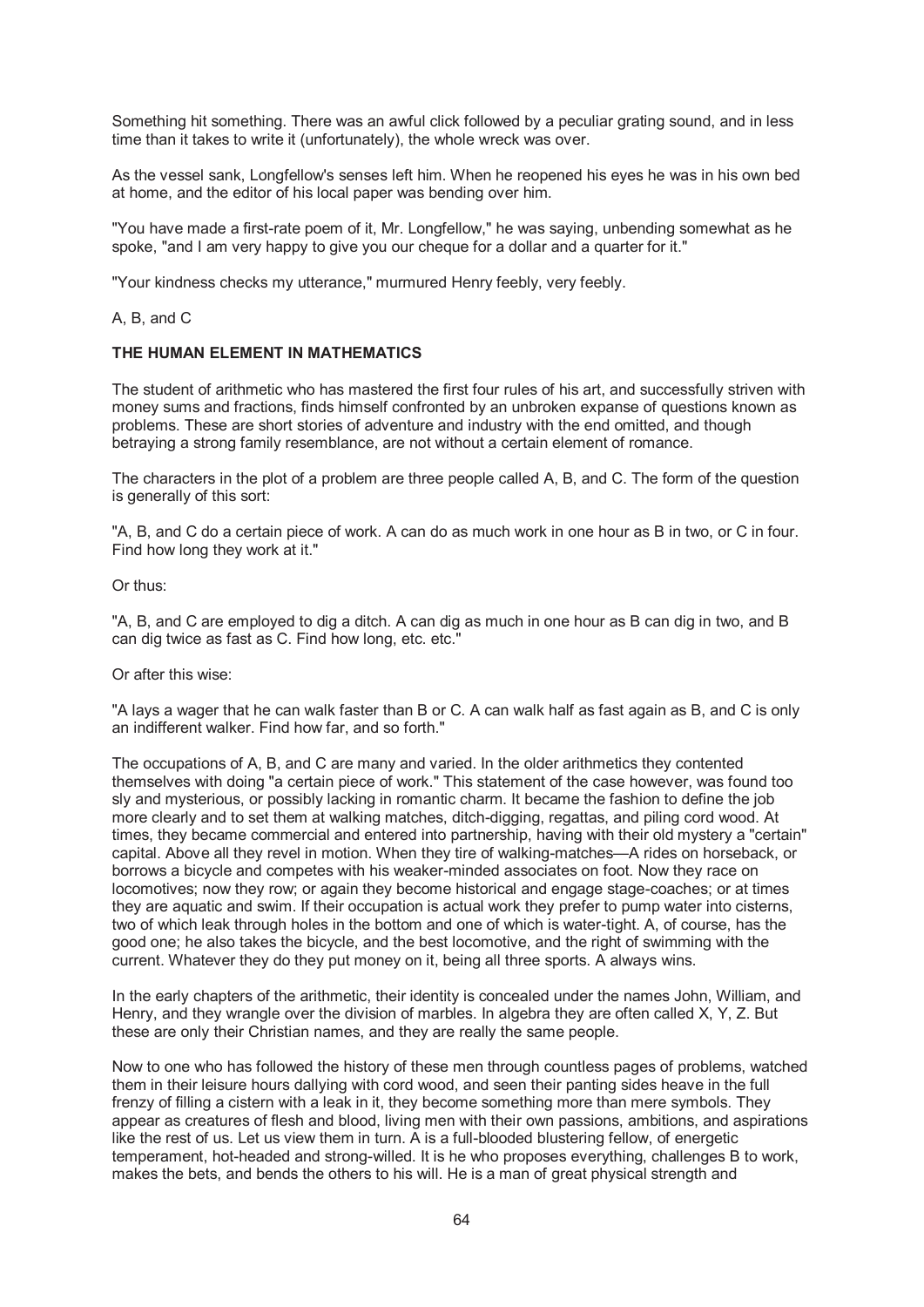phenomenal endurance. He has been known to walk forty-eight hours at a stretch, and to pump ninety-six. His life is arduous and full of peril. A mistake in the working of a sum may keep him digging a fortnight without sleep. A repeating decimal in the answer might kill him.

B is a quiet, easy-going fellow, afraid of A and bullied by him, but very gentle and brotherly to little C, the weakling. He is quite in A's power, having lost all his money in bets.

Poor C is an undersized, frail man, with a plaintive face. Constant walking, digging, and pumping has broken his health and ruined his nervous system. His joyless life has driven him to drink and smoke more than is good for him, and his hand often shakes as he digs ditches. He has not the strength to work as the others can, in fact, as Hamlin Smith has said, "A can do more work in one hour than C in four."

The first time that ever I saw these men was one evening after a regatta. They had all been rowing in it, and it had transpired that A could row as much in one hour as B in two, or C in four. B and C had come in dead fagged and C was coughing badly. "Never mind, old fellow," I heard B say, "I'll fix you up on the sofa and get you some hot tea." Just then A came blustering in and shouted, "I say, you fellows, Hamlin Smith has shown me three cisterns in his garden and he says we can pump them until to-morrow night. I bet I can beat you both. Come on. You can pump in your rowing things, you know. Your cistern leaks a little, I think, C." I heard B growl that it was a dirty shame and that C was used up now, but they went, and presently I could tell from the sound of the water that A was pumping four times as fast as C.

For years after that I used to see them constantly about town and always busy. I never heard of any of them eating or sleeping. Then owing to a long absence from home, I lost sight of them. On my return I was surprised to no longer find A, B, and C at their accustomed tasks; on inquiry I heard that work in this line was now done by N, M, and O, and that some people were employing for algebraica jobs four foreigners called Alpha, Beta, Gamma, and Delta.

Now it chanced one day that I stumbled upon old D, in the little garden in front of his cottage, hoeing in the sun. D is an aged labouring man who used occasionally to be called in to help A, B, and C. "Did I know 'em, sir?" he answered, "why, I knowed 'em ever since they was little fellows in brackets. Master A, he were a fine lad, sir, though I always said, give me Master B for kind-heartedness-like. Many's the job as we've been on together, sir, though I never did no racing nor aught of that, but just the plain labour, as you might say. I'm getting a bit too old and stiff for it nowadays, sir—just scratch about in the garden here and grow a bit of a logarithm, or raise a common denominator or two. But Mr. Euclid he use me still for them propositions, he do."

From the garrulous old man I learned the melancholy end of my former acquaintances. Soon after I left town, he told me, C had been taken ill. It seems that A and B had been rowing on the river for a wager, and C had been running on the bank and then sat in a draught. Of course the bank had refused the draught and C was taken ill. A and B came home and found C lying helpless in bed. A shook him roughly and said, "Get up, C, we're going to pile wood." C looked so worn and pitiful that B said, "Look here, A, I won't stand this, he isn't fit to pile wood to-night." C smiled feebly and said, "Perhaps I might pile a little if I sat up in bed." Then B, thoroughly alarmed, said, "See here, A, I'm going to fetch a doctor; he's dying." A flared up and answered, "You've no money to fetch a doctor." "I'll reduce him to his lowest terms," B said firmly, "that'll fetch him." C's life might even then have been saved but they made a mistake about the medicine. It stood at the head of the bed on a bracket, and the nurse accidentally removed it from the bracket without changing the sign. After the fatal blunder C seems to have sunk rapidly. On the evening of the next day, as the shadows deepened in the little room, it was clear to all that the end was near. I think that even A was affected at the last as he stood with bowed head, aimlessly offering to bet with the doctor on C's laboured breathing. "A," whispered C, "I think I'm going fast." "How fast do you think you'll go, old man?" murmured A. "I don't know," said C, "but I'm going at any rate."—The end came soon after that. C rallied for a moment and asked for a certain piece of work that he had left downstairs. A put it in his arms and he expired. As his soul sped heavenward A watched its flight with melancholy admiration. B burst into a passionate flood of tears and sobbed, "Put away his little cistern and the rowing clothes he used to wear, I feel as if I could hardly ever dig again."—The funeral was plain and unostentatious. It differed in nothing from the ordinary, except that out of deference to sporting men and mathematicians, A engaged two hearses. Both vehicles started at the same time, B driving the one which bore the sable parallelopiped